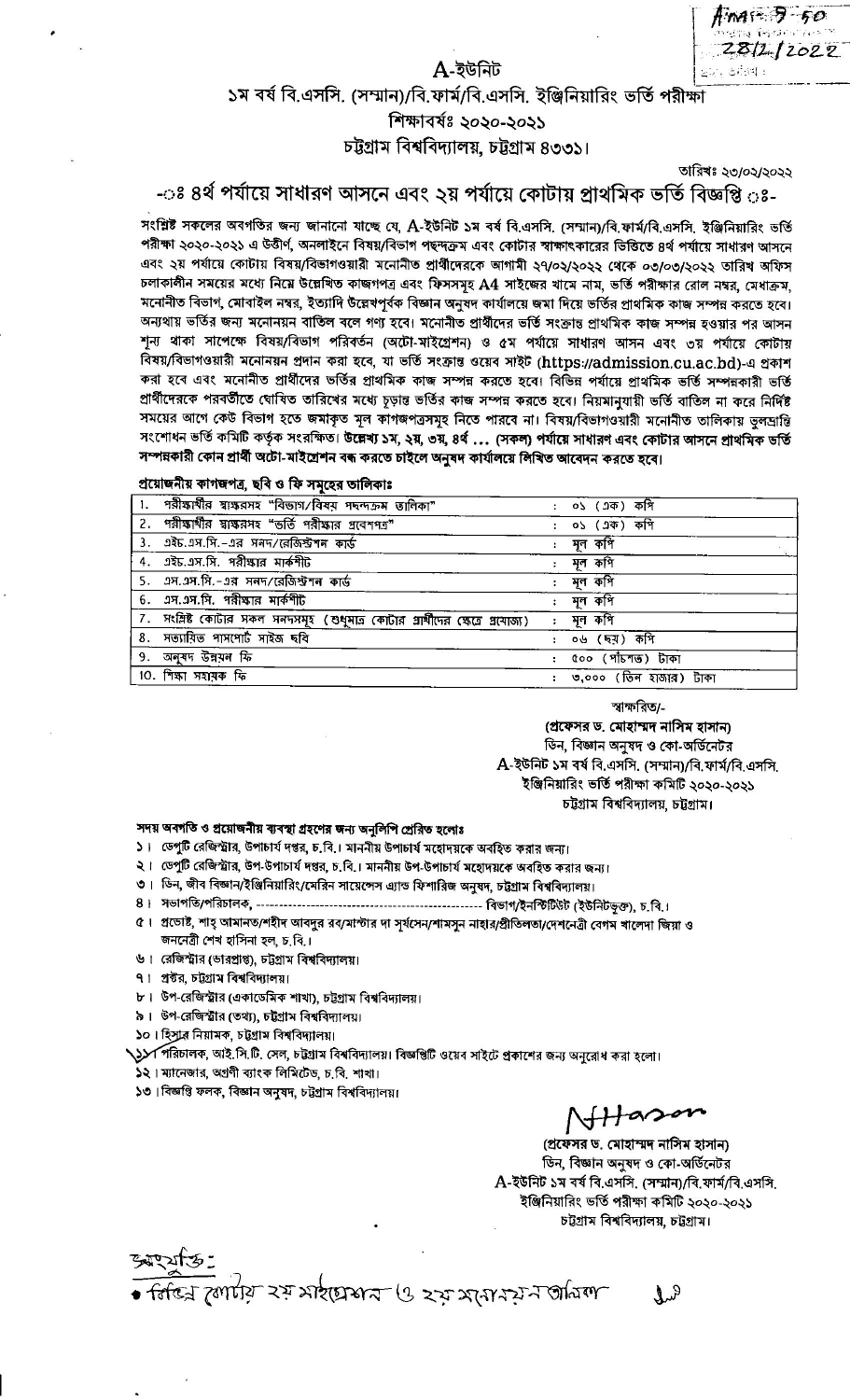| <b>Exam Roll</b> | <b>Name</b>                 | <b>Merit</b> | Department                                          | <b>Status</b> |
|------------------|-----------------------------|--------------|-----------------------------------------------------|---------------|
| 127929           | <b>SAMIA MAHBUB</b>         | -1           | Dept. of Computer Science and Engineering           | Admitted (1)  |
| 119303           | SOYADA AKTER                | 11           | Dept. of Pharmacy                                   | Admitted (1)  |
| 161791           | <b>MD. HABIBUL ABRAR</b>    | 14           | Dept. of Pharmacy                                   | Admitted (1)  |
| 120635           | <b>SADIA KALAM</b>          | 18           | Dept. of Pharmacy                                   | Admitted (1)  |
| 142670           | <b>AFROZA KHANAM SHATI</b>  | 19           | Dept. of Computer Science and Engineering           | Admitted (1)  |
| 151591           | <b>AL-AMIN AHMED</b>        | 28           | Dept. of Computer Science and Engineering           | Admitted (1)  |
| 165776           | <b>TAHSIN ISLAM ISFA</b>    | 30           | Dept. of Pharmacy                                   | Admitted (1)  |
| 119893           | <b>ATA-UN-NESA SAMANTA</b>  | 37           | Dept. of Electrical and Electronic Engineering      | Admitted (1)  |
| 109826           | <b>TASNIM MUBARAK HISMA</b> | 38           | Dept. of Pharmacy                                   | Admitted (1)  |
| 162618           | <b>THOUHID ISLAM</b>        | 39           | Dept. of Pharmacy                                   | Admitted (1)  |
| 134359           | <b>SAIMA</b>                | 42           | Dept. of Pharmacy                                   | Admitted (1)  |
| 156437           | KHADIZATUJ JOHORA SHORNA    | 43           | Dept. of Pharmacy                                   | Admitted (1)  |
| 119310           | SAJIB CHANDRO DAS           | 47           | Dept. of Pharmacy                                   | Admitted (1)  |
| 153929           | <b>SAJEDA AKTER</b>         | 48           | Dept. of Pharmacy                                   | Admitted (1)  |
| 128332           | <b>SADIA HOSNA RONY</b>     | 49           | Dept. of Pharmacy                                   | Admitted (1)  |
| 136213           | <b>SAMSUN NAHAR</b>         | 50           | Dept. of Pharmacy                                   | Admitted (1)  |
| 141095           | <b>MD. SABBIR HOSSAIN</b>   | 53           | Dept. of Pharmacy                                   | Admitted (1)  |
| 129450           | <b>MEHARUN NESA KHANOM</b>  | 54           | Dept. of Chemistry                                  | Admitted (1)  |
| 125497           | <b>MD. ASHRAFUL ISLAM</b>   | 57           | Dept. of Computer Science and Engineering           | Admitted (1)  |
| 124663           | MD, ALI                     | 68           | Dept. of Pharmacy                                   | Migrated (1)  |
| 156808           | MOHAMMED BURHEN UDDIN       | 70           | Dept. of Pharmacy                                   | Migrated (1)  |
| 122476           | <b>RAKIBUL HASAN RAIHAN</b> | 71           | Dept. of Pharmacy                                   | Migrated (1)  |
| 157574           | <b>ZAKARIA ISLAM</b>        | 74           | Dept. of Computer Science and Engineering           | Admitted (1)  |
| 125220           | <b>FARHANA AKTER TANIA</b>  | 76           | Dept. of Pharmacy                                   | Migrated (1)  |
| 162065           | MD. HASIBUL KABIR HIMEL     | 77           | Dept. of Pharmacy                                   | Migrated (1)  |
| 146616           | SADIKA JAMAN SAJPIA         | 78           | Dept. of Pharmacy                                   | Migrated (1)  |
| 118005           | <b>MD. SHAHEEN MIA</b>      | 79           | Dept. of Electrical and Electronic Engineering      | Admitted (1)  |
| 118562           | <b>RIPA AKTER</b>           | 82           | Dept. of Pharmacy                                   | Migrated (1)  |
| 120471           | <b>MD. YEASIN ARAFAT</b>    | 85           | Dept. of Pharmacy                                   | Migrated (1)  |
| 110967           | <b>MONIR KHAN</b>           | 89           | Dept. of Pharmacy                                   | Migrated (1)  |
| 164189           | <b>NADIM MAHMUD SATEJ</b>   | 90           | Dept. of Pharmacy                                   | Migrated (1)  |
| 129384           | ZONNA - RAIN AL - NUMAN     | 98           | Dept. of Computer Science and Engineering           | Admitted (1)  |
| 155856           | <b>TANJINA SULTANA</b>      | 99           | Dept. of Pharmacy                                   | Migrated (1)  |
| 167296           | <b>MD.SAIDUL BHUIYAN</b>    | 100          | Dept. of Computer Science and Engineering           | Admitted (1)  |
| 158489           | <b>NAZIA SULTANA</b>        | 101          | Dept. of Applied Chemistry and Chemical Engineering | Admitted (1)  |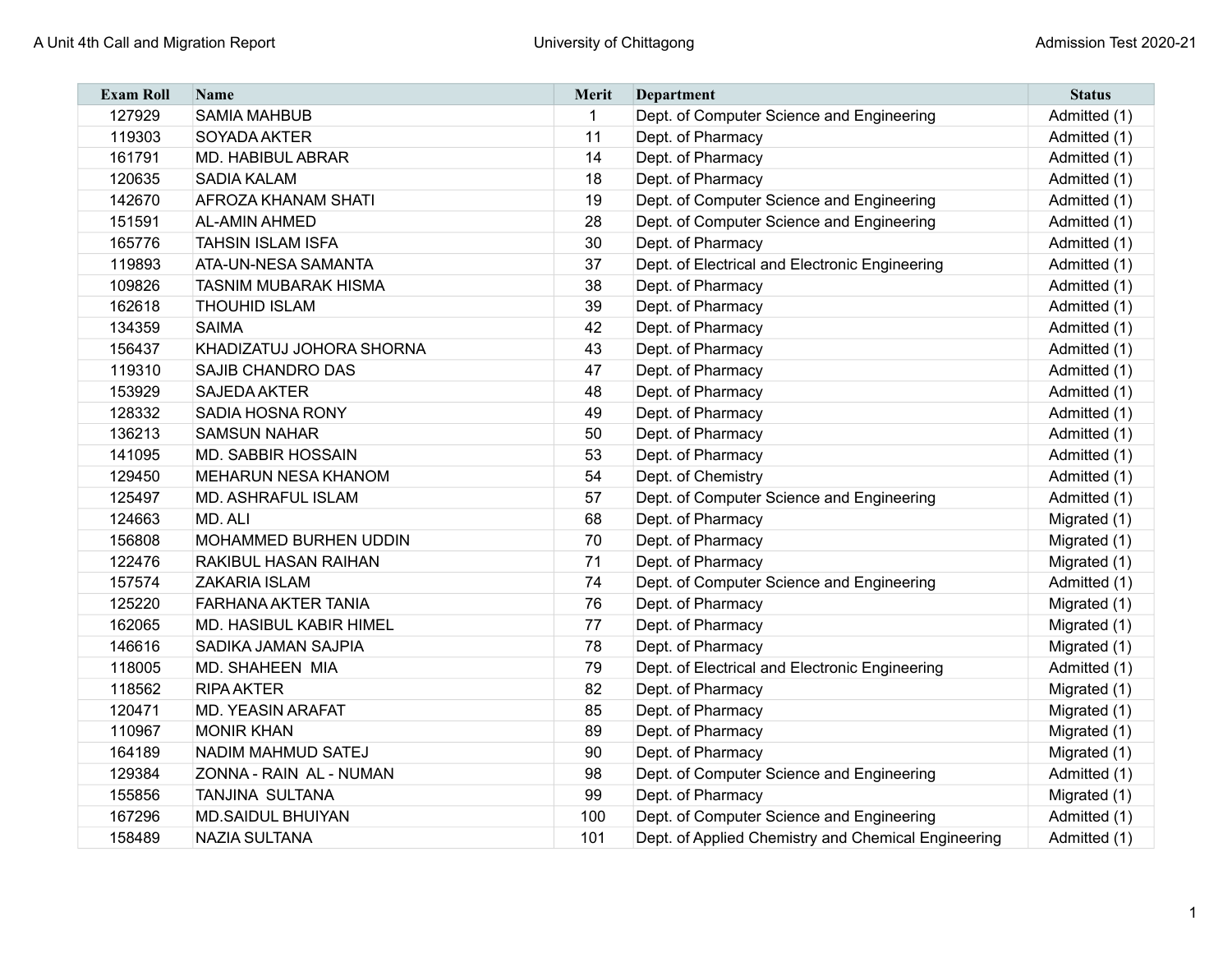| <b>Exam Roll</b> | <b>Name</b>                  | Merit | Department                                          | <b>Status</b> |
|------------------|------------------------------|-------|-----------------------------------------------------|---------------|
| 149788           | <b>MEHNAZ NUR MIHA</b>       | 102   | Dept. of Pharmacy                                   | Migrated (1)  |
| 142191           | <b>MD. KHOLILUR RAHMAN</b>   | 103   | Dept. of Pharmacy                                   | Migrated (1)  |
| 127390           | <b>SADIA AFROJ</b>           | 104   | Dept. of Computer Science and Engineering           | Admitted (1)  |
| 128722           | <b>SAIDUN NAHAR</b>          | 105   | Dept. of Pharmacy                                   | Migrated (1)  |
| 113053           | <b>ROWNOK JAHAN EILA</b>     | 107   | Dept. of Computer Science and Engineering           | Admitted (1)  |
| 124010           | <b>KASFIA RAH NUMA</b>       | 108   | Dept. of Pharmacy                                   | Migrated (1)  |
| 102323           | FATEMA MALLIK TANZIM         | 110   | Dept. of Computer Science and Engineering           | Admitted (1)  |
| 100414           | <b>IKRAM WAHID TOHA</b>      | 111   | Dept. of Pharmacy                                   | Migrated (1)  |
| 100403           | <b>JANNATUL FARDAUS ISPA</b> | 113   | Dept. of Pharmacy                                   | Migrated (1)  |
| 143007           | NOWSHIN NOWER NABILA         | 114   | Dept. of Genetic Engineering and Biotechnology      | Admitted (1)  |
| 142872           | <b>MD. TOHIDUZZAMAN MUSA</b> | 115   | Dept. of Computer Science and Engineering           | Admitted (1)  |
| 108680           | <b>REHENA AKHTER</b>         | 116   | Dept. of Biochemistry and Molecular Biology         | Admitted (1)  |
| 134744           | <b>JOBAIAT MOLLA</b>         | 117   | Dept. of Genetic Engineering and Biotechnology      | Admitted (1)  |
| 112358           | <b>UMMEH SALMA SADIA</b>     | 119   | Dept. of Biochemistry and Molecular Biology         | Admitted (1)  |
| 120496           | MD. SOHEL RANA               | 120   | Dept. of Computer Science and Engineering           | Admitted (1)  |
| 136569           | <b>SURANJOY BARUA</b>        | 121   | Dept. of Computer Science and Engineering           | Admitted (1)  |
| 119296           | <b>TASMIM TABASSUM</b>       | 123   | Dept. of Genetic Engineering and Biotechnology      | Admitted (1)  |
| 159619           | <b>SADIA AKTER</b>           | 125   | Dept. of Applied Chemistry and Chemical Engineering | Admitted (1)  |
| 129094           | <b>ALOCK CHANDRA SARKER</b>  | 127   | Dept. of Biochemistry and Molecular Biology         | Admitted (1)  |
| 126801           | SADIA JAHAN                  | 130   | Dept. of Genetic Engineering and Biotechnology      | Admitted (1)  |
| 118921           | <b>SAKIB HOSSAIN</b>         | 131   | Dept. of Genetic Engineering and Biotechnology      | Admitted (1)  |
| 135661           | <b>MD. AHSANUL HAQUE</b>     | 135   | Dept. of Genetic Engineering and Biotechnology      | Admitted (1)  |
| 130418           | <b>NASRIN ISRAT</b>          | 137   | Dept. of Genetic Engineering and Biotechnology      | Admitted (1)  |
| 107504           | <b>JANNATUT TASNIM</b>       | 139   | Dept. of Electrical and Electronic Engineering      | Admitted (1)  |
| 144264           | <b>ANITA AHONA PROTIVA</b>   | 141   | Dept. of Applied Chemistry and Chemical Engineering | Admitted (1)  |
| 142434           | MD. MOTALEB HOSSAIN          | 142   | Dept. of Biochemistry and Molecular Biology         | Admitted (1)  |
| 121644           | <b>AYNUL ABEDIN</b>          | 143   | Dept. of Computer Science and Engineering           | Admitted (1)  |
| 118607           | <b>MD. ABU SIAM</b>          | 144   | Dept. of Genetic Engineering and Biotechnology      | Admitted (1)  |
| 124848           | <b>ISHRAT JAHAN URMI</b>     | 145   | Dept. of Microbiology                               | Admitted (1)  |
| 140324           | <b>ABDULLAH AL MAHIN</b>     | 147   | Dept. of Computer Science and Engineering           | Admitted (1)  |
| 129061           | <b>ZANNATUN NAIM SOMAYA</b>  | 150   | Dept. of Electrical and Electronic Engineering      | Admitted (1)  |
| 164773           | <b>MONIR HOSSEN</b>          | 151   | Dept. of Computer Science and Engineering           | Admitted (1)  |
| 123451           | <b>MAHAMUD HASAN MUNNA</b>   | 152   | Dept. of Genetic Engineering and Biotechnology      | Admitted (1)  |
| 165867           | S.M. SHAHINUL KARIM          | 153   | Dept. of Computer Science and Engineering           | Admitted (1)  |
| 137422           | <b>JANNATUL FERDOUS</b>      | 157   | Dept. of Computer Science and Engineering           | Admitted (1)  |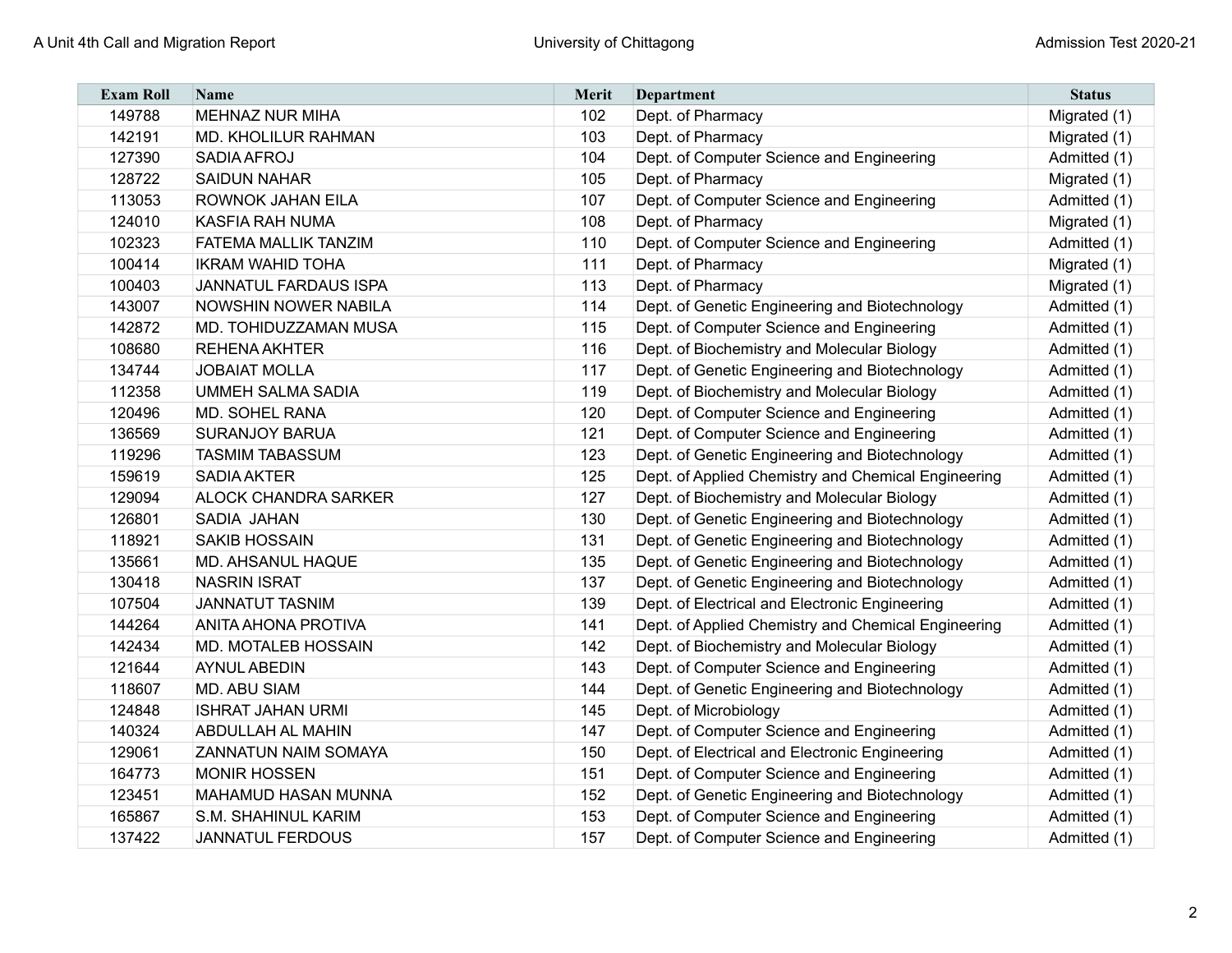| <b>Exam Roll</b> | <b>Name</b>                     | Merit | Department                                          | <b>Status</b> |
|------------------|---------------------------------|-------|-----------------------------------------------------|---------------|
| 151624           | <b>MARIA AKTER</b>              | 158   | Dept. of Genetic Engineering and Biotechnology      | Admitted (1)  |
| 146150           | <b>SUMAIYA MUNTAHA</b>          | 159   | Dept. of Computer Science and Engineering           | Admitted (1)  |
| 113189           | <b>SHAHIN AKTER</b>             | 164   | Dept. of Genetic Engineering and Biotechnology      | Admitted (1)  |
| 155438           | NUSRAT JAHAN RUBINA             | 169   | Dept. of Computer Science and Engineering           | Admitted (1)  |
| 146179           | SHEKRITI MONDAL SHUCHI          | 171   | Dept. of Genetic Engineering and Biotechnology      | Admitted (1)  |
| 141590           | <b>TANJILATUL MAWA ZARIN</b>    | 173   | Dept. of Genetic Engineering and Biotechnology      | Admitted (1)  |
| 144091           | <b>MD. TAKBIR HOSSAN</b>        | 174   | Dept. of Electrical and Electronic Engineering      | Admitted (1)  |
| 146981           | <b>AYASHA AKTHER</b>            | 175   | Dept. of Genetic Engineering and Biotechnology      | Admitted (1)  |
| 148560           | <b>ASADUZZAMAN RIEM</b>         | 179   | Dept. of Electrical and Electronic Engineering      | Admitted (1)  |
| 153897           | <b>MD. SAJJAD HOSSAIN</b>       | 181   | Dept. of Computer Science and Engineering           | Admitted (1)  |
| 133580           | MOSAMMAT SADIA AKTER MOON       | 182   | Dept. of Computer Science and Engineering           | Admitted (1)  |
| 131661           | <b>DIPIKA CHANDA</b>            | 183   | Dept. of Biochemistry and Molecular Biology         | Admitted (1)  |
| 162130           | <b>THAIFUL ISLAM ZIHAD</b>      | 185   | Dept. of Electrical and Electronic Engineering      | Admitted (1)  |
| 145459           | SANJIDA ISLAM AFRA              | 186   | Dept. of Biochemistry and Molecular Biology         | Admitted (1)  |
| 108279           | <b>NASRIN AKTER MIM</b>         | 195   | Dept. of Genetic Engineering and Biotechnology      | Admitted (1)  |
| 103905           | <b>NIROB DEVNATH</b>            | 199   | Dept. of Electrical and Electronic Engineering      | Admitted (1)  |
| 119122           | MUHD. RIPAT UDDIN               | 200   | Dept. of Computer Science and Engineering           | Admitted (1)  |
| 120485           | SAIMA ALAM CHOWDHURY            | 202   | Dept. of Computer Science and Engineering           | Admitted (1)  |
| 128424           | <b>MD. POLASH MIA</b>           | 203   | Dept. of Biochemistry and Molecular Biology         | Admitted (1)  |
| 137845           | NAIMUR RAHMAN TANJIR            | 204   | Dept. of Microbiology                               | Admitted (1)  |
| 106035           | <b>RAMISA TAJNIM</b>            | 207   | Dept. of Microbiology                               | Admitted (1)  |
| 137206           | <b>MD. ABDUR RAHIM SIEAM</b>    | 209   | Dept. of Biochemistry and Molecular Biology         | Admitted (1)  |
| 161490           | <b>MD. SHAIFUL ISLAM SHOHAG</b> | 216   | Dept. of Genetic Engineering and Biotechnology      | Migrated (1)  |
| 123860           | <b>JAHIRUL ISLAM</b>            | 219   | Dept. of Computer Science and Engineering           | Admitted (1)  |
| 101212           | <b>ARPA DEY</b>                 | 220   | Dept. of Biochemistry and Molecular Biology         | Admitted (1)  |
| 165786           | <b>MONJUSHA RAY</b>             | 221   | Dept. of Genetic Engineering and Biotechnology      | Migrated (1)  |
| 140943           | <b>MST. AFRUZA AKTER MITU</b>   | 224   | Dept. of Biochemistry and Molecular Biology         | Admitted (1)  |
| 161022           | MD. ABDULLA AL IMRAN SARKER     | 225   | Dept. of Applied Chemistry and Chemical Engineering | Admitted (1)  |
| 104942           | MD. ABDULLAH                    | 228   | Dept. of Electrical and Electronic Engineering      | Admitted (1)  |
| 115775           | KAZI MD. AHNAF ABID             | 230   | Dept. of Genetic Engineering and Biotechnology      | Migrated (1)  |
| 120515           | SHAJALAL                        | 232   | Dept. of Computer Science and Engineering           | Migrated (1)  |
| 148656           | <b>TASNIHA RUBAIYAT SMITA</b>   | 234   | Dept. of Biochemistry and Molecular Biology         | Admitted (1)  |
| 132572           | <b>MD. SIFAT HOSSAIN</b>        | 236   | Dept. of Biochemistry and Molecular Biology         | Admitted (1)  |
| 119254           | <b>JAKIA SULTANA</b>            | 238   | Dept. of Computer Science and Engineering           | Migrated (1)  |
| 134412           | <b>JILLUR RAHMAN</b>            | 242   | Dept. of Genetic Engineering and Biotechnology      | Migrated (1)  |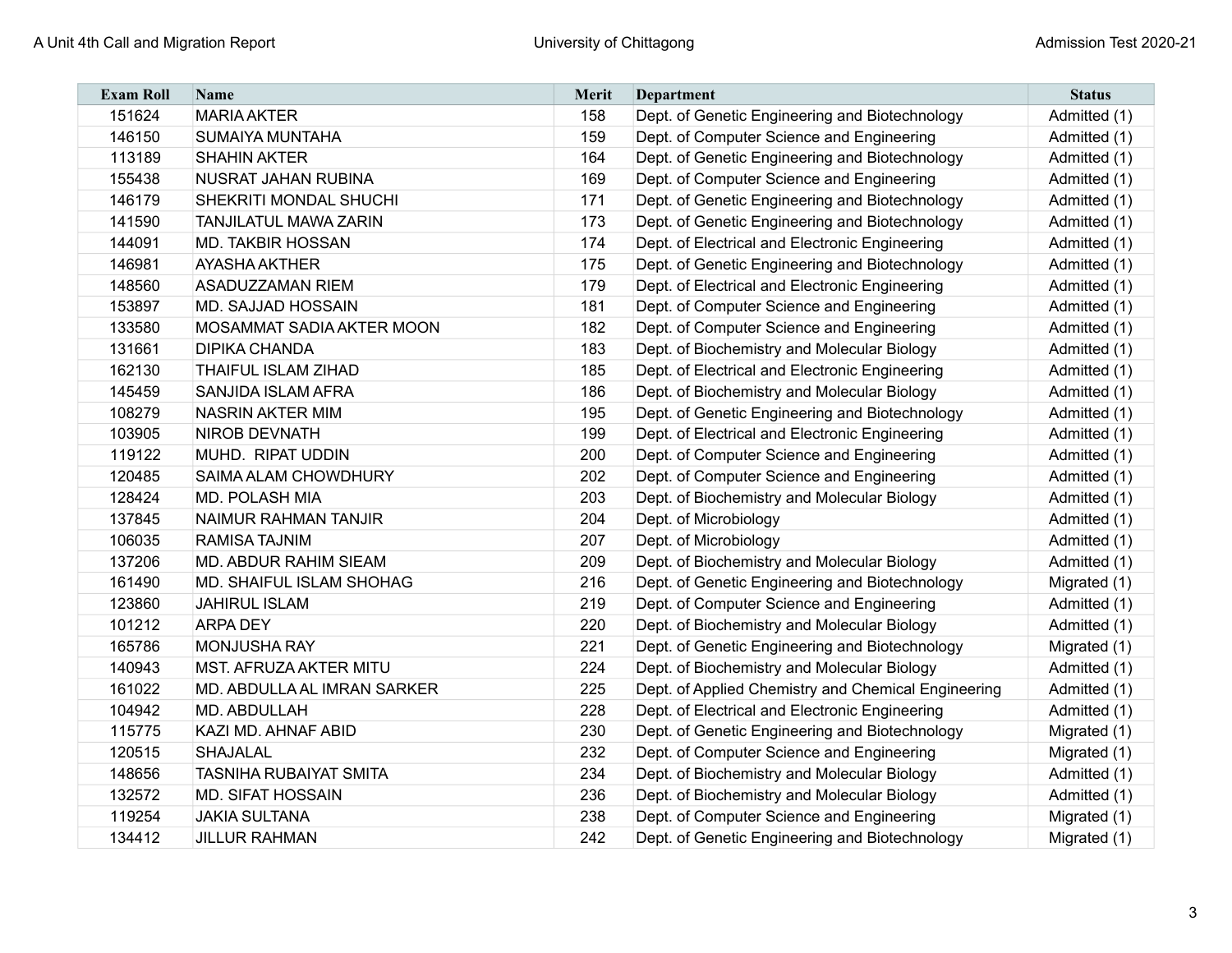| <b>Exam Roll</b> | <b>Name</b>                    | Merit | Department                                          | <b>Status</b> |
|------------------|--------------------------------|-------|-----------------------------------------------------|---------------|
| 141171           | UTSHA KUMER SAHA               | 246   | Dept. of Biochemistry and Molecular Biology         | Admitted (1)  |
| 131358           | <b>ASIF MAHMUD ANTAR</b>       | 247   | Dept. of Biochemistry and Molecular Biology         | Admitted (1)  |
| 103416           | <b>IMRAN HOSSAIN</b>           | 249   | Dept. of Computer Science and Engineering           | Migrated (1)  |
| 123005           | MD. SHOPON HOSSAIN             | 255   | Dept. of Computer Science and Engineering           | Migrated (1)  |
| 115479           | <b>MD. SHAKIL MIA</b>          | 256   | Dept. of Electrical and Electronic Engineering      | Admitted (1)  |
| 137669           | <b>MD. MAMUN</b>               | 257   | Dept. of Computer Science and Engineering           | Migrated (1)  |
| 131278           | <b>REHENA BEGUM</b>            | 259   | Dept. of Microbiology                               | Admitted (1)  |
| 135474           | <b>BIBI FATIMA</b>             | 260   | Dept. of Biochemistry and Molecular Biology         | Migrated (1)  |
| 140702           | <b>MST. ERINA AKTER</b>        | 261   | Dept. of Computer Science and Engineering           | Migrated (1)  |
| 131514           | <b>UMMUL WARA</b>              | 262   | Dept. of Genetic Engineering and Biotechnology      | Migrated (1)  |
| 133228           | TAHSINA RAHMAN ENA             | 264   | Dept. of Biochemistry and Molecular Biology         | Migrated (1)  |
| 111179           | MD. TASFIQUR RAHMAN SIDDIQUE   | 265   | Dept. of Computer Science and Engineering           | Migrated (1)  |
| 108245           | FAYSAL BIN ALAUDDIN            | 267   | Dept. of Computer Science and Engineering           | Migrated (1)  |
| 156023           | <b>HUMAYRATUL EKRA</b>         | 268   | Dept. of Computer Science and Engineering           | Migrated (1)  |
| 127741           | <b>SAKIBUR ROHMAN</b>          | 270   | Dept. of Computer Science and Engineering           | Migrated (1)  |
| 122150           | <b>SADIK HASAN</b>             | 271   | Dept. of Electrical and Electronic Engineering      | Admitted (1)  |
| 152547           | MD. MONIRUZZAMAN MONIR         | 274   | Dept. of Computer Science and Engineering           | Migrated (1)  |
| 163565           | SAHIB ABBAS BAHAR CHOWDHURY    | 277   | Dept. of Computer Science and Engineering           | Migrated (1)  |
| 157640           | <b>MD. JOHIRUL ISLAM</b>       | 278   | Dept. of Computer Science and Engineering           | Migrated (1)  |
| 133851           | <b>ASHIKUR RAHAMAN</b>         | 282   | Dept. of Genetic Engineering and Biotechnology      | Migrated (1)  |
| 153380           | MD. SAKIL ALI                  | 284   | Dept. of Computer Science and Engineering           | Migrated (1)  |
| 107323           | MD. GOLAM MURSHED              | 287   | Dept. of Computer Science and Engineering           | Migrated (1)  |
| 147792           | <b>MEHEBUBA PARVIN</b>         | 288   | Dept. of Genetic Engineering and Biotechnology      | Migrated (1)  |
| 156915           | <b>KANIZ FATEMA</b>            | 293   | Dept. of Microbiology                               | Admitted (1)  |
| 129451           | <b>MD. RAKIBUL ISLAM</b>       | 296   | Dept. of Biochemistry and Molecular Biology         | Migrated (1)  |
| 131846           | <b>TONMOY MOHAJAN</b>          | 297   | Dept. of Computer Science and Engineering           | Migrated (1)  |
| 149309           | <b>INTEFAR SAMIM SAMI</b>      | 300   | Dept. of Electrical and Electronic Engineering      | Admitted (1)  |
| 119327           | SHEIKH SALMAN AHMED RAFI       | 302   | Dept. of Microbiology                               | Admitted (1)  |
| 149859           | SYEDA FARJANA JAHAN EMA        | 304   | Dept. of Computer Science and Engineering           | Migrated (1)  |
| 101540           | IV HASSAN SIDDIQUE             | 305   | Dept. of Applied Chemistry and Chemical Engineering | Admitted (1)  |
| 129030           | NAIMA SULTANA JERIN            | 313   | Dept. of Biochemistry and Molecular Biology         | Migrated (1)  |
| 122855           | <b>MST. TAKIA TABASSUM</b>     | 316   | Dept. of Biochemistry and Molecular Biology         | Migrated (1)  |
| 136699           | SHEIKH KHATUNE JANNAT SHAMEEMA | 317   | Dept. of Biochemistry and Molecular Biology         | Migrated (1)  |
| 132701           | S. M. PAVEL                    | 320   | Dept. of Biochemistry and Molecular Biology         | Migrated (1)  |
| 157105           | MD ANOWAR HOSSAIN REAZ         | 321   | Dept. of Computer Science and Engineering           | Migrated (1)  |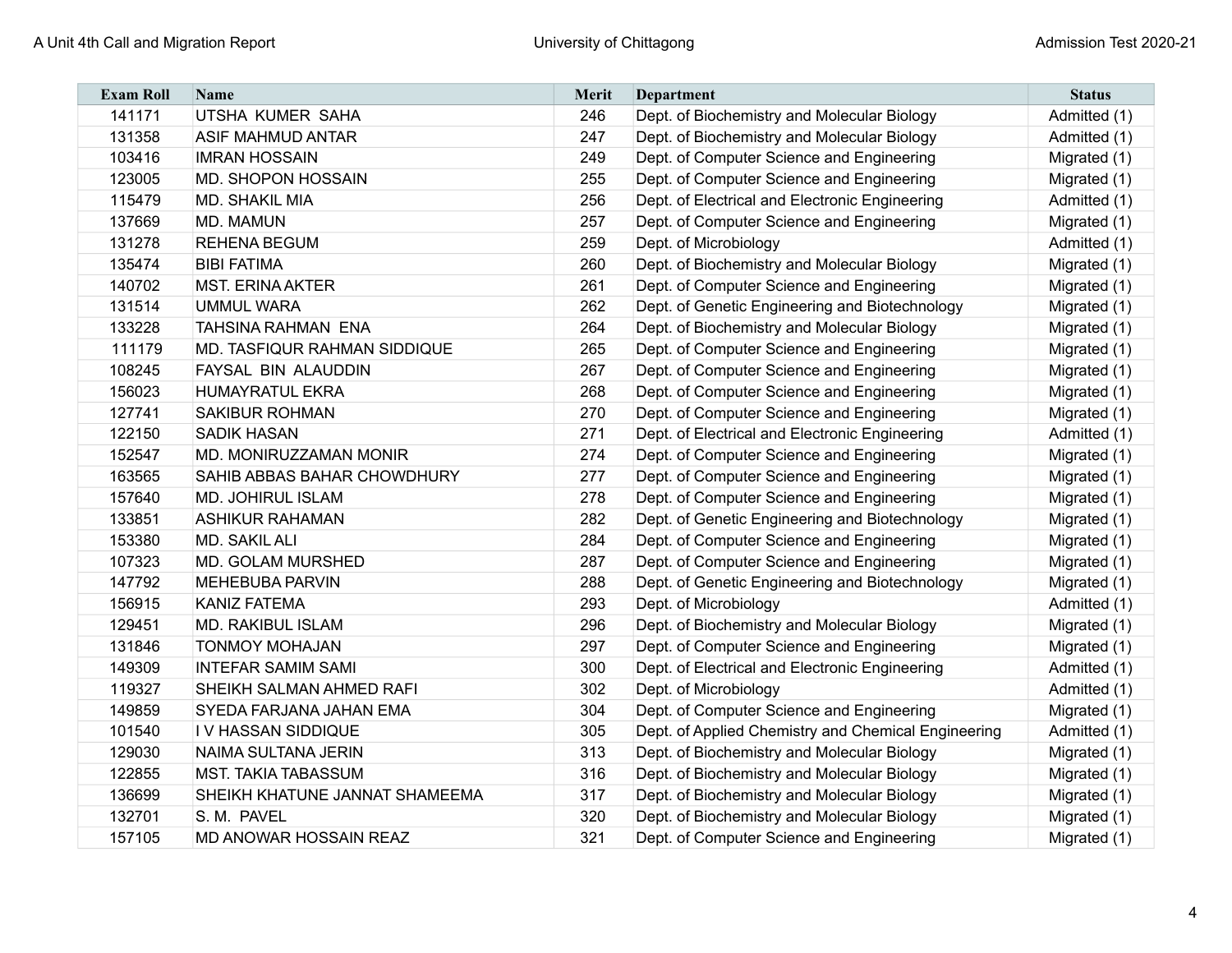| <b>Exam Roll</b> | <b>Name</b>                    | Merit | Department                                          | <b>Status</b> |
|------------------|--------------------------------|-------|-----------------------------------------------------|---------------|
| 101307           | <b>MD. NAHIN MUNKAR</b>        | 323   | Dept. of Computer Science and Engineering           | Migrated (1)  |
| 113801           | <b>TASNIA AKHTER</b>           | 325   | Dept. of Biochemistry and Molecular Biology         | Migrated (2)  |
| 102707           | <b>RIMON CHOWDHURY</b>         | 333   | Dept. of Applied Chemistry and Chemical Engineering | Admitted (1)  |
| 107190           | <b>RAFIA JANNAT</b>            | 334   | Dept. of Genetic Engineering and Biotechnology      | Migrated (1)  |
| 113487           | <b>MD. MEHEDY HASAN</b>        | 336   | Dept. of Computer Science and Engineering           | Migrated (1)  |
| 113025           | <b>MD. MOIN UDDIN</b>          | 339   | Dept. of Computer Science and Engineering           | Migrated (1)  |
| 102919           | <b>ABDUL MANNAN</b>            | 341   | Dept. of Electrical and Electronic Engineering      | Migrated (1)  |
| 136803           | MD. ABUL KALAM AZAD            | 342   | Dept. of Genetic Engineering and Biotechnology      | Migrated (1)  |
| 122580           | <b>IKHUAN HASSAN ASHIK</b>     | 345   | Dept. of Computer Science and Engineering           | Migrated (1)  |
| 160292           | <b>RIAJUL ISLAM</b>            | 347   | Dept. of Genetic Engineering and Biotechnology      | Migrated (1)  |
| 119489           | <b>FAHMIDA AKTER</b>           | 348   | Dept. of Computer Science and Engineering           | Migrated (1)  |
| 123580           | <b>MD. TAOFIQUR RAHMAN</b>     | 351   | Dept. of Genetic Engineering and Biotechnology      | Migrated (1)  |
| 136913           | MOHAMMAD FUWAD HASAN           | 352   | Dept. of Genetic Engineering and Biotechnology      | Migrated (1)  |
| 164873           | <b>MAFRUHA ABIR</b>            | 356   | Dept. of Genetic Engineering and Biotechnology      | Migrated (1)  |
| 166592           | <b>MD. BORHAN UDDIN</b>        | 358   | Dept. of Biochemistry and Molecular Biology         | Migrated (1)  |
| 107486           | JAFRINA AKTER EVA              | 359   | Dept. of Biochemistry and Molecular Biology         | Migrated (1)  |
| 113332           | <b>SHAHADAT HOSSAIN</b>        | 360   | Dept. of Computer Science and Engineering           | Migrated (1)  |
| 106613           | <b>MD.TOUHID SHARKER FAHIM</b> | 362   | Dept. of Microbiology                               | Migrated (1)  |
| 129541           | <b>TONMOY ROY</b>              | 368   | Dept. of Computer Science and Engineering           | Migrated (1)  |
| 150332           | MUSFIKA AKHTER TURNA           | 371   | Dept. of Biochemistry and Molecular Biology         | Migrated (1)  |
| 143991           | <b>MD. MAHBUBUR RAHMAN</b>     | 373   | Dept. of Computer Science and Engineering           | Migrated (1)  |
| 117450           | <b>UMMAY KULSOM</b>            | 375   | Dept. of Biochemistry and Molecular Biology         | Migrated (1)  |
| 131489           | <b>MD. SALIM MIAH</b>          | 376   | Dept. of Genetic Engineering and Biotechnology      | Migrated (2)  |
| 122931           | <b>BIBI MORIOM</b>             | 377   | Dept. of Genetic Engineering and Biotechnology      | Migrated (2)  |
| 142071           | <b>MD. ARMAN HOSEN</b>         | 382   | Dept. of Genetic Engineering and Biotechnology      | Migrated (2)  |
| 119333           | SIRAJUM MONIR CHYAN            | 384   | Dept. of Computer Science and Engineering           | Migrated (1)  |
| 154673           | <b>DURJOY DEBNATH</b>          | 386   | Dept. of Electrical and Electronic Engineering      | Migrated (1)  |
| 117024           | <b>TONWI RANI DAS</b>          | 387   | Dept. of Computer Science and Engineering           | Migrated (1)  |
| 110232           | <b>IFTEKHAIRUL CHOWDHURY</b>   | 393   | Dept. of Genetic Engineering and Biotechnology      | Migrated (2)  |
| 110294           | <b>TANJIM AHMED</b>            | 394   | Dept. of Chemistry                                  | Admitted (1)  |
| 138283           | <b>ARPON ADHIKARY</b>          | 395   | Dept. of Electrical and Electronic Engineering      | Migrated (1)  |
| 119643           | UMMA HANI SUMAIYA              | 396   | Dept. of Electrical and Electronic Engineering      | Migrated (1)  |
| 152866           | MD. ABDULLAH                   | 397   | Dept. of Computer Science and Engineering           | Migrated (1)  |
| 139832           | MD. MAMIN ALI                  | 398   | Institute of Marine Sciences                        | Admitted (1)  |
| 123412           | SAMAHA WAFA                    | 399   | Dept. of Genetic Engineering and Biotechnology      | Migrated (2)  |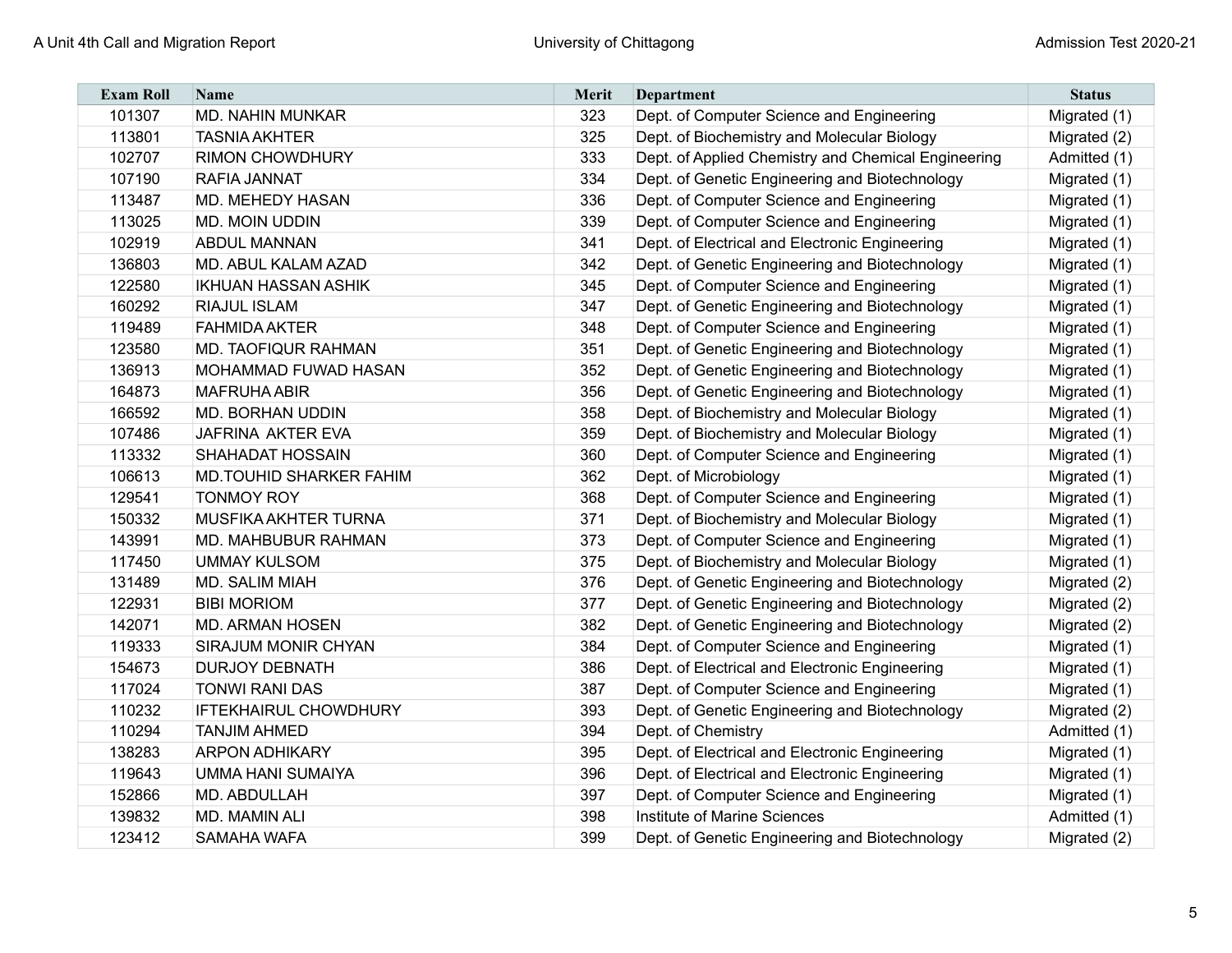| <b>Exam Roll</b> | <b>Name</b>                   | Merit | Department                                          | <b>Status</b> |
|------------------|-------------------------------|-------|-----------------------------------------------------|---------------|
| 123356           | SK MASRIKUZZAMAN PRANTO       | 400   | Dept. of Microbiology                               | Migrated (1)  |
| 125915           | <b>ATHER AHSAN ALVI</b>       | 401   | Dept. of Biochemistry and Molecular Biology         | Migrated (1)  |
| 132911           | <b>TABASSUM IBRAHIM ENIN</b>  | 402   | Dept. of Genetic Engineering and Biotechnology      | Migrated (2)  |
| 168028           | <b>MD. TUSHAR RAIHAN</b>      | 403   | Dept. of Biochemistry and Molecular Biology         | Migrated (1)  |
| 157294           | <b>MUKTA AKTER</b>            | 404   | Dept. of Biochemistry and Molecular Biology         | Migrated (1)  |
| 131558           | <b>SHOAIB HOSSAIN</b>         | 406   | Dept. of Biochemistry and Molecular Biology         | Migrated (1)  |
| 146022           | <b>SUKNNA SAHA</b>            | 408   | Dept. of Biochemistry and Molecular Biology         | Migrated (1)  |
| 104214           | RAFSAN HOSSAIN ALVEE          | 410   | Dept. of Computer Science and Engineering           | Migrated (1)  |
| 129207           | <b>SADMAN RAFIUR RAHMAN</b>   | 411   | Dept. of Biochemistry and Molecular Biology         | Migrated (1)  |
| 143056           | <b>FARIHA ALAM MOZUMDER</b>   | 412   | Dept. of Computer Science and Engineering           | Migrated (1)  |
| 166979           | MD. MINHAJUL ISLAM            | 417   | Dept. of Electrical and Electronic Engineering      | Migrated (1)  |
| 131026           | MD. RAKIBUL ISLAM RAKIB       | 419   | Dept. of Biochemistry and Molecular Biology         | Migrated (1)  |
| 104175           | FATEMA SAYARA TUHIN           | 420   | Dept. of Biochemistry and Molecular Biology         | Migrated (1)  |
| 167794           | <b>SUFIA JANNAT ORFA</b>      | 429   | Dept. of Genetic Engineering and Biotechnology      | Migrated (2)  |
| 106608           | <b>TANVIR AHAMMED SHOHAG</b>  | 430   | Dept. of Biochemistry and Molecular Biology         | Migrated (2)  |
| 128073           | MD. EMRAN ALI                 | 432   | Dept. of Biochemistry and Molecular Biology         | Migrated (2)  |
| 160620           | <b>MD. ALAMIN HOSSEN</b>      | 434   | Dept. of Computer Science and Engineering           | Migrated (1)  |
| 148911           | JANNATUL NIMA TOUFA           | 435   | Dept. of Microbiology                               | Migrated (1)  |
| 152874           | MISBA UL HOQUE ARAFAT         | 436   | Dept. of Computer Science and Engineering           | Migrated (1)  |
| 135138           | SHIHAB UDDIN KHONDAKER        | 437   | Dept. of Biochemistry and Molecular Biology         | Migrated (2)  |
| 130652           | <b>MD. SHOAIB</b>             | 438   | Dept. of Computer Science and Engineering           | Migrated (1)  |
| 167058           | MD. MEHEDI HASAN              | 439   | Dept. of Biochemistry and Molecular Biology         | Migrated (2)  |
| 108265           | MD. IBRAHIM HOQUE             | 441   | Dept. of Biochemistry and Molecular Biology         | Migrated (2)  |
| 133155           | PRIONTY SAHA                  | 444   | Dept. of Computer Science and Engineering           | Migrated (1)  |
| 131117           | ZAHIRUL HOQ BABOR             | 445   | Dept. of Computer Science and Engineering           | Migrated (2)  |
| 123689           | SURAIYA WADUD SUHI            | 448   | Dept. of Computer Science and Engineering           | Migrated (2)  |
| 133964           | <b>ISRAT JAHAN</b>            | 450   | Dept. of Biochemistry and Molecular Biology         | Migrated (2)  |
| 133908           | FAUZIA JAHAN NAURIN           | 452   | Dept. of Microbiology                               | Migrated (1)  |
| 133188           | <b>RIFAT SHAMMI</b>           | 454   | Dept. of Microbiology                               | Migrated (1)  |
| 136341           | <b>SAIMANUL HOQUE</b>         | 455   | Dept. of Computer Science and Engineering           | Migrated (2)  |
| 149575           | <b>IREAN SULTANA SHANTONA</b> | 457   | Dept. of Applied Chemistry and Chemical Engineering | Migrated (1)  |
| 115275           | <b>MOHAMMAD RAKIB</b>         | 459   | Dept. of Computer Science and Engineering           | Migrated (2)  |
| 103195           | <b>SADIA SULTANA</b>          | 464   | Dept. of Microbiology                               | Migrated (1)  |
| 144347           | <b>SYEDA TASNIM SHARMI</b>    | 471   | Dept. of Electrical and Electronic Engineering      | Migrated (1)  |
| 135844           | <b>ISHRAT JEREEN</b>          | 474   | Dept. of Computer Science and Engineering           | Migrated (2)  |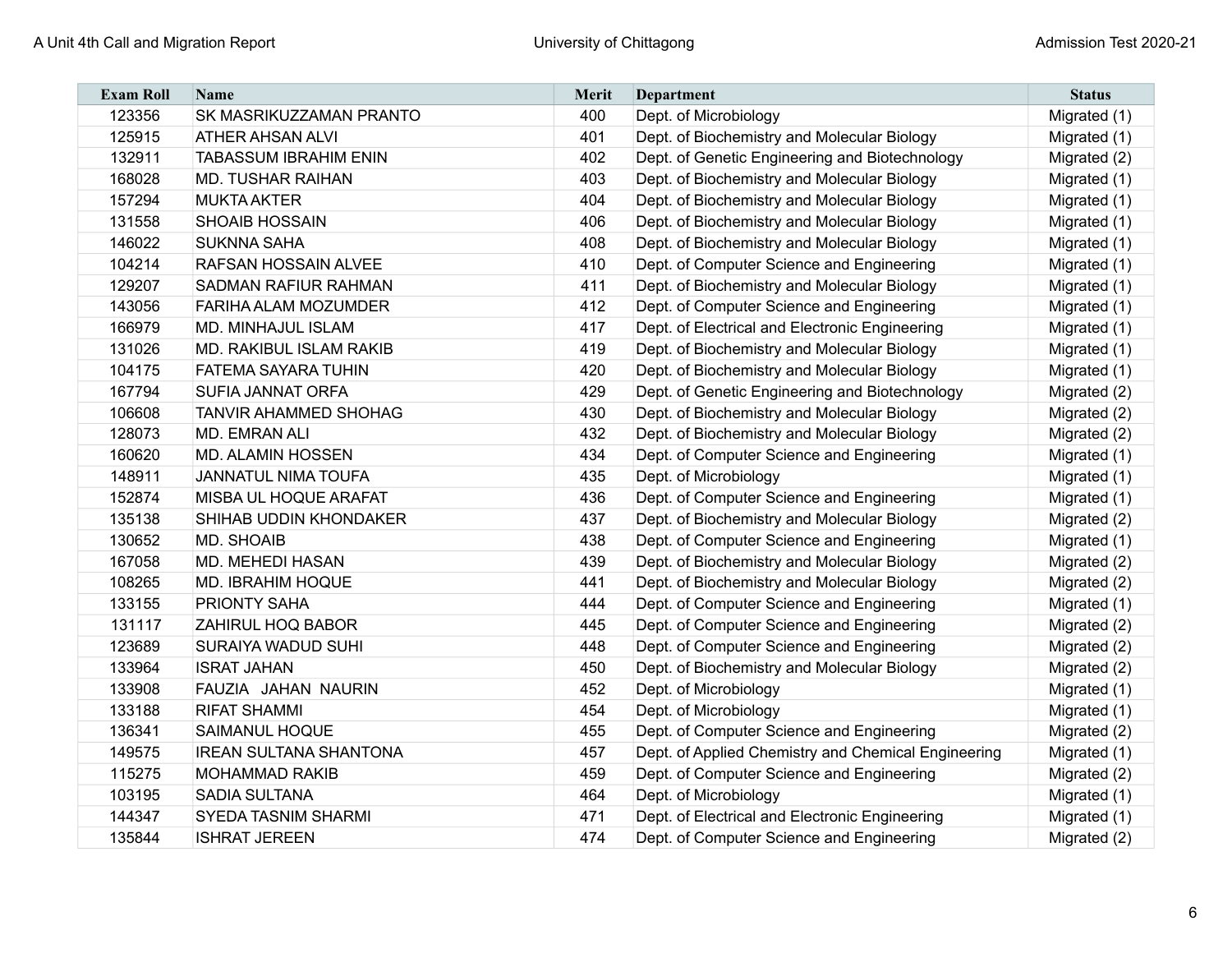| <b>Exam Roll</b> | <b>Name</b>                      | Merit | Department                                          | <b>Status</b> |
|------------------|----------------------------------|-------|-----------------------------------------------------|---------------|
| 107650           | <b>MD. MEHEDI HASAN</b>          | 476   | Dept. of Electrical and Electronic Engineering      | Migrated (1)  |
| 124207           | <b>ABRAR MAHMUD</b>              | 477   | Dept. of Electrical and Electronic Engineering      | Migrated (1)  |
| 104224           | <b>MEHEDI HASAN</b>              | 480   | Dept. of Applied Chemistry and Chemical Engineering | Migrated (1)  |
| 164480           | <b>ABDUL KADER NAYEEM</b>        | 481   | Dept. of Electrical and Electronic Engineering      | Migrated (1)  |
| 150824           | <b>MOKHLASUR RAHAMAN</b>         | 482   | Dept. of Electrical and Electronic Engineering      | Migrated (1)  |
| 141538           | HUMAIRA-TUS-SADIA                | 485   | Dept. of Microbiology                               | Migrated (1)  |
| 120387           | <b>AFIA RAHMAN EVA</b>           | 487   | Dept. of Electrical and Electronic Engineering      | Migrated (1)  |
| 133561           | <b>BUSHRA ZAKIR JEMI</b>         | 488   | Dept. of Electrical and Electronic Engineering      | Migrated (1)  |
| 129369           | SANJIDA AHMED SAIMA              | 489   | Dept. of Electrical and Electronic Engineering      | Migrated (1)  |
| 159490           | UMME HUMIRA                      | 492   | Dept. of Electrical and Electronic Engineering      | Migrated (1)  |
| 132061           | <b>ZINAT SULTANA</b>             | 493   | Dept. of Microbiology                               | Migrated (1)  |
| 147203           | <b>NUR MOHAMMAD IMON</b>         | 494   | Dept. of Electrical and Electronic Engineering      | Migrated (1)  |
| 125044           | <b>BADHAN TALUKDER</b>           | 496   | Dept. of Electrical and Electronic Engineering      | Migrated (1)  |
| 109232           | <b>SARA MOSTAFA</b>              | 497   | Dept. of Applied Chemistry and Chemical Engineering | Migrated (1)  |
| 111102           | RAZIA SULTANA                    | 500   | Dept. of Electrical and Electronic Engineering      | Migrated (1)  |
| 154080           | SAMAPTI NANDI                    | 506   | Dept. of Electrical and Electronic Engineering      | Migrated (1)  |
| 167427           | <b>SUMAN SARKER</b>              | 507   | Dept. of Electrical and Electronic Engineering      | Migrated (1)  |
| 158933           | <b>RAHAT HOSSEN</b>              | 512   | Dept. of Microbiology                               | Migrated (1)  |
| 103237           | <b>TASPIA SOBYTA NABILA</b>      | 513   | Dept. of Microbiology                               | Migrated (1)  |
| 101211           | <b>SABBIR HOSSAIN</b>            | 516   | Dept. of Electrical and Electronic Engineering      | Migrated (1)  |
| 149003           | <b>RAJON HOSSAIN</b>             | 517   | Dept. of Electrical and Electronic Engineering      | Migrated (1)  |
| 129466           | <b>TARIQUL ISLAM</b>             | 518   | Dept. of Electrical and Electronic Engineering      | Migrated (1)  |
| 149263           | <b>SULTAN UL ARFIN</b>           | 519   | Dept. of Electrical and Electronic Engineering      | Migrated (1)  |
| 119151           | <b>CHANDONA RANI SARKAR</b>      | 520   | Dept. of Microbiology                               | Migrated (1)  |
| 127456           | <b>TAHMIDA SAYERA FARHA</b>      | 521   | Dept. of Microbiology                               | Migrated (1)  |
| 114894           | MUHAMMAD ROBAID HASAN KHAN RIFAT | 523   | Dept. of Microbiology                               | Migrated (1)  |
| 144387           | <b>UMME TANJINA</b>              | 525   | Dept. of Chemistry                                  | Admitted (1)  |
| 162455           | SHIHABUL ALAM SAYMON             | 526   | Dept. of Electrical and Electronic Engineering      | Migrated (1)  |
| 130410           | <b>SABRINA BENTA SHOFI</b>       | 527   | Dept. of Electrical and Electronic Engineering      | Migrated (1)  |
| 119512           | MD. SADMAN SAMI KHAN             | 529   | Dept. of Electrical and Electronic Engineering      | Migrated (1)  |
| 100578           | <b>RIFAT NUR RAFA</b>            | 533   | Dept. of Microbiology                               | Migrated (1)  |
| 141928           | <b>AFRINA AZIM</b>               | 534   | Dept. of Microbiology                               | Migrated (1)  |
| 124338           | <b>MEHEDI HASAN</b>              | 535   | Dept. of Microbiology                               | Migrated (1)  |
| 107242           | <b>MD. AMIR HAMJA</b>            | 538   | Dept. of Electrical and Electronic Engineering      | Migrated (1)  |
| 158913           | <b>NAHIFA MYSURA</b>             | 540   | Dept. of Microbiology                               | Migrated (1)  |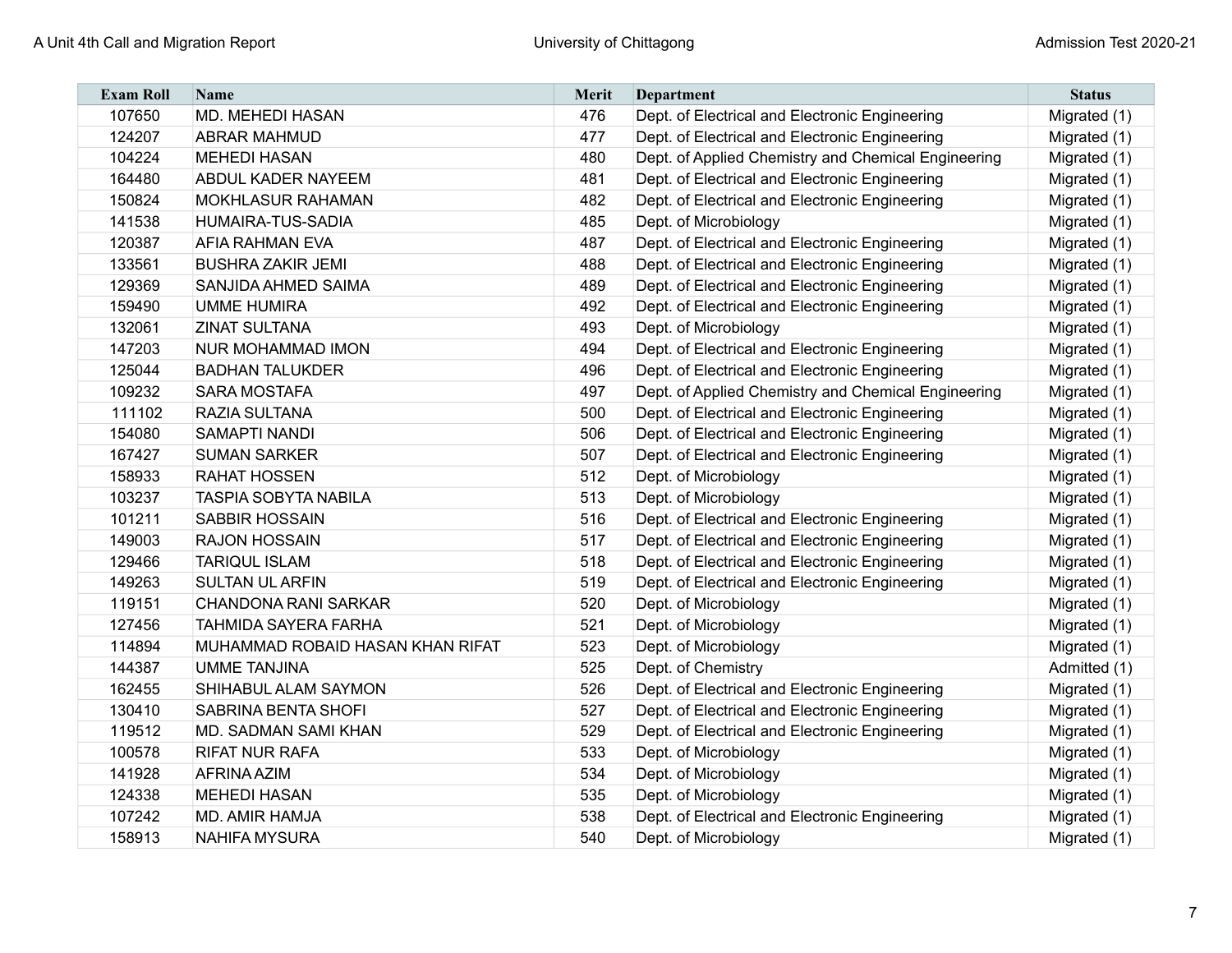| <b>Exam Roll</b> | <b>Name</b>                   | Merit | <b>Department</b>                                   | <b>Status</b> |
|------------------|-------------------------------|-------|-----------------------------------------------------|---------------|
| 132739           | <b>SHARMIN SULTANA</b>        | 541   | Dept. of Microbiology                               | Migrated (1)  |
| 133230           | <b>MD.MEHADI HASAN</b>        | 543   | Dept. of Electrical and Electronic Engineering      | Migrated (1)  |
| 126713           | <b>MD. AFAZ UDDIN</b>         | 549   | Dept. of Microbiology                               | Migrated (1)  |
| 122407           | <b>MD. ARIFUL ISLAM REFAT</b> | 550   | Dept. of Electrical and Electronic Engineering      | Migrated (1)  |
| 119423           | <b>MARZIA SULTANA</b>         | 553   | Dept. of Microbiology                               | Migrated (1)  |
| 106468           | <b>MEHBUB HASAN SAJID</b>     | 554   | Dept. of Microbiology                               | Migrated (1)  |
| 147960           | <b>TAHURA ISLAM EVA</b>       | 555   | Dept. of Electrical and Electronic Engineering      | Migrated (1)  |
| 132568           | MUHAMMAD ASIF MOSTAFA MEHRAB  | 558   | Dept. of Microbiology                               | Migrated (1)  |
| 136789           | <b>BABUL CHANDRA PAUL</b>     | 559   | Dept. of Electrical and Electronic Engineering      | Migrated (1)  |
| 103320           | MOHAMMED RAHADUL HASAN        | 560   | Dept. of Microbiology                               | Migrated (1)  |
| 149994           | <b>MST. UMME KULSUM</b>       | 562   | Dept. of Microbiology                               | Migrated (2)  |
| 132858           | ASHRAFIA ALAM CHOWDHURY       | 564   | Dept. of Electrical and Electronic Engineering      | Migrated (1)  |
| 109796           | SHAH SHAYBAL RISHATH          | 566   | Dept. of Electrical and Electronic Engineering      | Migrated (1)  |
| 128097           | <b>MD. AMINUL ISLAM</b>       | 567   | Dept. of Microbiology                               | Migrated (2)  |
| 134218           | <b>JANNATUL JAHARA</b>        | 569   | Dept. of Microbiology                               | Migrated (2)  |
| 139250           | <b>ALEYA KHANOM SHRITI</b>    | 570   | Dept. of Applied Chemistry and Chemical Engineering | Migrated (1)  |
| 124120           | <b>MD. ASHRAFUL ISLAM</b>     | 571   | Dept. of Microbiology                               | Migrated (2)  |
| 141088           | <b>AFSARA TASNIM</b>          | 574   | Dept. of Microbiology                               | Migrated (3)  |
| 153838           | MD. NOYAN                     | 578   | Dept. of Applied Chemistry and Chemical Engineering | Migrated (1)  |
| 120784           | <b>NAYEEM HOSSAIN</b>         | 580   | Dept. of Applied Chemistry and Chemical Engineering | Migrated (1)  |
| 139428           | <b>ANTU BARUA</b>             | 582   | Dept. of Microbiology                               | Migrated (2)  |
| 161222           | <b>SHARMIN AKTER</b>          | 585   | Dept. of Applied Chemistry and Chemical Engineering | Migrated (1)  |
| 159652           | <b>AHANIAN ARAFAT RATUL</b>   | 586   | Dept. of Electrical and Electronic Engineering      | Migrated (2)  |
| 138780           | <b>JAHID HASAN</b>            | 591   | Dept. of Electrical and Electronic Engineering      | Migrated (2)  |
| 132355           | MOSTOFA KAMAL ORPON           | 592   | Institute of Marine Sciences                        | Admitted (1)  |
| 122418           | <b>MD. IMRAN NAZIR</b>        | 593   | Dept. of Applied Chemistry and Chemical Engineering | Migrated (1)  |
| 125095           | <b>LOKMAN HOSSAN LIMON</b>    | 594   | Dept. of Applied Chemistry and Chemical Engineering | Migrated (1)  |
| 163173           | <b>SANZIDA AHMED RINVE</b>    | 596   | Dept. of Microbiology                               | Migrated (3)  |
| 139689           | MD. ABDULLAH AL HASAN         | 597   | Dept. of Applied Chemistry and Chemical Engineering | Migrated (1)  |
| 108573           | <b>SHAHEDUL ISLAM</b>         | 598   | Dept. of Electrical and Electronic Engineering      | Migrated (2)  |
| 123390           | <b>MD. ARAFAT HOSSAIN</b>     | 599   | Dept. of Applied Chemistry and Chemical Engineering | Migrated (1)  |
| 117687           | <b>NOBO DAS</b>               | 601   | Dept. of Microbiology                               | Migrated (2)  |
| 118495           | <b>SAIFUL AZAM</b>            | 602   | Dept. of Electrical and Electronic Engineering      | Migrated (2)  |
| 162874           | REBEKA SULTANA MADHURY        | 606   | Dept. of Microbiology                               | Migrated (4)  |
| 105343           | <b>HIRU DUTTA</b>             | 609   | Dept. of Electrical and Electronic Engineering      | Migrated (2)  |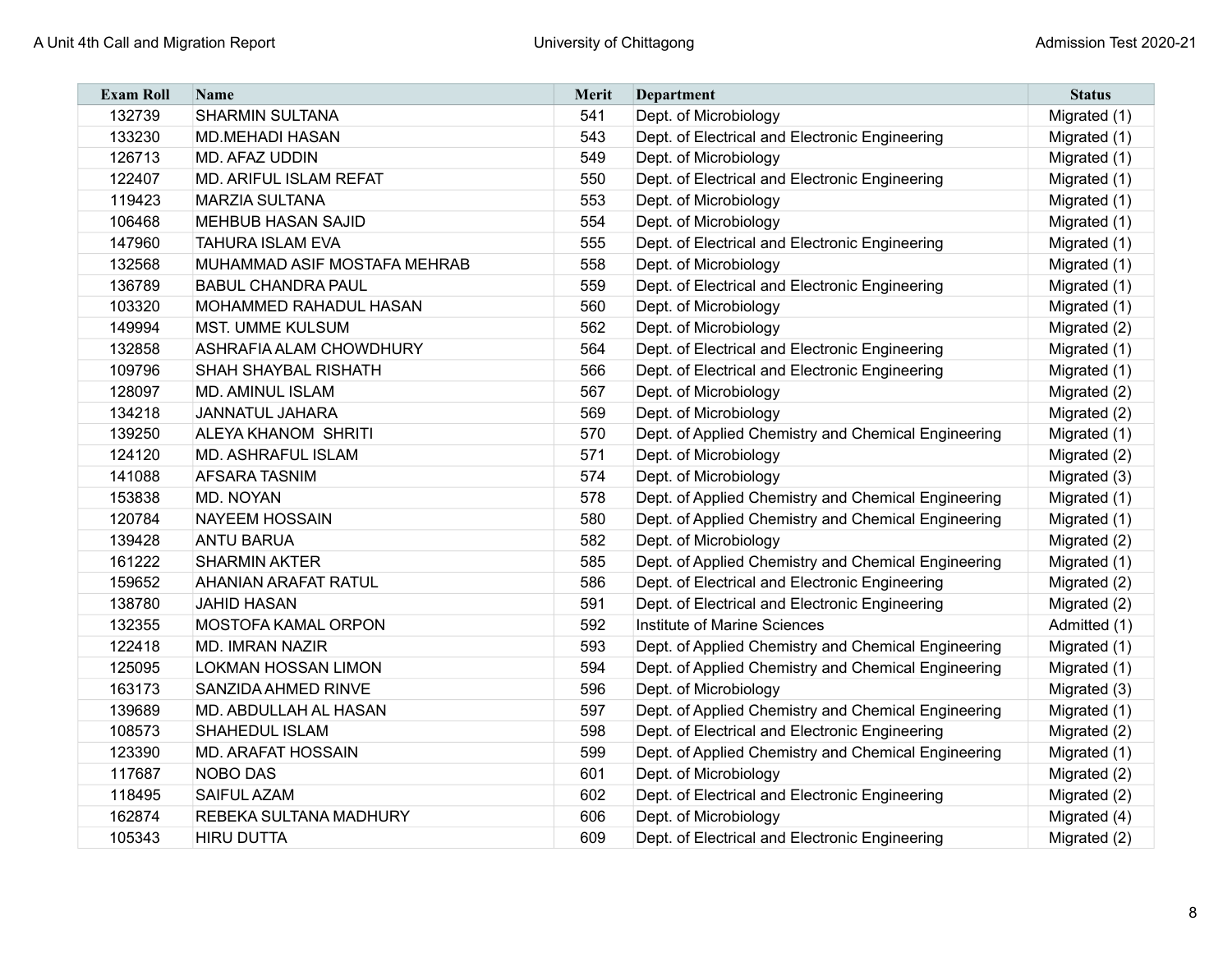| <b>Exam Roll</b> | <b>Name</b>                       | Merit | <b>Department</b>                                   | <b>Status</b> |
|------------------|-----------------------------------|-------|-----------------------------------------------------|---------------|
| 121630           | RUQAIA BINTH ABDULLAH             | 613   | Dept. of Microbiology                               | Migrated (2)  |
| 109724           | <b>TASNIA FYROZ ALAM TASNU</b>    | 617   | Dept. of Applied Chemistry and Chemical Engineering | Migrated (2)  |
| 138630           | MD. SAJEDUL HASAN NASIM           | 620   | Dept. of Microbiology                               | Migrated (3)  |
| 109373           | <b>SARJINA ALAM</b>               | 625   | Dept. of Electrical and Electronic Engineering      | Migrated (2)  |
| 131106           | <b>DIPTA GHOSH</b>                | 626   | Dept. of Applied Chemistry and Chemical Engineering | Migrated (2)  |
| 108704           | <b>MD. AMIRUL ISLAM</b>           | 627   | Dept. of Electrical and Electronic Engineering      | Migrated (3)  |
| 106361           | JANNATUL FERDUSE MEHANAZ          | 631   | Dept. of Applied Chemistry and Chemical Engineering | Migrated (2)  |
| 145535           | MD. SABBIR ALAM ASIF              | 633   | Dept. of Electrical and Electronic Engineering      | Migrated (2)  |
| 165966           | SAZZAD HOSSEN                     | 635   | Dept. of Electrical and Electronic Engineering      | Migrated (3)  |
| 134587           | <b>MEHDI SHAHRIAR NISHAT</b>      | 637   | Dept. of Electrical and Electronic Engineering      | Migrated (2)  |
| 122351           | <b>BASHUDEB CHANDRA DAS RAJON</b> | 639   | Dept. of Mathematics                                | Admitted (1)  |
| 117680           | <b>ANTOR MANDAL</b>               | 641   | Dept. of Applied Chemistry and Chemical Engineering | Migrated (1)  |
| 129920           | <b>MD. ZILLUR RAHMAN</b>          | 646   | Dept. of Applied Chemistry and Chemical Engineering | Migrated (2)  |
| 127909           | FATIMA SHAHRIN CHOWDHURY PROMY    | 648   | Dept. of Applied Chemistry and Chemical Engineering | Migrated (1)  |
| 133806           | <b>MD. SHOHORAB HOSSAIN</b>       | 651   | Dept. of Applied Chemistry and Chemical Engineering | Migrated (2)  |
| 157699           | <b>NAFISA ALAM</b>                | 653   | Dept. of Applied Chemistry and Chemical Engineering | Migrated (2)  |
| 142765           | <b>FOWZIA NASRIN</b>              | 654   | Dept. of Applied Chemistry and Chemical Engineering | Migrated (2)  |
| 165341           | <b>SAYLA AKTER</b>                | 655   | Dept. of Applied Chemistry and Chemical Engineering | Migrated (2)  |
| 143962           | <b>HALIMA AKTER</b>               | 656   | Dept. of Applied Chemistry and Chemical Engineering | Migrated (2)  |
| 111255           | <b>RIFAH SANZIDA</b>              | 660   | Dept. of Applied Chemistry and Chemical Engineering | Migrated (2)  |
| 108561           | PRITU DEY                         | 661   | Dept. of Applied Chemistry and Chemical Engineering | Migrated (2)  |
| 139123           | <b>AL SHAHRIAR RAJ</b>            | 662   | Institute of Marine Sciences                        | Admitted (1)  |
| 115043           | <b>FAHMIDA NASRIN NAIMA</b>       | 668   | Dept. of Chemistry                                  | Migrated (1)  |
| 128432           | <b>ANIMESH TALUKDAR</b>           | 673   | Dept. of Chemistry                                  | Migrated (1)  |
| 121308           | FAYSAL AHMMAD ANIK                | 676   | Dept. of Chemistry                                  | Migrated (1)  |
| 125229           | <b>MD. RAYAN TANZIM</b>           | 680   | Dept. of Environmental Science                      | Admitted (1)  |
| 141721           | <b>MST. RAHNUMA IQBAL IFTE</b>    | 681   | Dept. of Chemistry                                  | Migrated (1)  |
| 154641           | <b>ZARIFA RAIYAN TASA</b>         | 682   | Dept. of Forestry                                   | Admitted (1)  |
| 140156           | <b>MST SUBARNA KHANAM</b>         | 683   | Dept. of Chemistry                                  | Migrated (1)  |
| 150478           | MD. SALMAN SAIF RIAL              | 684   | Dept. of Chemistry                                  | Migrated (1)  |
| 164777           | <b>FAHIM ALAM</b>                 | 685   | Dept. of Chemistry                                  | Migrated (1)  |
| 145394           | <b>TANJILA AKTER (RIMI)</b>       | 688   | Dept. of Chemistry                                  | Migrated (1)  |
| 132219           | <b>SAKIN AHMED</b>                | 690   | Dept. of Chemistry                                  | Migrated (1)  |
| 162660           | <b>SHAKIL MIA</b>                 | 692   | Dept. of Chemistry                                  | Migrated (1)  |
| 127961           | <b>TAMANNA HOQUE SHIFAT</b>       | 693   | Dept. of Statistics                                 | Admitted (1)  |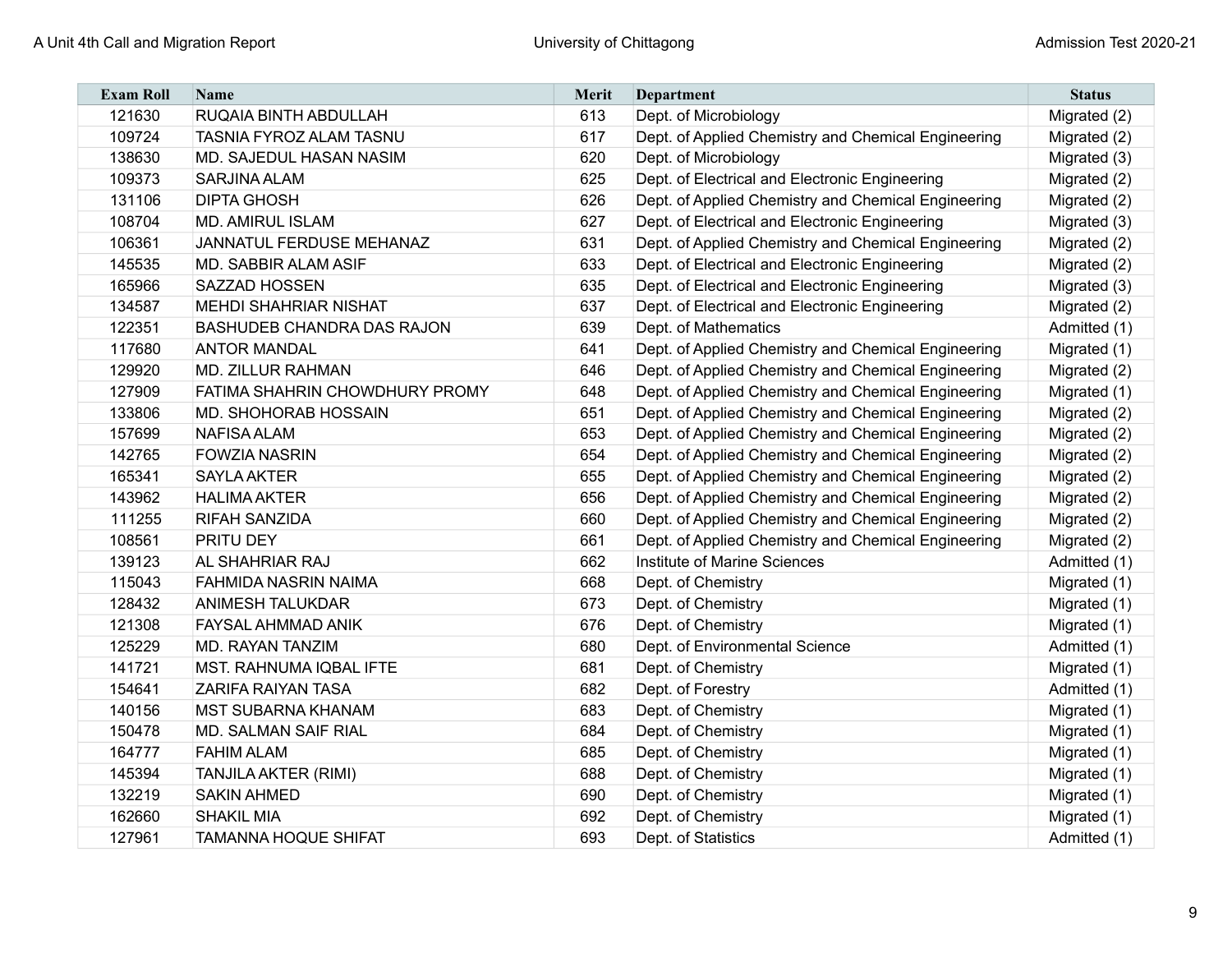| <b>Exam Roll</b> | <b>Name</b>                     | <b>Merit</b> | Department                     | <b>Status</b> |
|------------------|---------------------------------|--------------|--------------------------------|---------------|
| 113040           | PABON DHAR                      | 695          | Dept. of Chemistry             | Migrated (1)  |
| 106122           | <b>JANNATUL FERDOUS</b>         | 696          | Dept. of Chemistry             | Migrated (1)  |
| 107138           | <b>TASFIA BINTE ISLAM</b>       | 697          | Dept. of Chemistry             | Migrated (1)  |
| 130118           | <b>MST. SABINA AKTER</b>        | 698          | Dept. of Chemistry             | Migrated (1)  |
| 109031           | <b>NAFISA ANJUM</b>             | 702          | Dept. of Chemistry             | Migrated (1)  |
| 114744           | JANNATUL KUBRA CHOWDURY         | 705          | Dept. of Chemistry             | Migrated (1)  |
| 101691           | <b>MS. MONIRA AKTER MONNI</b>   | 710          | Dept. of Chemistry             | Migrated (1)  |
| 165423           | <b>TABASSUM TANJILA TANISHA</b> | 714          | Dept. of Environmental Science | Admitted (1)  |
| 115786           | MD. MEHERAZUL ABEDIN RIFAT      | 715          | Dept. of Chemistry             | Migrated (1)  |
| 129534           | <b>EMON SARKAR</b>              | 717          | Dept. of Chemistry             | Migrated (1)  |
| 131860           | MD.NAZRULISLAM                  | 718          | Dept. of Chemistry             | Migrated (1)  |
| 136405           | <b>MST. FARZUNNESA SATHI</b>    | 719          | Dept. of Chemistry             | Migrated (1)  |
| 160159           | SAMIHA FATEMA SUMAYA            | 720          | Dept. of Chemistry             | Migrated (1)  |
| 132395           | <b>MD. ABDUR RAHIM SARKER</b>   | 723          | Dept. of Chemistry             | Migrated (1)  |
| 161628           | MD. ANAMUL HOQUE HASIB          | 724          | Dept. of Forestry              | Migrated (1)  |
| 131857           | <b>SUMAIA JANNAT</b>            | 725          | Dept. of Chemistry             | Migrated (1)  |
| 132871           | <b>EFTAKHAR MAHMUD</b>          | 729          | Dept. of Chemistry             | Migrated (1)  |
| 145658           | <b>JOY CHAKRABORTY</b>          | 732          | Dept. of Environmental Science | Admitted (1)  |
| 106487           | <b>SUNZIDA SUBRIN</b>           | 734          | Dept. of Chemistry             | Migrated (1)  |
| 104329           | MD. AL MOSTAFA                  | 736          | Dept. of Chemistry             | Migrated (1)  |
| 101738           | <b>MD. KAISHER AHMED</b>        | 737          | Dept. of Chemistry             | Migrated (1)  |
| 119212           | MD. RAKIBUL ISLAM               | 738          | Dept. of Chemistry             | Migrated (1)  |
| 166544           | <b>SHAHANAZ AKTER</b>           | 739          | Dept. of Physics               | Admitted (1)  |
| 131235           | DILSHAT JAHAN DINA              | 740          | Dept. of Chemistry             | Migrated (1)  |
| 119645           | <b>MD. KAMRUL HASAN</b>         | 742          | Dept. of Chemistry             | Migrated (1)  |
| 126485           | MD. RUBEL RANA                  | 743          | Dept. of Chemistry             | Migrated (1)  |
| 116249           | MUHAMMAD ARAFAT                 | 745          | Dept. of Chemistry             | Migrated (1)  |
| 116695           | <b>MD.OHIDUL ISLAM</b>          | 757          | Dept. of Chemistry             | Migrated (1)  |
| 106764           | <b>MD. MIRAJ HOSSAIN</b>        | 763          | Dept. of Chemistry             | Migrated (1)  |
| 147773           | <b>MD. MISKAT</b>               | 764          | Dept. of Forestry              | Migrated (1)  |
| 133291           | JANNATUL FARDOUES JINNAT        | 766          | Dept. of Chemistry             | Migrated (1)  |
| 138015           | <b>NUSRAT JAHAN NISHU</b>       | 767          | Dept. of Chemistry             | Migrated (1)  |
| 162125           | SADMAN ISHTIAK                  | 768          | Dept. of Mathematics           | Admitted (1)  |
| 130286           | <b>SOMAIYA EASMIN</b>           | 769          | Dept. of Chemistry             | Migrated (1)  |
| 164688           | <b>MST. AKLIMA AKTER HAPPY</b>  | 770          | Dept. of Chemistry             | Migrated (1)  |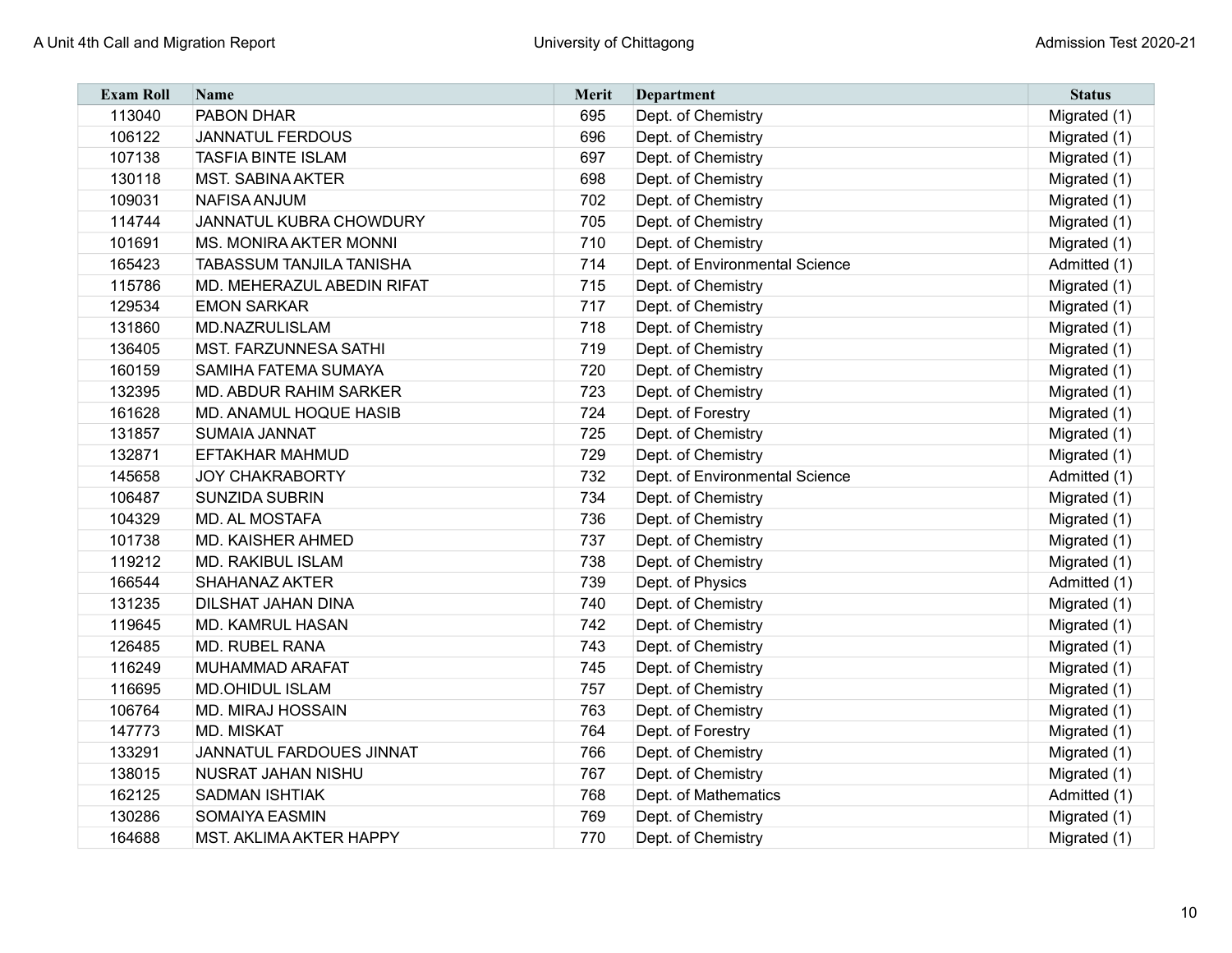| <b>Exam Roll</b> | <b>Name</b>                    | <b>Merit</b> | Department                     | <b>Status</b> |
|------------------|--------------------------------|--------------|--------------------------------|---------------|
| 123763           | <b>TASNIA TABASSUM</b>         | 772          | Dept. of Chemistry             | Migrated (1)  |
| 134040           | <b>NUSRAT JAHAN RIPA</b>       | 773          | Dept. of Chemistry             | Migrated (1)  |
| 127009           | <b>MD. OZAER HOSSAIN</b>       | 774          | Institute of Marine Sciences   | Admitted (1)  |
| 139079           | <b>MD.RAFID RAHMAN</b>         | 775          | Dept. of Chemistry             | Migrated (1)  |
| 142929           | MD. PARVEZ ALAM                | 776          | Dept. of Chemistry             | Migrated (1)  |
| 144056           | <b>SAYMA AKTER SADIA</b>       | 777          | Dept. of Statistics            | Admitted (1)  |
| 164002           | SIRAJUM MUNIRA ARSHI           | 778          | Dept. of Chemistry             | Migrated (1)  |
| 118224           | <b>ARPITA SHARMA</b>           | 779          | Dept. of Chemistry             | Migrated (1)  |
| 131062           | <b>SUYATA PODDER HIYA</b>      | 780          | Dept. of Environmental Science | Admitted (1)  |
| 141041           | <b>MOHAMMAD MIZANUR RAHMAN</b> | 781          | Dept. of Chemistry             | Migrated (1)  |
| 129809           | <b>MD. IMROJ ABESH</b>         | 783          | Dept. of Chemistry             | Migrated (1)  |
| 126114           | <b>MOST. AYSHA AKTER MISTY</b> | 788          | Dept. of Fisheries             | Migrated (1)  |
| 157254           | A. M. SHADIK                   | 790          | Dept. of Forestry              | Migrated (1)  |
| 108437           | <b>MD. TAIBUR RAHMAN</b>       | 797          | Dept. of Environmental Science | Admitted (1)  |
| 101172           | <b>SADIA RAHMAN</b>            | 798          | Dept. of Chemistry             | Migrated (1)  |
| 112538           | <b>ISRAT JAHAN NISA</b>        | 800          | Dept. of Fisheries             | Migrated (1)  |
| 155679           | <b>FAHMIDA AKTER</b>           | 804          | Dept. of Chemistry             | Migrated (1)  |
| 151056           | <b>MD. TUHIN RANA</b>          | 805          | Dept. of Chemistry             | Migrated (1)  |
| 125484           | MD. SABEEB HUSSAIN SAAD        | 806          | Dept. of Chemistry             | Migrated (1)  |
| 112060           | <b>MOSHRIFA JAHAN MITHILA</b>  | 809          | Dept. of Chemistry             | Migrated (1)  |
| 147989           | <b>MD. MAIDUL ISLAM</b>        | 810          | Dept. of Chemistry             | Migrated (1)  |
| 149611           | <b>MD. ASIB AL NAWYAJ</b>      | 812          | Dept. of Chemistry             | Migrated (1)  |
| 136886           | MAHSIN JAMIL MAHMUD AHNAF      | 816          | Institute of Marine Sciences   | Migrated (1)  |
| 120216           | <b>SRABUSTY NASRIN SOJJA</b>   | 819          | Dept. of Chemistry             | Migrated (1)  |
| 163305           | <b>MAHMUD MUNTAHAN HOSSAIN</b> | 825          | Dept. of Chemistry             | Migrated (1)  |
| 164554           | RAIONE MOHAMMAD TUHA           | 827          | Dept. of Chemistry             | Migrated (1)  |
| 144083           | K.M.MUHIBBULLAH                | 828          | Dept. of Chemistry             | Migrated (1)  |
| 108366           | <b>FAUJIA SHAHID</b>           | 831          | Dept. of Chemistry             | Migrated (1)  |
| 141247           | <b>BAYAZID HASAN</b>           | 832          | Dept. of Chemistry             | Migrated (1)  |
| 160413           | <b>MORON CHANDRA</b>           | 833          | Dept. of Chemistry             | Migrated (1)  |
| 102564           | <b>MD. ATIKUR RAHMAN</b>       | 834          | Dept. of Botany                | Admitted (1)  |
| 124409           | <b>SAJIB DEBNATH</b>           | 837          | Dept. of Chemistry             | Migrated (1)  |
| 123535           | <b>ISRATH JAHAN AYESHA</b>     | 838          | Dept. of Mathematics           | Admitted (1)  |
| 135290           | <b>SAHIDUL ALAM</b>            | 840          | Dept. of Chemistry             | Migrated (1)  |
| 112857           | <b>MD. RIYAD ISLAM</b>         | 845          | Dept. of Chemistry             | Migrated (1)  |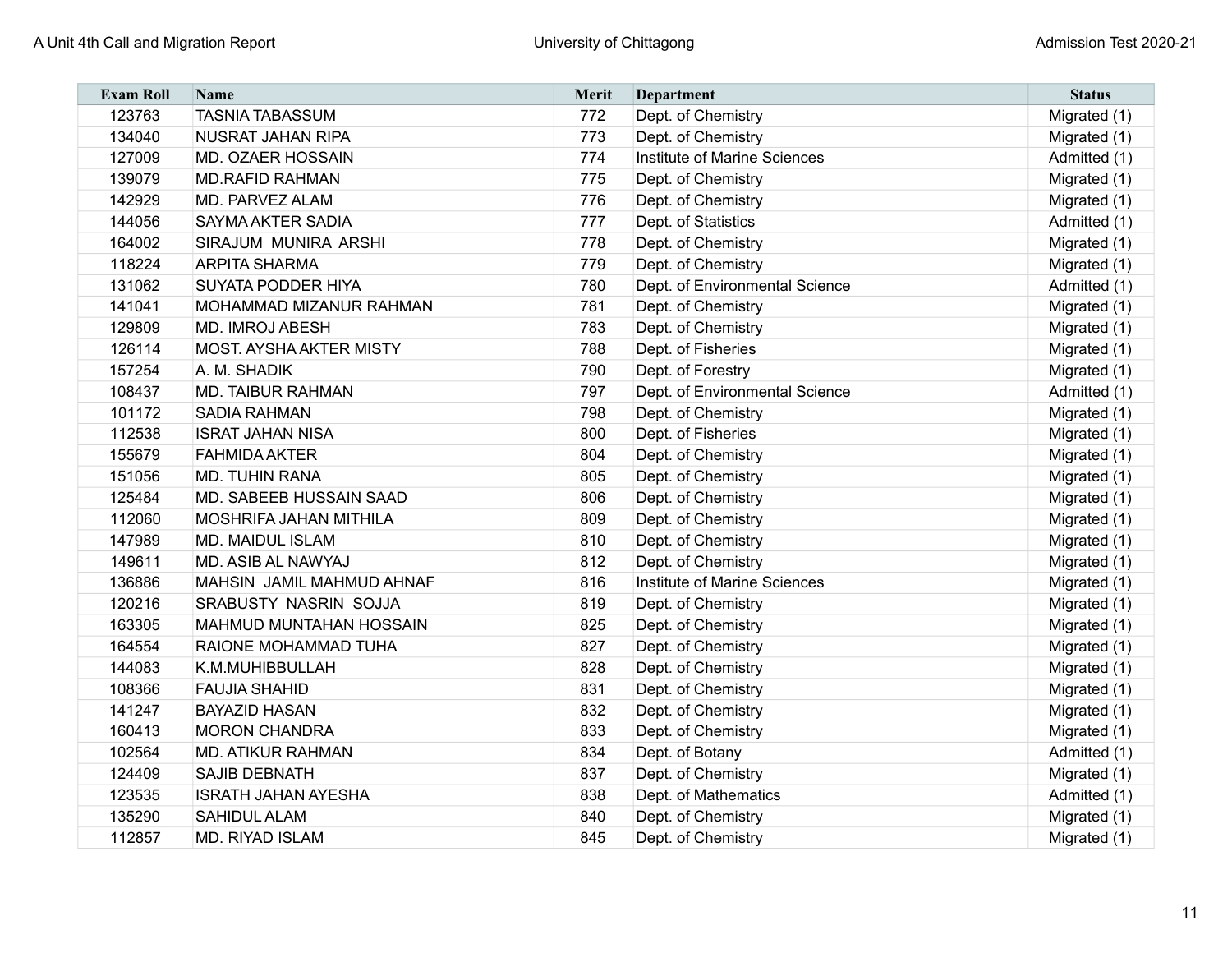| <b>Exam Roll</b> | <b>Name</b>                 | Merit | Department                   | <b>Status</b> |
|------------------|-----------------------------|-------|------------------------------|---------------|
| 118066           | <b>OMMEY SADIA</b>          | 846   | Dept. of Chemistry           | Migrated (1)  |
| 129744           | <b>MD. RUBEL HOSSAIN</b>    | 848   | Dept. of Forestry            | Migrated (1)  |
| 154409           | <b>MD. MEHEDI HASAN</b>     | 850   | Dept. of Chemistry           | Migrated (1)  |
| 168058           | <b>SAIMA AHMED</b>          | 851   | Dept. of Chemistry           | Migrated (1)  |
| 136473           | <b>SAYMA AKTER</b>          | 855   | Dept. of Chemistry           | Migrated (1)  |
| 136494           | SURAIYA SANTONA SUMI        | 857   | Dept. of Chemistry           | Migrated (1)  |
| 115227           | <b>MD. MAHFUJUR RAHMAN</b>  | 858   | Institute of Marine Sciences | Migrated (1)  |
| 109694           | <b>REHENA AKTER</b>         | 859   | Dept. of Chemistry           | Migrated (1)  |
| 112154           | NAHIA NOWSHIN RINTY         | 860   | Dept. of Chemistry           | Migrated (1)  |
| 158590           | <b>MD. IFFTEKHAR BASHAR</b> | 862   | Dept. of Forestry            | Migrated (1)  |
| 135628           | NAJMUN NAHAR JHUMA          | 864   | Dept. of Chemistry           | Migrated (1)  |
| 102846           | <b>MUNTAHINA RAHMAN</b>     | 865   | Dept. of Chemistry           | Migrated (1)  |
| 139256           | <b>ABU SUFIAN MEHEDI</b>    | 866   | Dept. of Physics             | Admitted (1)  |
| 107729           | <b>NISHAT TAJNIN</b>        | 867   | Dept. of Chemistry           | Migrated (1)  |
| 154391           | MD. SAJJAD HOSSEN           | 868   | Dept. of Chemistry           | Migrated (1)  |
| 122811           | MEHRAB HOSSEN SHUVO         | 872   | Dept. of Chemistry           | Migrated (1)  |
| 139390           | <b>ANIKA RAHAMAN BINTY</b>  | 874   | Dept. of Chemistry           | Migrated (1)  |
| 143529           | NISHAT AFSANA CHOWDHURY     | 876   | Dept. of Chemistry           | Migrated (1)  |
| 149265           | <b>SHAFINAZ FARIHA</b>      | 878   | Dept. of Chemistry           | Migrated (1)  |
| 139175           | MD. MAHMUDUL HASAN          | 879   | Dept. of Chemistry           | Migrated (1)  |
| 126971           | <b>MIZANUR RAHMAN</b>       | 881   | Dept. of Physics             | Admitted (1)  |
| 118884           | <b>ISHRATUL JANNAT</b>      | 882   | Dept. of Chemistry           | Migrated (1)  |
| 154077           | SABRINA KHANAM LINA         | 884   | Dept. of Chemistry           | Migrated (1)  |
| 137584           | <b>NOFAISA</b>              | 886   | Dept. of Chemistry           | Migrated (1)  |
| 119502           | SHAHARIAR HOSSAIN BIDDUTH   | 887   | Dept. of Chemistry           | Migrated (1)  |
| 148117           | <b>MD. ANIK HASAN</b>       | 889   | Dept. of Chemistry           | Migrated (1)  |
| 113970           | <b>ISRAT JAHAN SADIA</b>    | 890   | Dept. of Chemistry           | Migrated (2)  |
| 159477           | <b>JANNATUL FERDOWS</b>     | 896   | Dept. of Chemistry           | Migrated (1)  |
| 120528           | <b>MD. RAKIBUL ISLAM</b>    | 905   | Dept. of Chemistry           | Migrated (1)  |
| 115422           | M.MAHBUB SHAHED             | 907   | Dept. of Chemistry           | Migrated (2)  |
| 112952           | <b>SIFATUR RAHAMAN</b>      | 908   | Dept. of Chemistry           | Migrated (1)  |
| 160618           | <b>MD. ASHIK MIA</b>        | 914   | Dept. of Chemistry           | Migrated (1)  |
| 153464           | SYEDA JANNATUL NAEEM        | 915   | Dept. of Chemistry           | Migrated (2)  |
| 103362           | <b>ANIK SHIL</b>            | 916   | Dept. of Mathematics         | Admitted (1)  |
| 112027           | <b>JOY CHOWDHURY</b>        | 917   | Dept. of Chemistry           | Migrated (1)  |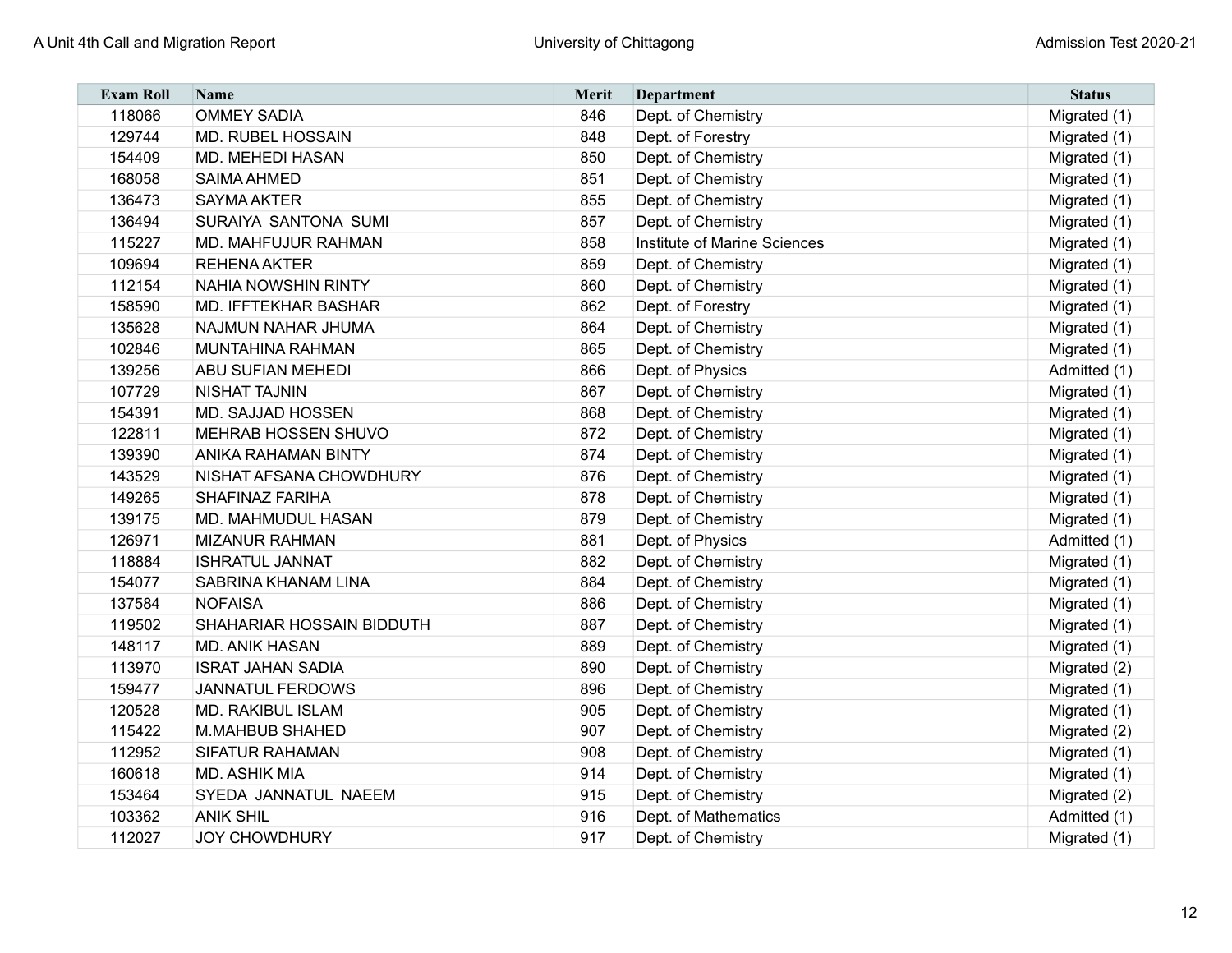| <b>Exam Roll</b> | <b>Name</b>                    | <b>Merit</b> | Department                     | <b>Status</b> |
|------------------|--------------------------------|--------------|--------------------------------|---------------|
| 111157           | <b>SUMAYA TABASSUM MITU</b>    | 918          | Dept. of Chemistry             | Migrated (2)  |
| 113920           | MD. MARUF HASSAN MILON         | 919          | Dept. of Chemistry             | Migrated (1)  |
| 159881           | MD. RAKIB MIA                  | 921          | Dept. of Chemistry             | Migrated (2)  |
| 146090           | SHAJEDUL ALAM NAHIM            | 922          | Dept. of Chemistry             | Migrated (1)  |
| 139533           | <b>UMME HABIBA</b>             | 927          | Dept. of Chemistry             | Migrated (1)  |
| 110389           | <b>SHANJIDA SHARMIN SUMI</b>   | 928          | Dept. of Chemistry             | Migrated (2)  |
| 160272           | <b>MINHAJUL ISLAM</b>          | 929          | Dept. of Chemistry             | Migrated (2)  |
| 150592           | <b>ROJINA AKTER</b>            | 931          | Dept. of Chemistry             | Migrated (2)  |
| 166700           | <b>FAYSAL SARKAR</b>           | 933          | Dept. of Physics               | Admitted (1)  |
| 111565           | <b>MD. BAYAZID BOSTAMI</b>     | 935          | Dept. of Chemistry             | Migrated (2)  |
| 155634           | <b>MD. MOSTAKIN PK</b>         | 936          | Dept. of Chemistry             | Migrated (1)  |
| 143275           | <b>MAHANUR TABASSUM</b>        | 938          | Dept. of Mathematics           | Admitted (1)  |
| 118369           | <b>ISRAT JAHAN SIGMA</b>       | 941          | Dept. of Chemistry             | Migrated (1)  |
| 150208           | MUSHRAFA MOZUMDER              | 945          | Dept. of Chemistry             | Migrated (1)  |
| 126305           | <b>SHARIAR HOSSAIN</b>         | 948          | Dept. of Chemistry             | Migrated (2)  |
| 147334           | <b>MD. SHAHAZUL ISLAM</b>      | 950          | Dept. of Statistics            | Admitted (1)  |
| 155499           | <b>FATEMA AKTER</b>            | 952          | Dept. of Chemistry             | Migrated (1)  |
| 128222           | <b>RUBAYEA YEASMIN</b>         | 953          | Dept. of Forestry              | Migrated (1)  |
| 111668           | NURJAHAN JANNAT                | 959          | Dept. of Physics               | Admitted (1)  |
| 130449           | <b>MOST. MASURA AKTER DIBA</b> | 960          | Dept. of Botany                | Admitted (1)  |
| 149546           | <b>SHAISHAB ADHIKARI DIP</b>   | 966          | Dept. of Soil Science          | Admitted (1)  |
| 107091           | <b>SUHANA TAHIYAT</b>          | 969          | Dept. of Environmental Science | Migrated (1)  |
| 152599           | <b>SAIMA SULTANA REYA</b>      | 971          | Dept. of Physics               | Admitted (1)  |
| 135033           | <b>AOVE CHAKRABORTY</b>        | 976          | Dept. of Fisheries             | Migrated (1)  |
| 144461           | <b>JAISIHA TALUKDER RAVINA</b> | 980          | Dept. of Mathematics           | Admitted (1)  |
| 135084           | <b>MD. TAMIM TAPADER</b>       | 983          | Dept. of Statistics            | Admitted (1)  |
| 122695           | <b>JAHID HASAN</b>             | 986          | Dept. of Mathematics           | Admitted (1)  |
| 162099           | <b>MD. ARIFUL ISLAM</b>        | 989          | Dept. of Physics               | Admitted (1)  |
| 118035           | JANNATUL JOYNOB PUTUL          | 990          | Dept. of Mathematics           | Admitted (1)  |
| 107088           | MD. MERAJ MAHMUD RAHI          | 991          | Dept. of Botany                | Admitted (1)  |
| 133162           | <b>ROCKY MOLLICK</b>           | 992          | Dept. of Statistics            | Admitted (1)  |
| 120767           | <b>UMME HABIBA</b>             | 994          | Dept. of Mathematics           | Admitted (1)  |
| 167294           | <b>MOSTAFA WASIF CHOWDHURY</b> | 995          | Dept. of Fisheries             | Migrated (1)  |
| 126986           | <b>TASMIA BINTE GONI</b>       | 1002         | Dept. of Forestry              | Migrated (1)  |
| 132720           | PRODIPTA DAS OSHY              | 1003         | Dept. of Physics               | Migrated (1)  |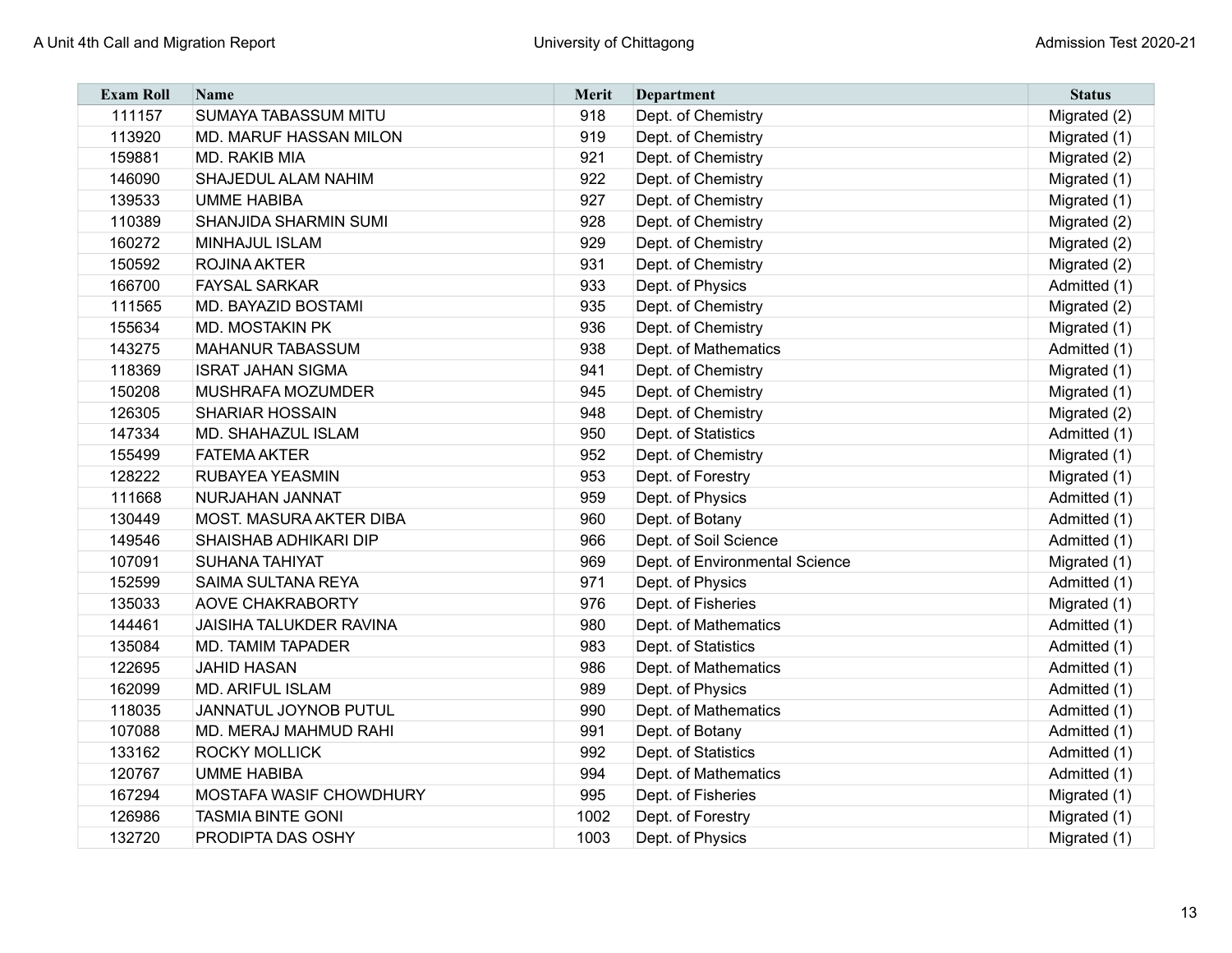| <b>Exam Roll</b> | <b>Name</b>                       | <b>Merit</b> | Department                     | <b>Status</b> |
|------------------|-----------------------------------|--------------|--------------------------------|---------------|
| 119321           | <b>HASMAT ARA</b>                 | 1004         | Dept. of Fisheries             | Migrated (1)  |
| 133219           | <b>MD. ZAFOR AHMED</b>            | 1005         | Dept. of Forestry              | Migrated (1)  |
| 133053           | <b>NUSRAT JAHAN NISI</b>          | 1006         | Dept. of Physics               | Migrated (1)  |
| 153653           | <b>AFSHANA FAZLUL JERIN</b>       | 1008         | Dept. of Botany                | Admitted (1)  |
| 132819           | <b>SADIA ALAM</b>                 | 1009         | Dept. of Mathematics           | Admitted (1)  |
| 130389           | NUSRAT JAHAN NAJURA               | 1015         | Dept. of Statistics            | Admitted (1)  |
| 112898           | <b>RIFAH SAJIDA NABILA</b>        | 1016         | Dept. of Physics               | Migrated (1)  |
| 134755           | <b>NAHIDA AKTER BUSHRA</b>        | 1018         | Dept. of Environmental Science | Migrated (1)  |
| 107166           | <b>SHANJIDA TABASSUM</b>          | 1020         | Dept. of Forestry              | Migrated (1)  |
| 140924           | <b>NIGAR FARJANA SHAKI</b>        | 1021         | Dept. of Botany                | Admitted (1)  |
| 137430           | <b>MST. TASLIMA AKTER SURAIYA</b> | 1022         | Dept. of Mathematics           | Admitted (1)  |
| 143014           | <b>MD. MUKTER ALI</b>             | 1024         | Dept. of Physics               | Migrated (1)  |
| 111811           | <b>SREE JOYDEV ACHARJEE</b>       | 1028         | Dept. of Forestry              | Migrated (1)  |
| 146832           | <b>MIZANUR RAHMAN</b>             | 1030         | Dept. of Mathematics           | Admitted (1)  |
| 103979           | ORPITA DATTA ROY ORPA             | 1033         | Dept. of Botany                | Admitted (1)  |
| 158777           | <b>HOMAIRA AKHTER</b>             | 1038         | Institute of Marine Sciences   | Migrated (1)  |
| 149618           | <b>KANAI CHANDRA SARKER</b>       | 1039         | Dept. of Physics               | Migrated (1)  |
| 142830           | <b>SHAKIL HOSSAIN</b>             | 1040         | Dept. of Statistics            | Admitted (1)  |
| 124793           | <b>MST. ZARINA AKTER</b>          | 1041         | Dept. of Fisheries             | Migrated (1)  |
| 113292           | <b>ASMA AKTER</b>                 | 1043         | Dept. of Mathematics           | Migrated (1)  |
| 132453           | <b>MASUD ALI</b>                  | 1044         | Dept. of Mathematics           | Migrated (1)  |
| 102684           | <b>MOHAMMAD EMON</b>              | 1046         | Dept. of Statistics            | Admitted (1)  |
| 151975           | <b>MD. SHAHIN</b>                 | 1048         | Institute of Marine Sciences   | Migrated (1)  |
| 105228           | <b>JANNATUL MAHIMA</b>            | 1049         | Dept. of Forestry              | Migrated (1)  |
| 142387           | <b>NASRIN JAMAN MUKTA</b>         | 1050         | Dept. of Forestry              | Migrated (1)  |
| 157082           | S M MAHOTHIR RAHMAN               | 1051         | Dept. of Physics               | Migrated (1)  |
| 142945           | MISKATUL HAQUE-MOURIN             | 1054         | Dept. of Physics               | Migrated (1)  |
| 123726           | <b>UMME MISHKATUN MAISHA</b>      | 1055         | Dept. of Statistics            | Admitted (1)  |
| 156479           | <b>MD. SHAMIUL ISLAM SHARIF</b>   | 1058         | Dept. of Physics               | Migrated (1)  |
| 149911           | <b>SADIA RAHMAN TISHA</b>         | 1059         | Dept. of Mathematics           | Migrated (1)  |
| 129415           | <b>ABDUR RAHMAN ANAS</b>          | 1060         | Dept. of Forestry              | Migrated (1)  |
| 131215           | MD. SHAKER ALI                    | 1064         | Dept. of Statistics            | Admitted (1)  |
| 128484           | <b>MAHARAJ HOSSAIN</b>            | 1065         | Dept. of Physics               | Migrated (1)  |
| 158361           | <b>MD. ISTIAK AHMAD ANIK</b>      | 1067         | Dept. of Fisheries             | Migrated (1)  |
| 152091           | <b>SWARNALI BISWAS</b>            | 1068         | Dept. of Statistics            | Admitted (1)  |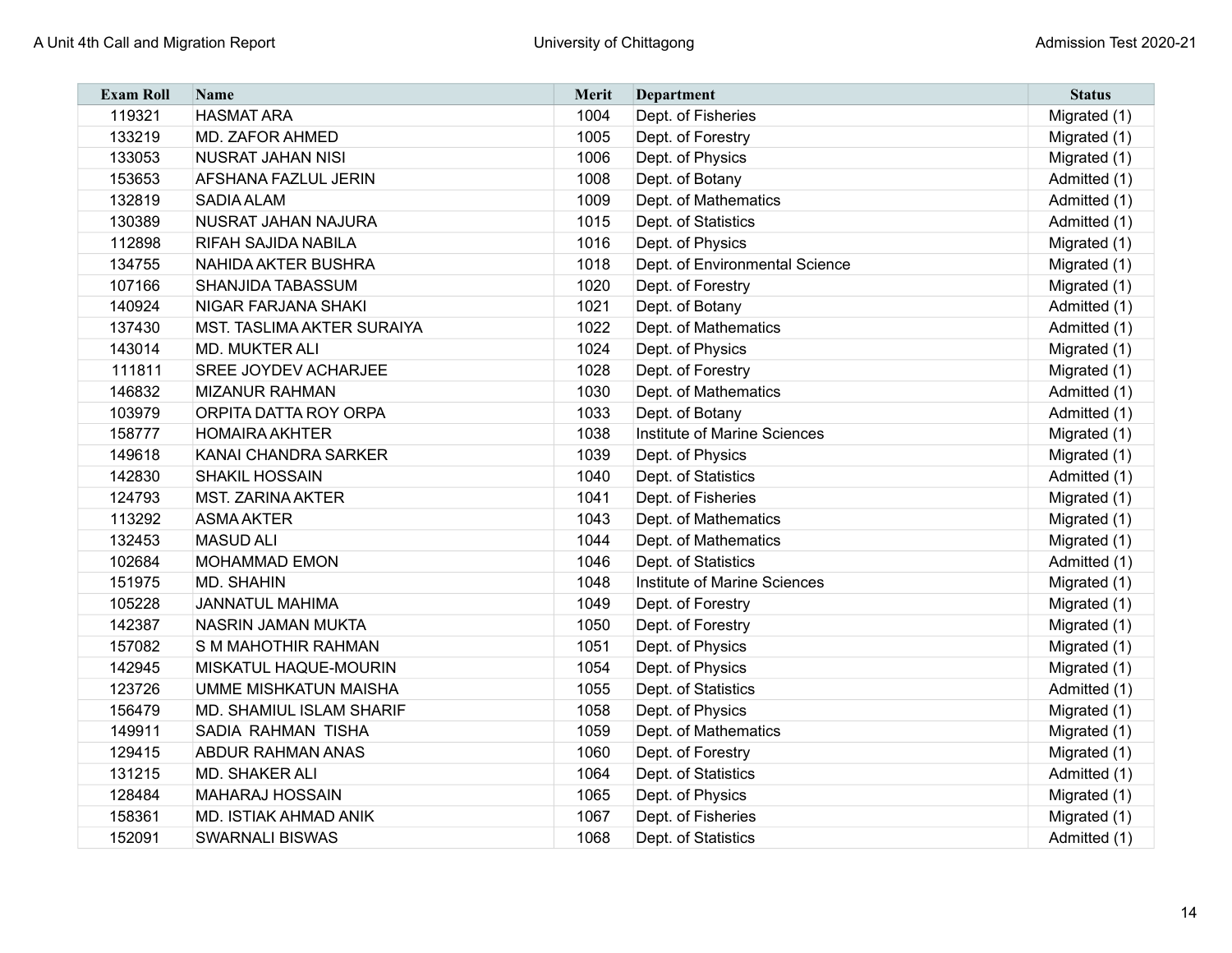| <b>Exam Roll</b> | <b>Name</b>                  | Merit | <b>Department</b>              | <b>Status</b> |
|------------------|------------------------------|-------|--------------------------------|---------------|
| 146271           | <b>MD. SHOJIB HOSEN</b>      | 1072  | Dept. of Forestry              | Migrated (1)  |
| 113139           | YEASH JUBAYEER RAFI          | 1073  | Institute of Marine Sciences   | Migrated (1)  |
| 138195           | <b>MD SAMRAT HOSSAIN</b>     | 1076  | Dept. of Forestry              | Migrated (1)  |
| 107127           | <b>ANNY BARUA</b>            | 1090  | Dept. of Mathematics           | Migrated (1)  |
| 116491           | <b>MEHEDI ISLAM</b>          | 1091  | Institute of Marine Sciences   | Migrated (1)  |
| 120314           | <b>MD. MEHEDI AMAN</b>       | 1094  | Dept. of Forestry              | Migrated (1)  |
| 143648           | <b>MD. MONIRUL ISLAM</b>     | 1104  | Institute of Marine Sciences   | Migrated (1)  |
| 156581           | <b>MD. PARVEZ MIAH</b>       | 1107  | Dept. of Forestry              | Migrated (1)  |
| 128658           | <b>DIPOK CHANDRA DAS</b>     | 1108  | Dept. of Forestry              | Migrated (1)  |
| 121264           | <b>ALAUDDIN MAZUMDER</b>     | 1111  | Dept. of Physics               | Migrated (1)  |
| 161709           | <b>MD. JAHID HASAN</b>       | 1112  | Dept. of Mathematics           | Migrated (1)  |
| 128041           | ABDULLAH MUHAMMAD ANAS       | 1115  | Dept. of Forestry              | Migrated (1)  |
| 145266           | <b>SONIYA AKTER</b>          | 1117  | Dept. of Forestry              | Migrated (1)  |
| 152546           | <b>JANNATUL FERDOWS NURI</b> | 1123  | Dept. of Forestry              | Migrated (1)  |
| 129789           | <b>MD. TOYOBUR RAHMAN</b>    | 1124  | Dept. of Zoology               | Admitted (1)  |
| 125167           | <b>MD. MUNNA KHAN</b>        | 1126  | Institute of Marine Sciences   | Migrated (1)  |
| 141675           | <b>MYMONA SULTANA</b>        | 1129  | Dept. of Physics               | Migrated (1)  |
| 146994           | <b>IMTIAJ AHSAN</b>          | 1130  | Dept. of Environmental Science | Migrated (1)  |
| 116363           | <b>TAHSIN PRANTA</b>         | 1131  | Dept. of Psychology            | Admitted (1)  |
| 120600           | <b>HANJILA ARIFIN JEMY</b>   | 1132  | Dept. of Physics               | Migrated (1)  |
| 122124           | <b>NADIRA ANJUM SUCHI</b>    | 1134  | Dept. of Forestry              | Migrated (1)  |
| 150968           | NAYMA AHMED PUSHPA           | 1137  | Dept. of Botany                | Admitted (1)  |
| 142623           | MOHAMMAD AL HOSSAIN          | 1140  | Dept. of Physics               | Migrated (1)  |
| 106339           | RIZIVY AHAMED ROCKTIM        | 1150  | Dept. of Forestry              | Migrated (1)  |
| 158196           | MD. REIAD HASAN ROBU         | 1158  | Dept. of Physics               | Migrated (1)  |
| 104684           | <b>MD. TARIQ AHMED</b>       | 1161  | Dept. of Statistics            | Migrated (1)  |
| 117002           | MD. ASHIK MAHMUD JANNAT      | 1165  | Dept. of Forestry              | Migrated (1)  |
| 108830           | <b>MOHAMMED SAHRIAR</b>      | 1172  | Institute of Marine Sciences   | Migrated (1)  |
| 100541           | <b>MD. MONIR</b>             | 1173  | Dept. of Statistics            | Migrated (1)  |
| 102474           | JAHARATUL JANNAT DIHAN       | 1175  | Dept. of Mathematics           | Migrated (1)  |
| 102404           | <b>MD. ARAFAT HOSAIN</b>     | 1176  | Dept. of Forestry              | Migrated (2)  |
| 120900           | <b>MD. SHAMIM HAQUE</b>      | 1177  | Dept. of Physics               | Migrated (1)  |
| 144715           | MD. MAHMUDUL HASAN           | 1178  | Dept. of Mathematics           | Migrated (1)  |
| 150708           | <b>MD. SHAHINUR ISLAM</b>    | 1180  | Dept. of Fisheries             | Migrated (1)  |
| 106637           | <b>JANNATUL SAYMA</b>        | 1181  | Dept. of Mathematics           | Migrated (1)  |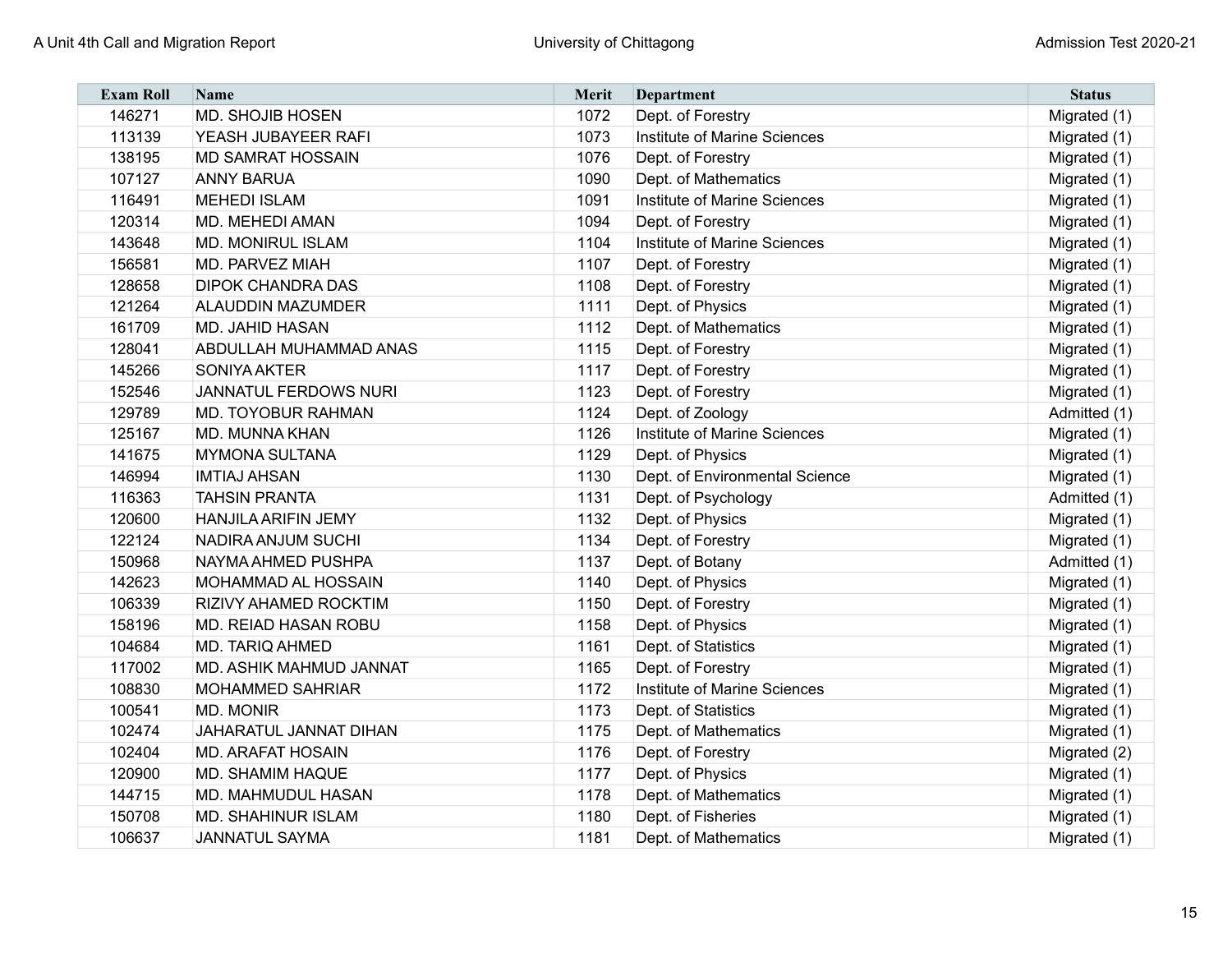| <b>Exam Roll</b> | <b>Name</b>                    | <b>Merit</b> | <b>Department</b>              | <b>Status</b> |
|------------------|--------------------------------|--------------|--------------------------------|---------------|
| 127563           | <b>AQIB ZAHAN</b>              | 1182         | Dept. of Forestry              | Migrated (2)  |
| 101250           | RAFIA JANNAT NABILA            | 1183         | Dept. of Environmental Science | Migrated (1)  |
| 140798           | MD. SAMIUL ISLAM TANIM         | 1188         | Dept. of Physics               | Migrated (1)  |
| 167469           | <b>JAKIA SHARMIN</b>           | 1190         | Dept. of Physics               | Migrated (1)  |
| 132288           | MOHAMMAD TANVIRUL ISLAM TUSHER | 1193         | Institute of Marine Sciences   | Migrated (1)  |
| 100816           | <b>KAYENAT SULTANA</b>         | 1195         | Dept. of Forestry              | Migrated (1)  |
| 159682           | <b>MASRIN JAHAN SORNA</b>      | 1196         | Dept. of Forestry              | Migrated (2)  |
| 129881           | <b>FAISAL AHMED</b>            | 1197         | Dept. of Physics               | Migrated (1)  |
| 155347           | <b>MAMUN HOSSAIN</b>           | 1201         | Dept. of Fisheries             | Migrated (1)  |
| 143691           | <b>ARONYO PAUL DIBYO</b>       | 1206         | Institute of Marine Sciences   | Migrated (1)  |
| 147838           | MD. EMTIAZ AHAMED              | 1208         | Dept. of Physics               | Migrated (1)  |
| 157658           | <b>MST. FATEMA KHATUN</b>      | 1211         | Dept. of Botany                | Admitted (1)  |
| 147134           | MD. MAHMUDUL HASAN             | 1214         | Dept. of Mathematics           | Migrated (1)  |
| 164590           | <b>IMTIAZ AMIN</b>             | 1215         | Dept. of Physics               | Migrated (1)  |
| 102229           | SAYED MOHAMMAD MUSFIQ HASAN    | 1216         | Dept. of Botany                | Admitted (1)  |
| 109412           | <b>NADIYA NAWAR</b>            | 1217         | Dept. of Environmental Science | Migrated (1)  |
| 164379           | <b>ALIFA RAHMAN</b>            | 1218         | Dept. of Physics               | Migrated (1)  |
| 148253           | MD. SHAMSUDDOHA                | 1225         | Dept. of Fisheries             | Migrated (1)  |
| 150275           | <b>TARIKUL ISLAM BHUIYAN</b>   | 1227         | Dept. of Mathematics           | Migrated (1)  |
| 159765           | <b>FATEMA TUR ZOHURA</b>       | 1233         | Dept. of Mathematics           | Migrated (1)  |
| 138420           | <b>MOST. TAHRIMA AKTER</b>     | 1236         | Dept. of Physics               | Migrated (1)  |
| 107396           | <b>DABU NATH</b>               | 1237         | Dept. of Forestry              | Migrated (2)  |
| 141963           | <b>MD. SHARIATULLAH</b>        | 1242         | Dept. of Forestry              | Migrated (2)  |
| 151836           | MD. NURZAMAN                   | 1245         | Dept. of Forestry              | Migrated (2)  |
| 119917           | <b>RAMIN AKTER</b>             | 1249         | Dept. of Mathematics           | Migrated (1)  |
| 126012           | <b>MST.RUMI AKTER</b>          | 1250         | Dept. of Forestry              | Migrated (2)  |
| 100808           | <b>USAMA IBN AZIZ</b>          | 1251         | Dept. of Mathematics           | Migrated (1)  |
| 124412           | <b>TASNOVA HOQUE MITHILA</b>   | 1252         | Dept. of Environmental Science | Migrated (1)  |
| 149733           | <b>MAKSUDA AKTER</b>           | 1253         | Dept. of Mathematics           | Migrated (1)  |
| 113093           | <b>MD.JAFIR UDDIN KHATEM</b>   | 1255         | Dept. of Forestry              | Migrated (2)  |
| 117825           | <b>ASMA AKTER</b>              | 1260         | Dept. of Statistics            | Migrated (1)  |
| 104251           | MD. SAKAWAT HOSSAIN SAIKAT     | 1265         | Dept. of Mathematics           | Migrated (1)  |
| 105472           | MD. MAHBUBUL ALAM KHAN SIAM    | 1268         | Dept. of Forestry              | Migrated (2)  |
| 144484           | <b>MIM AKHTER</b>              | 1269         | Institute of Marine Sciences   | Migrated (1)  |
| 136588           | <b>MORIUM BEGUM JHARNA</b>     | 1270         | Dept. of Forestry              | Migrated (2)  |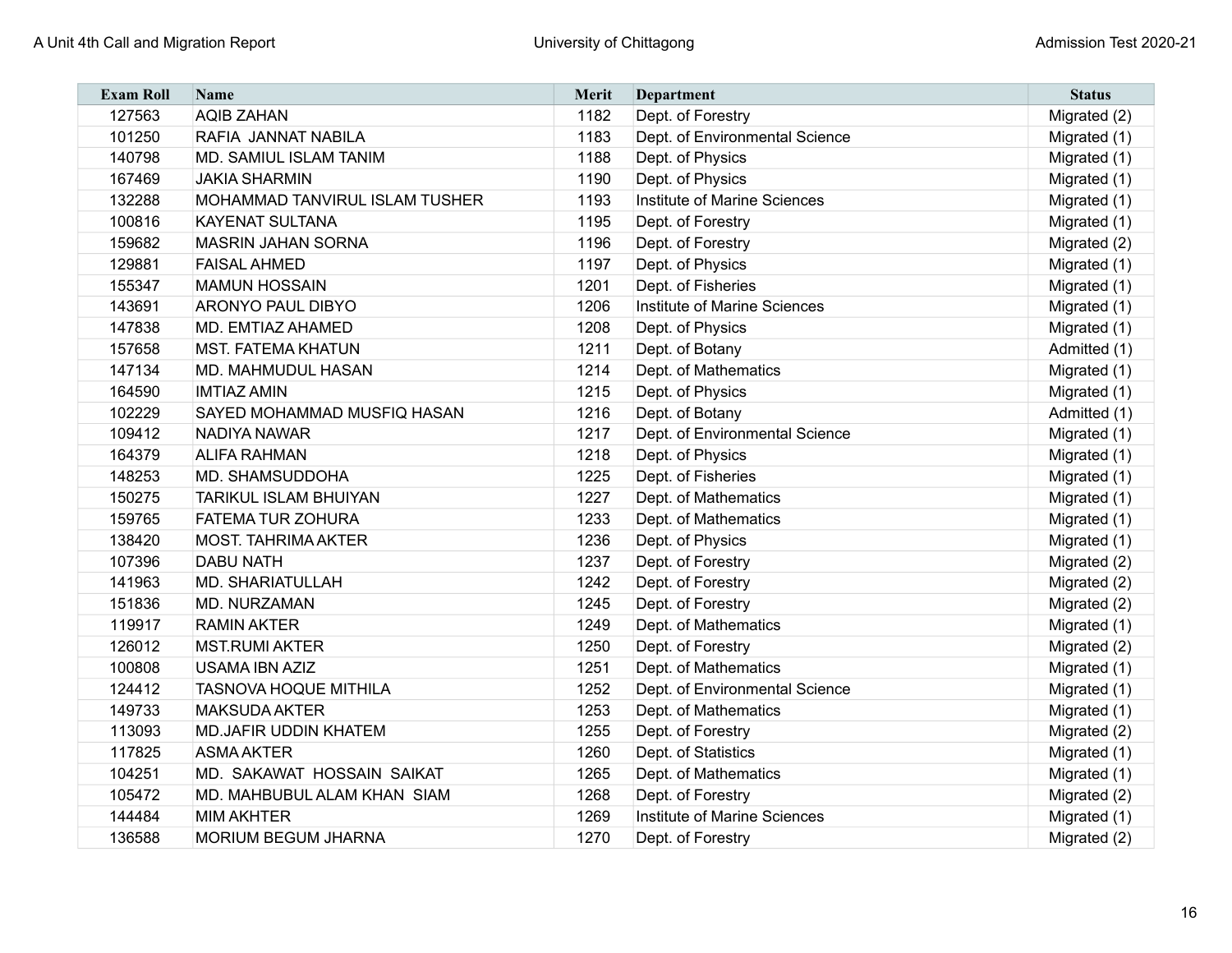| <b>Exam Roll</b> | <b>Name</b>                    | <b>Merit</b> | Department                                   | <b>Status</b> |
|------------------|--------------------------------|--------------|----------------------------------------------|---------------|
| 112354           | <b>NADIM MAHMUD</b>            | 1272         | Dept. of Forestry                            | Migrated (2)  |
| 147986           | <b>FATEAMA AKTHER SUMAIA</b>   | 1273         | Dept. of Physics                             | Migrated (1)  |
| 113965           | <b>MST. SELINA SABRIN MEEM</b> | 1280         | Dept. of Statistics                          | Migrated (1)  |
| 116358           | MOSTAQUE AHMAD SIDDIQI         | 1285         | Dept. of Forestry                            | Migrated (2)  |
| 111262           | <b>ASHRAF ALI</b>              | 1289         | Dept. of Botany                              | Admitted (1)  |
| 164061           | MD. SHAHNEWAJ AL HASAN         | 1296         | Dept. of Physics                             | Migrated (1)  |
| 106311           | MD. MOHTASIM IBNE AKTER ISMAM  | 1297         | Dept. of Forestry                            | Migrated (2)  |
| 125419           | <b>JARIN TASNIM TAZALLY</b>    | 1303         | Dept. of Statistics                          | Migrated (1)  |
| 152588           | <b>PREETAM GOP</b>             | 1304         | Dept. of Forestry                            | Migrated (2)  |
| 133682           | MST. RAFIYA MOHTADI BINTA ALI  | 1305         | Dept. of Fisheries                           | Migrated (1)  |
| 125562           | <b>AZIZUR RAHMAN</b>           | 1306         | Dept. of Physics                             | Migrated (1)  |
| 107487           | <b>SABIQUN NAHAR TITHI</b>     | 1308         | Dept. of Physics                             | Migrated (1)  |
| 119169           | <b>MOHAMMAD RAJIB</b>          | 1309         | Dept. of Physics                             | Migrated (1)  |
| 136079           | <b>SHAMIMUL ISLAM FAHIM</b>    | 1310         | Dept. of Mathematics                         | Migrated (1)  |
| 122431           | <b>MD. RAKIBUL HASAN</b>       | 1311         | Dept. of Environmental Science               | Migrated (1)  |
| 141198           | <b>RABIA AKTER</b>             | 1312         | Dept. of Mathematics                         | Migrated (1)  |
| 155643           | MD. RAKIBUL ISLAM SHUVO        | 1314         | Dept. of Geography and Environmental Studies | Migrated (1)  |
| 143333           | <b>MD EMON HOSSAIN</b>         | 1315         | Dept. of Mathematics                         | Migrated (1)  |
| 149970           | YASAR SAMIR BIN JAFOR ALIF     | 1319         | Dept. of Environmental Science               | Migrated (1)  |
| 139684           | <b>AHNAF ABID</b>              | 1320         | Dept. of Statistics                          | Migrated (1)  |
| 145158           | <b>ANIK NATH</b>               | 1325         | Dept. of Botany                              | Admitted (1)  |
| 123472           | <b>ARAFATH BIN AZIZ</b>        | 1326         | Dept. of Environmental Science               | Migrated (1)  |
| 163716           | <b>ASHIKUR RAHMAN</b>          | 1327         | Dept. of Physics                             | Migrated (1)  |
| 166865           | <b>UMME TASNIM</b>             | 1328         | Institute of Marine Sciences                 | Migrated (1)  |
| 126401           | <b>ATIFA ANANNA</b>            | 1329         | Dept. of Psychology                          | Migrated (1)  |
| 136627           | <b>IMON HOSSAIN</b>            | 1330         | Dept. of Mathematics                         | Migrated (1)  |
| 123184           | <b>UMMAY AYMAN TUSHE</b>       | 1335         | Dept. of Mathematics                         | Migrated (1)  |
| 143464           | M.M. MEHEDI HASAN              | 1340         | Dept. of Mathematics                         | Migrated (1)  |
| 110701           | <b>SABIQUN NAHAR</b>           | 1341         | Dept. of Physics                             | Migrated (1)  |
| 112947           | <b>ADRITA BISWAS</b>           | 1342         | Dept. of Physics                             | Migrated (1)  |
| 153419           | <b>AYSHA NASRIN RESHMA</b>     | 1343         | Dept. of Mathematics                         | Migrated (1)  |
| 101111           | <b>MARJANA AFRIN</b>           | 1344         | Dept. of Environmental Science               | Migrated (1)  |
| 139632           | <b>MIRZA RUBAID BEG</b>        | 1350         | Dept. of Environmental Science               | Admitted (2)  |
| 102854           | <b>MIZANUR RAHMAN</b>          | 1352         | Dept. of Fisheries                           | Admitted (2)  |
| 123950           | <b>NELOY DATTA</b>             | 1358         | Dept. of Environmental Science               | Admitted (2)  |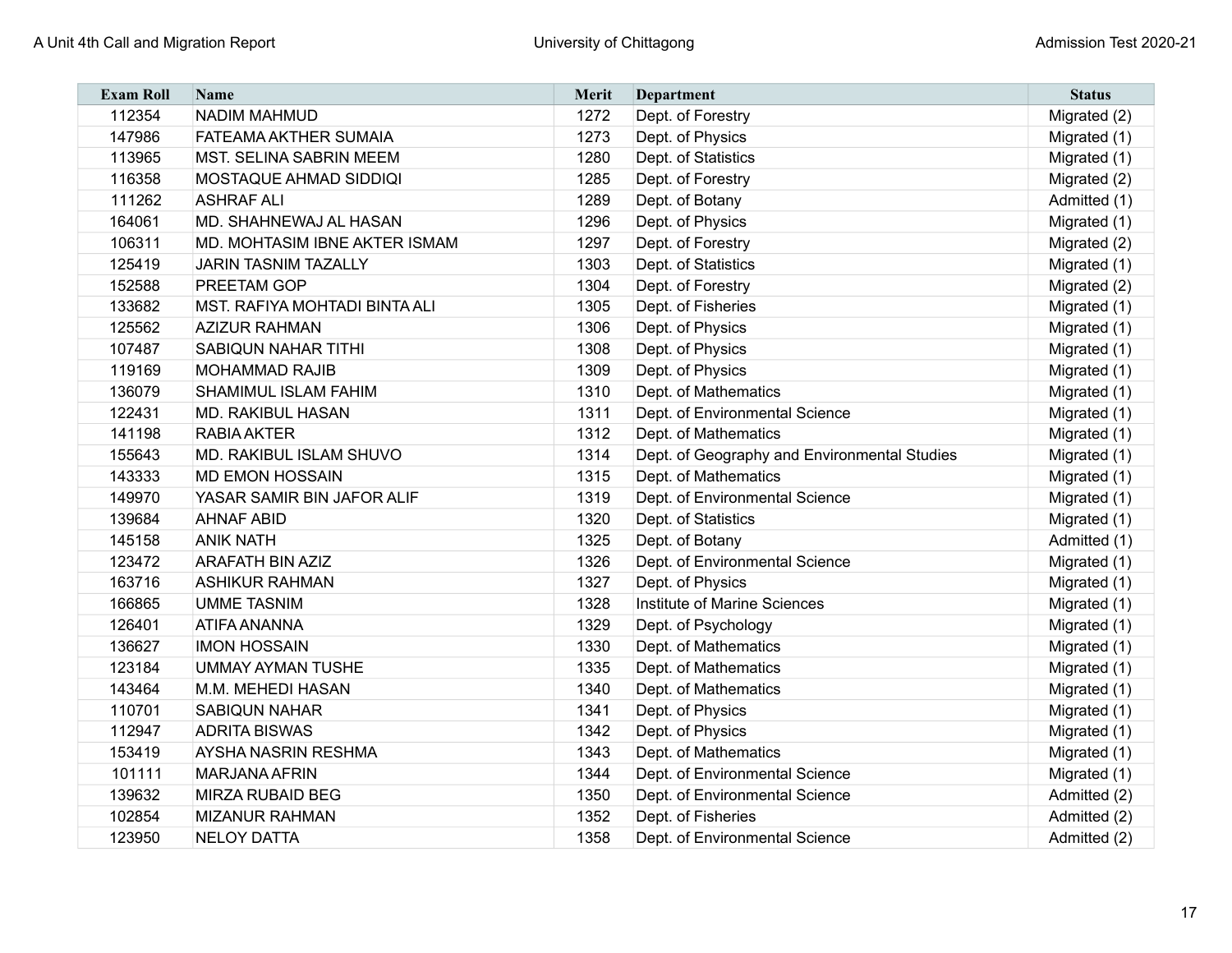| <b>Exam Roll</b> | <b>Name</b>                  | Merit | Department                     | <b>Status</b> |
|------------------|------------------------------|-------|--------------------------------|---------------|
| 153880           | <b>JULIAN AHMMED SHAKIB</b>  | 1359  | Dept. of Mathematics           | Admitted (2)  |
| 103241           | <b>MD.NAIMUDDIN SIMOON</b>   | 1360  | Dept. of Physics               | Admitted (2)  |
| 165939           | <b>MST. ARJU ARA</b>         | 1362  | Dept. of Fisheries             | Admitted (2)  |
| 137543           | CHOWDHURY MD. MONSUR ELAHI   | 1363  | Dept. of Physics               | Admitted (2)  |
| 113798           | <b>ROWNAK ANJUM</b>          | 1373  | Dept. of Physics               | Admitted (2)  |
| 101036           | <b>MD. FAKHRUL ISLAM</b>     | 1375  | Dept. of Fisheries             | Admitted (2)  |
| 103620           | <b>HAFIZA FERDOUSI RUKU</b>  | 1377  | Dept. of Statistics            | Admitted (2)  |
| 163635           | <b>ABU TALHA CHOWDHURY</b>   | 1379  | Dept. of Physics               | Admitted (2)  |
| 149131           | <b>DIA PARVIN</b>            | 1386  | Dept. of Environmental Science | Admitted (2)  |
| 112592           | <b>FOISAL AHMMAD</b>         | 1387  | Dept. of Physics               | Admitted (2)  |
| 127787           | <b>SHAKILA AKTAR</b>         | 1389  | Dept. of Soil Science          | Admitted (2)  |
| 124171           | <b>MD. SAKIB KHAN</b>        | 1392  | Dept. of Fisheries             | Migrated (1)  |
| 108371           | <b>MD. YEASIN ALAM</b>       | 1394  | Dept. of Mathematics           | Admitted (2)  |
| 156882           | <b>KARIMA ISLAM</b>          | 1397  | Dept. of Physics               | Admitted (2)  |
| 162535           | <b>SUMAIYA ALIM PAYEL</b>    | 1399  | Dept. of Physics               | Admitted (2)  |
| 132076           | MD. NIAZUL ISLAM ROKY        | 1401  | Dept. of Physics               | Admitted (2)  |
| 130745           | <b>MD. SADMAN AL-TASIN</b>   | 1402  | Dept. of Fisheries             | Migrated (1)  |
| 119038           | <b>MD. SOHEL RANA</b>        | 1406  | Dept. of Mathematics           | Admitted (2)  |
| 130679           | <b>MAHMUDUL HASAN NOMAN</b>  | 1408  | Dept. of Physics               | Admitted (2)  |
| 119127           | <b>MD. AKRAMUL KABIR</b>     | 1409  | Dept. of Botany                | Admitted (2)  |
| 134852           | <b>SAZID SHAHJALAL</b>       | 1413  | Dept. of Fisheries             | Migrated (1)  |
| 133370           | <b>MANOSH KANTI TALUKDAR</b> | 1417  | Dept. of Zoology               | Admitted (2)  |
| 143582           | <b>MD. SHAIFUL ISLAM</b>     | 1421  | Dept. of Physics               | Admitted (2)  |
| 155904           | <b>NUSRAT JAHAN MONIA</b>    | 1429  | Dept. of Mathematics           | Admitted (2)  |
| 103665           | <b>TITHI SHARMA</b>          | 1430  | Dept. of Environmental Science | Admitted (2)  |
| 157214           | <b>SYED ANASUL HUDA</b>      | 1433  | Dept. of Environmental Science | Admitted (2)  |
| 142447           | <b>ASHIKUR RAHMAN</b>        | 1434  | Dept. of Physics               | Admitted (2)  |
| 154915           | ALI AHASAN MD.MUJAHID        | 1435  | Dept. of Fisheries             | Migrated (1)  |
| 164439           | <b>IRFAN HASAN</b>           | 1436  | Dept. of Physics               | Admitted (2)  |
| 116315           | <b>RAIHAN UDDIN</b>          | 1439  | Dept. of Mathematics           | Admitted (2)  |
| 112578           | <b>MD. SALAH AHMMAD</b>      | 1444  | Dept. of Physics               | Admitted (2)  |
| 111858           | <b>TAHAMINA MARIA ARNI</b>   | 1446  | Dept. of Environmental Science | Admitted (2)  |
| 104427           | <b>MD.REFAT</b>              | 1448  | Dept. of Physics               | Admitted (2)  |
| 110878           | <b>MD. ILIOUS HOSSAIN</b>    | 1449  | Institute of Marine Sciences   | Migrated (1)  |
| 131777           | <b>SAMSUNNAHAR MOYNA</b>     | 1453  | Dept. of Mathematics           | Admitted (2)  |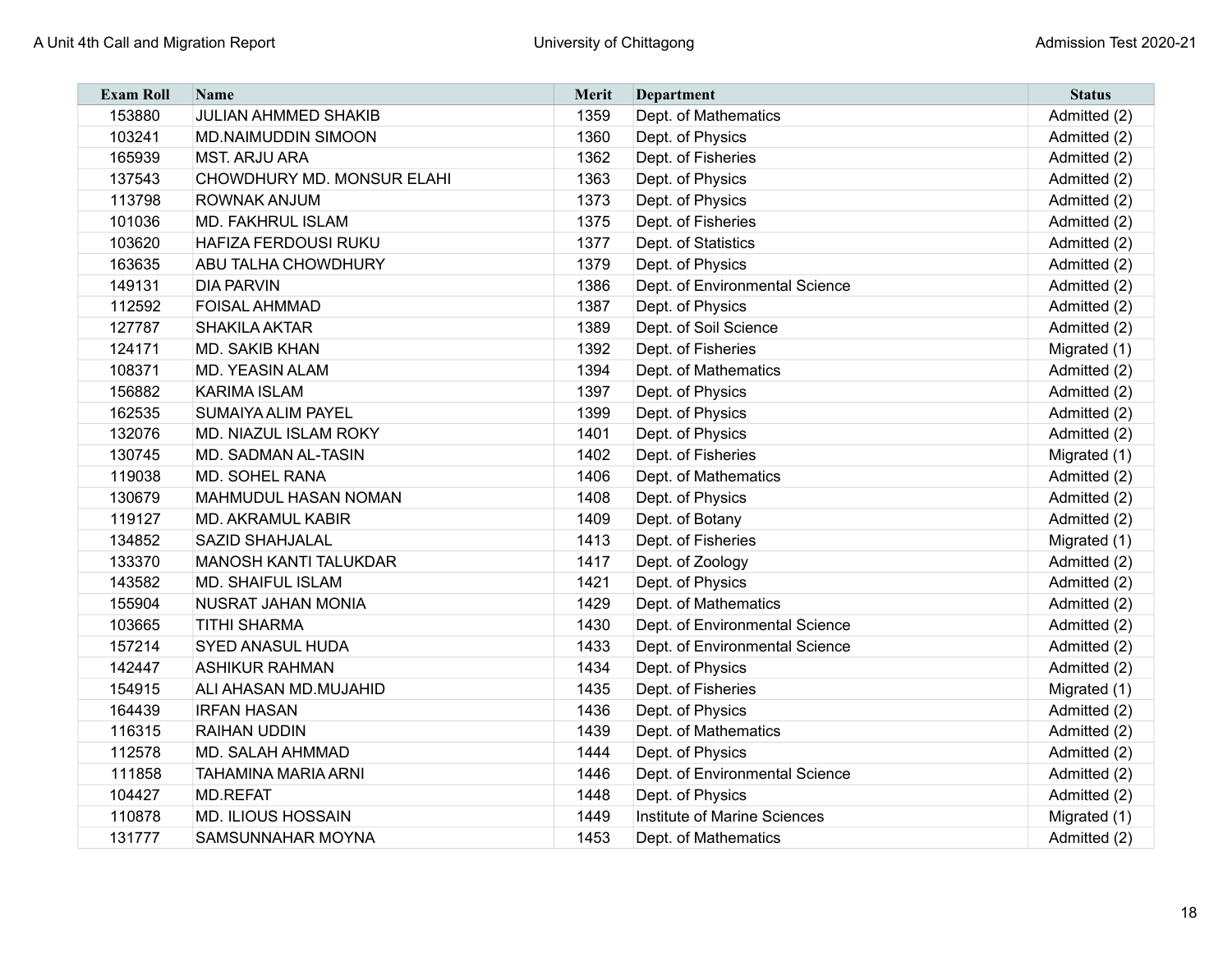| <b>Exam Roll</b> | <b>Name</b>                      | <b>Merit</b> | Department                     | <b>Status</b> |
|------------------|----------------------------------|--------------|--------------------------------|---------------|
| 135596           | <b>PIYAS MAJUMDER</b>            | 1455         | Dept. of Mathematics           | Admitted (2)  |
| 141782           | JANNATUL FERDAUS PRIYA           | 1457         | Dept. of Environmental Science | Admitted (2)  |
| 119650           | SHANJIDA RAHMAN TALUKDER MITHILA | 1458         | Dept. of Physics               | Admitted (2)  |
| 134565           | <b>RABBI</b>                     | 1459         | Dept. of Mathematics           | Admitted (2)  |
| 114317           | <b>NAIMA JEBIN</b>               | 1460         | Dept. of Mathematics           | Admitted (2)  |
| 167864           | <b>MD. IMRAN HOSEN</b>           | 1461         | Institute of Marine Sciences   | Migrated (1)  |
| 120677           | <b>SUMAIYA ALAM</b>              | 1462         | Dept. of Environmental Science | Admitted (2)  |
| 128905           | <b>OLIUR RAHMAN</b>              | 1466         | Dept. of Statistics            | Admitted (2)  |
| 118407           | <b>NUR HOSSAIN</b>               | 1470         | Dept. of Physics               | Admitted (2)  |
| 136156           | SHOMMOWDIP SEN GUPTA             | 1472         | Dept. of Fisheries             | Migrated (1)  |
| 145217           | <b>MD. ASIF IQBAL</b>            | 1476         | Dept. of Environmental Science | Migrated (1)  |
| 127574           | MD. RAKIBUL ISLAM                | 1478         | Dept. of Fisheries             | Migrated (2)  |
| 106471           | MD. BELAL                        | 1479         | Dept. of Physics               | Admitted (2)  |
| 140288           | <b>HOMAIRA NESHAT</b>            | 1484         | Dept. of Physics               | Admitted (2)  |
| 123888           | <b>MD. KHALID HASAN</b>          | 1485         | Institute of Marine Sciences   | Migrated (1)  |
| 153722           | <b>SUMAIYA JAHAN SUCHI</b>       | 1488         | Dept. of Environmental Science | Migrated (1)  |
| 129784           | <b>SHADIA SHARMEEN DRISTY</b>    | 1490         | Dept. of Environmental Science | Migrated (1)  |
| 160722           | MD. REZWANUL HAQUE               | 1492         | Dept. of Physics               | Admitted (2)  |
| 128533           | SADIKUN NAHAR SUCHANA            | 1493         | Institute of Marine Sciences   | Migrated (1)  |
| 149947           | <b>DIPTA DEY</b>                 | 1494         | Institute of Marine Sciences   | Migrated (1)  |
| 124422           | EFTIMA JAYNAB ESHPA              | 1503         | Dept. of Statistics            | Admitted (2)  |
| 103326           | HUMAIRA KHADIJA ADIBA            | 1505         | Dept. of Fisheries             | Migrated (2)  |
| 142826           | <b>MOHAMMAD RIADUL HAMID</b>     | 1507         | Dept. of Mathematics           | Admitted (2)  |
| 105670           | <b>WAHEDUL MUSTAFA SHAHEEN</b>   | 1520         | Dept. of Statistics            | Admitted (2)  |
| 107371           | MOBASSER AHMED NABIL             | 1535         | Dept. of Physics               | Admitted (2)  |
| 120455           | MD. APEL MIYA                    | 1537         | Dept. of Mathematics           | Admitted (2)  |
| 126619           | <b>JANNATUL FERDOUS</b>          | 1545         | Dept. of Statistics            | Admitted (2)  |
| 141129           | <b>TASNIA FAIROZ HASAN</b>       | 1546         | Dept. of Physics               | Admitted (2)  |
| 137906           | <b>SAMEHA FATEMA</b>             | 1551         | Dept. of Statistics            | Admitted (2)  |
| 109486           | SANJANA AZAM EMA                 | 1552         | Dept. of Statistics            | Admitted (2)  |
| 116762           | MOSAMMAT ISMAT ARA KHANOM TUSMI  | 1554         | Dept. of Mathematics           | Admitted (2)  |
| 115385           | <b>UMME SALMA</b>                | 1555         | Dept. of Mathematics           | Admitted (2)  |
| 162466           | <b>ISHRAT JAHAN MIM</b>          | 1559         | Dept. of Physics               | Admitted (2)  |
| 161066           | <b>ASMA BINTE ABBAS</b>          | 1562         | Dept. of Environmental Science | Migrated (1)  |
| 162245           | <b>NUSRAT SIDDIKA RUZA</b>       | 1565         | Dept. of Fisheries             | Migrated (1)  |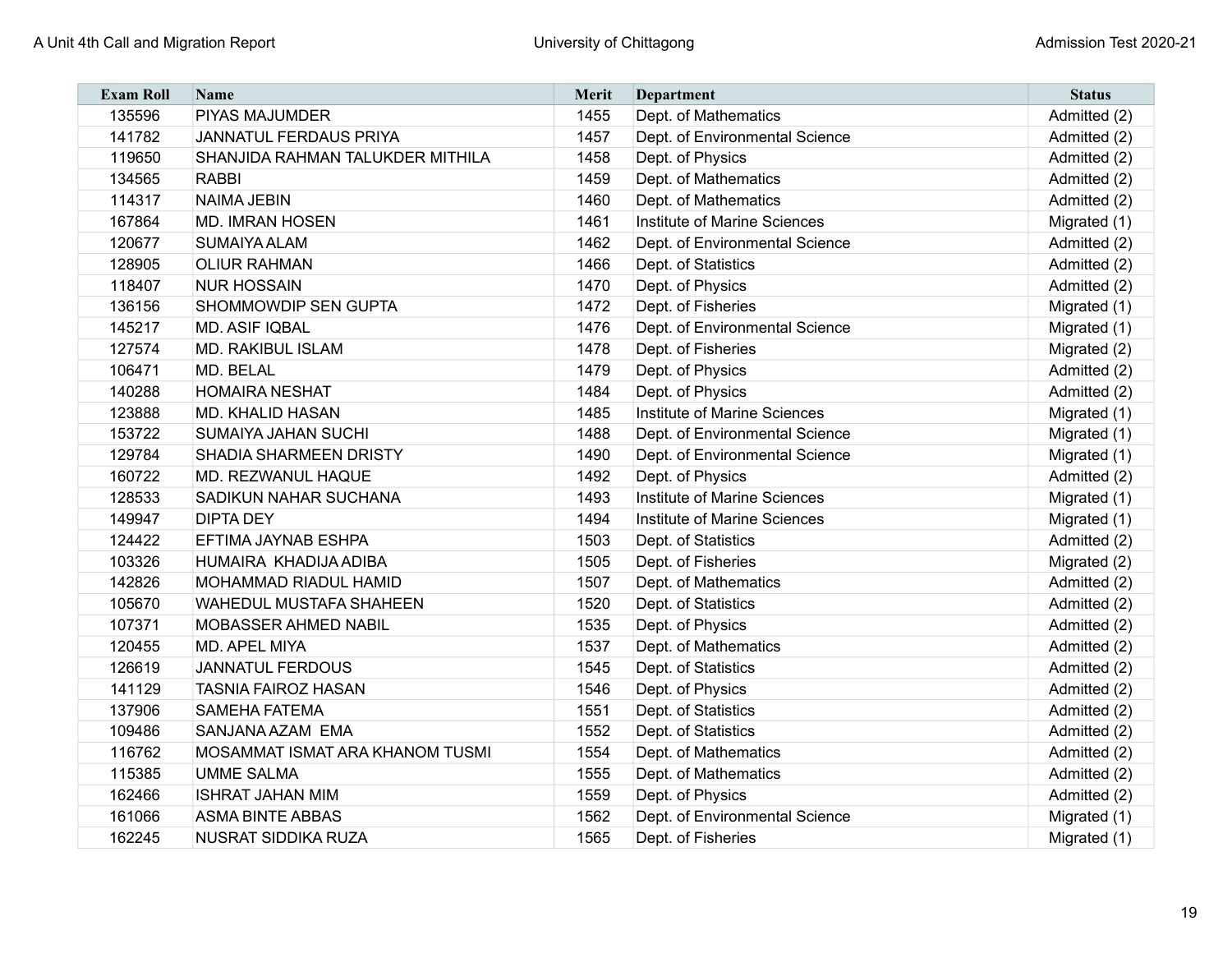| <b>Exam Roll</b> | <b>Name</b>                       | <b>Merit</b> | <b>Department</b>              | <b>Status</b> |
|------------------|-----------------------------------|--------------|--------------------------------|---------------|
| 150259           | <b>TASLIMA AKTER</b>              | 1567         | Dept. of Fisheries             | Migrated (2)  |
| 153443           | <b>SANJIDA RAHMAN</b>             | 1568         | Dept. of Mathematics           | Admitted (2)  |
| 129575           | <b>TANZIYA SULTANA SAIKA</b>      | 1569         | Dept. of Environmental Science | Migrated (1)  |
| 118936           | <b>MOST. SURAIYA YASMIN BITHI</b> | 1571         | Dept. of Physics               | Migrated (1)  |
| 125850           | PRIYANTI SAHA ARCHI               | 1575         | Dept. of Zoology               | Admitted (2)  |
| 152195           | <b>MOHOTARIMA AKTER</b>           | 1577         | Dept. of Physics               | Migrated (1)  |
| 107947           | <b>BAYAZID AL ASIF</b>            | 1581         | Dept. of Mathematics           | Admitted (2)  |
| 153717           | <b>LITON MIA</b>                  | 1583         | Dept. of Mathematics           | Admitted (2)  |
| 105860           | MD. MINHAZUL HASAN                | 1597         | Dept. of Physics               | Migrated (1)  |
| 108945           | <b>MD NAZMUS SAKIB</b>            | 1602         | Dept. of Physics               | Migrated (1)  |
| 142069           | <b>MD. REFAT ULLAH</b>            | 1605         | Dept. of Mathematics           | Admitted (2)  |
| 138062           | NAYON CHANDRA SINGHA              | 1608         | Institute of Marine Sciences   | Migrated (1)  |
| 141943           | <b>MOHAMMAD MUNTASIR ISLAM</b>    | 1610         | Dept. of Statistics            | Admitted (2)  |
| 120907           | <b>HANNAN UDDIN</b>               | 1611         | Dept. of Mathematics           | Admitted (2)  |
| 140001           | MD. ASADULLAH                     | 1612         | Dept. of Fisheries             | Migrated (2)  |
| 134984           | <b>ASMA UL HUSNA</b>              | 1614         | Dept. of Physics               | Migrated (1)  |
| 126460           | <b>CHANCHOL PODDER</b>            | 1616         | Dept. of Physics               | Migrated (1)  |
| 128099           | <b>UMME MUNTAHA</b>               | 1617         | Dept. of Statistics            | Admitted (2)  |
| 148672           | <b>ESAHAQ ALI</b>                 | 1618         | Dept. of Soil Science          | Admitted (2)  |
| 140855           | <b>JOBAIDA NAHAR</b>              | 1621         | Dept. of Physics               | Migrated (1)  |
| 139207           | MD. SAIF ISLAM RATUL              | 1622         | Dept. of Environmental Science | Migrated (2)  |
| 130263           | RAYHAN HOSSAIN BHUIYAN            | 1623         | Dept. of Physics               | Migrated (1)  |
| 138592           | <b>MST. ISRAT JAHAN MEHEK</b>     | 1624         | Dept. of Environmental Science | Migrated (1)  |
| 135947           | SHOWN SARMA JOY                   | 1627         | Dept. of Physics               | Migrated (1)  |
| 144324           | <b>MAISHA NOOR</b>                | 1628         | Dept. of Environmental Science | Migrated (1)  |
| 167473           | SIDRATUL MOONTAHA                 | 1631         | Dept. of Environmental Science | Migrated (2)  |
| 121662           | <b>NABILA NOWSHIN</b>             | 1635         | Dept. of Statistics            | Admitted (2)  |
| 161821           | <b>ALEYA FERDOUS</b>              | 1639         | Institute of Marine Sciences   | Migrated (1)  |
| 148925           | <b>MD. LUTFOR RAHMAN</b>          | 1641         | Dept. of Soil Science          | Admitted (2)  |
| 105356           | MD. SHORIFUL ISLAM                | 1642         | Dept. of Mathematics           | Migrated (1)  |
| 133106           | JUNNATUL FERDOSH AKHI MONI        | 1644         | Institute of Marine Sciences   | Migrated (1)  |
| 114613           | MST. MEHERUNNESA AKTER SUBORNA    | 1656         | Institute of Marine Sciences   | Migrated (1)  |
| 142105           | <b>HASNAT ZAMAN PRANTO</b>        | 1657         | Dept. of Fisheries             | Migrated (1)  |
| 147884           | MD. ALIF AL WASEE                 | 1659         | Institute of Marine Sciences   | Migrated (1)  |
| 113169           | <b>MST. TANZINA AKTER</b>         | 1661         | Dept. of Statistics            | Admitted (2)  |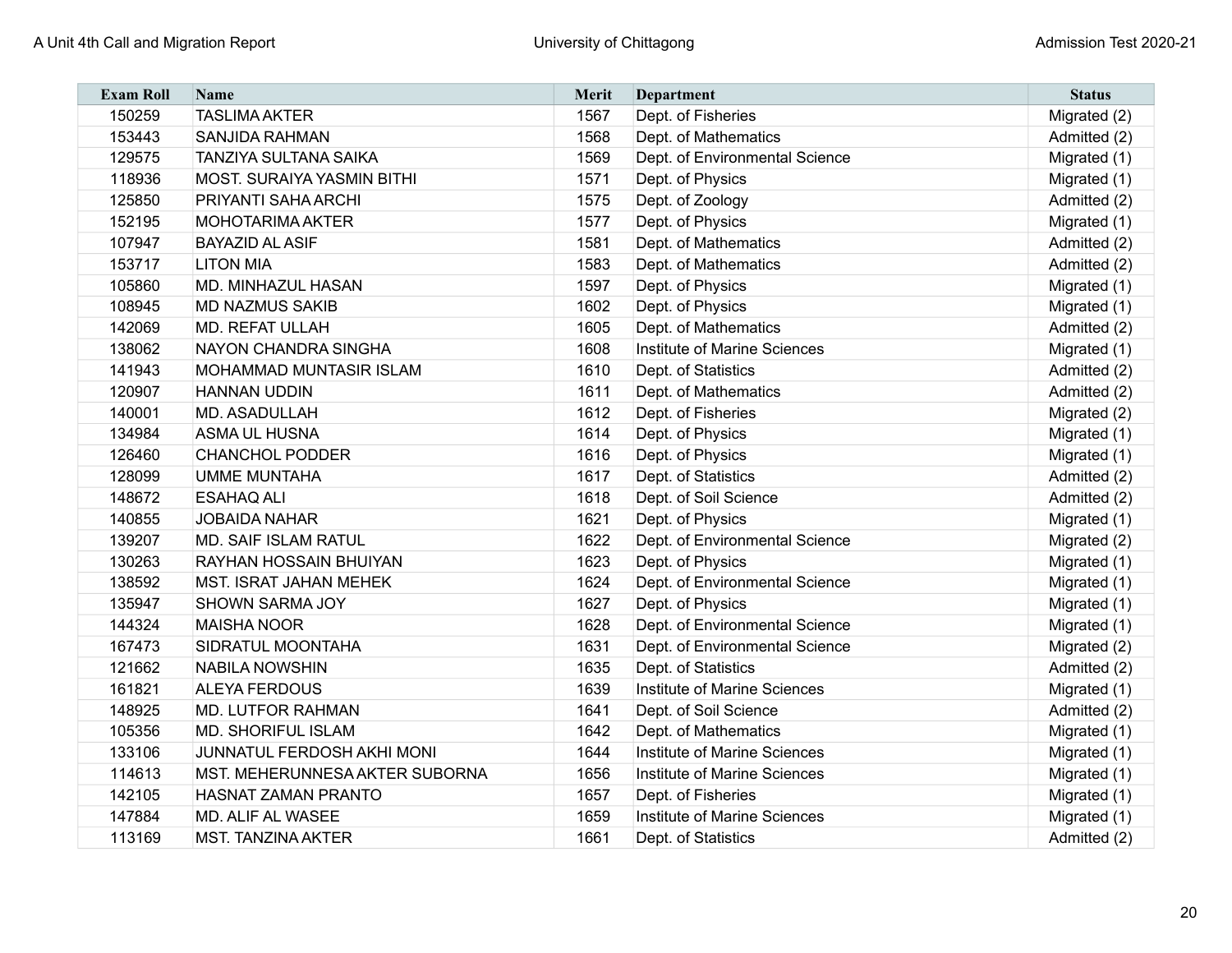| <b>Exam Roll</b> | <b>Name</b>                    | <b>Merit</b> | Department                     | <b>Status</b> |
|------------------|--------------------------------|--------------|--------------------------------|---------------|
| 150591           | <b>TAZIN AHMED CHOWDHURY</b>   | 1666         | Dept. of Physics               | Migrated (1)  |
| 101502           | <b>JOY DEV DAS</b>             | 1667         | Institute of Marine Sciences   | Migrated (2)  |
| 109146           | <b>ASIF AL NAEEM</b>           | 1669         | Dept. of Physics               | Migrated (1)  |
| 106099           | <b>MOHAMMAD ADIB ABRAR</b>     | 1670         | Dept. of Statistics            | Admitted (2)  |
| 124517           | <b>UMME FATIMA</b>             | 1686         | Dept. of Mathematics           | Migrated (1)  |
| 107634           | <b>MD. ABDUL KADER</b>         | 1687         | Dept. of Physics               | Migrated (1)  |
| 152875           | <b>SABRINA SARMIN</b>          | 1688         | Dept. of Mathematics           | Migrated (1)  |
| 114063           | <b>MD: ALAUDDIN</b>            | 1690         | Dept. of Environmental Science | Migrated (2)  |
| 138317           | <b>TOURSHA KHAN CHY</b>        | 1691         | Dept. of Physics               | Migrated (1)  |
| 148920           | <b>SHARMINA AKTER</b>          | 1692         | Dept. of Soil Science          | Admitted (2)  |
| 123710           | <b>MD. ROMAN AHAEMED</b>       | 1694         | Dept. of Statistics            | Admitted (2)  |
| 166124           | MD. SABUJ MIA                  | 1695         | Dept. of Statistics            | Admitted (2)  |
| 119097           | <b>MOSTOFA SAROWAR</b>         | 1696         | Dept. of Environmental Science | Migrated (2)  |
| 108638           | <b>MYNUDDIN AHMED SAGOR</b>    | 1697         | Dept. of Psychology            | Admitted (2)  |
| 116790           | FAHIM UDDIN SIFAT              | 1699         | Dept. of Physics               | Migrated (1)  |
| 146863           | MD. NAZMUL HOQUE               | 1701         | Dept. of Mathematics           | Migrated (1)  |
| 142837           | <b>MD. SHARIFUL ISLAM</b>      | 1702         | Dept. of Botany                | Admitted (2)  |
| 140243           | MD. ABU TAHER                  | 1706         | Dept. of Physics               | Migrated (1)  |
| 142882           | <b>SIAM AHMMED</b>             | 1709         | Dept. of Mathematics           | Migrated (1)  |
| 149836           | MD. SHADMAN HOSSAIN            | 1710         | Institute of Marine Sciences   | Migrated (1)  |
| 164492           | MD. SHAIDUZZAMAN               | 1711         | Dept. of Psychology            | Admitted (2)  |
| 120237           | MALIHA FAROOQUE BENTE BONNA    | 1712         | Dept. of Botany                | Admitted (2)  |
| 118637           | <b>NISHAT TASNIM CHAYTI</b>    | 1713         | Dept. of Statistics            | Admitted (2)  |
| 106144           | PRATIK DATTA                   | 1715         | Dept. of Environmental Science | Migrated (1)  |
| 144384           | <b>ISRAT JERIN ESHA</b>        | 1720         | Dept. of Statistics            | Admitted (2)  |
| 102267           | <b>TAHMINA NASRIN</b>          | 1721         | Dept. of Physics               | Migrated (1)  |
| 127037           | FABIHA JANNAT TISHA            | 1722         | Dept. of Physics               | Migrated (1)  |
| 154849           | MD. SHISHU FAYSAL              | 1729         | Dept. of Mathematics           | Migrated (1)  |
| 162589           | <b>MD AL AMIN</b>              | 1734         | Dept. of Statistics            | Admitted (2)  |
| 124430           | <b>MD.MIRAZ KHAN</b>           | 1735         | Dept. of Botany                | Admitted (2)  |
| 107043           | <b>MAISHA ANJUM ANIKA</b>      | 1736         | Dept. of Statistics            | Migrated (1)  |
| 165880           | <b>MD. ARAFAT HOSSEN MAHED</b> | 1737         | Dept. of Physics               | Migrated (1)  |
| 125500           | <b>ADNAN AHMED SABBIR</b>      | 1738         | Dept. of Physics               | Migrated (1)  |
| 108780           | <b>HOSSAIN ASIF IQBAL</b>      | 1742         | Dept. of Physics               | Migrated (1)  |
| 102346           | MOHAMMED ATIKUR RAHAMAN        | 1745         | Dept. of Statistics            | Migrated (1)  |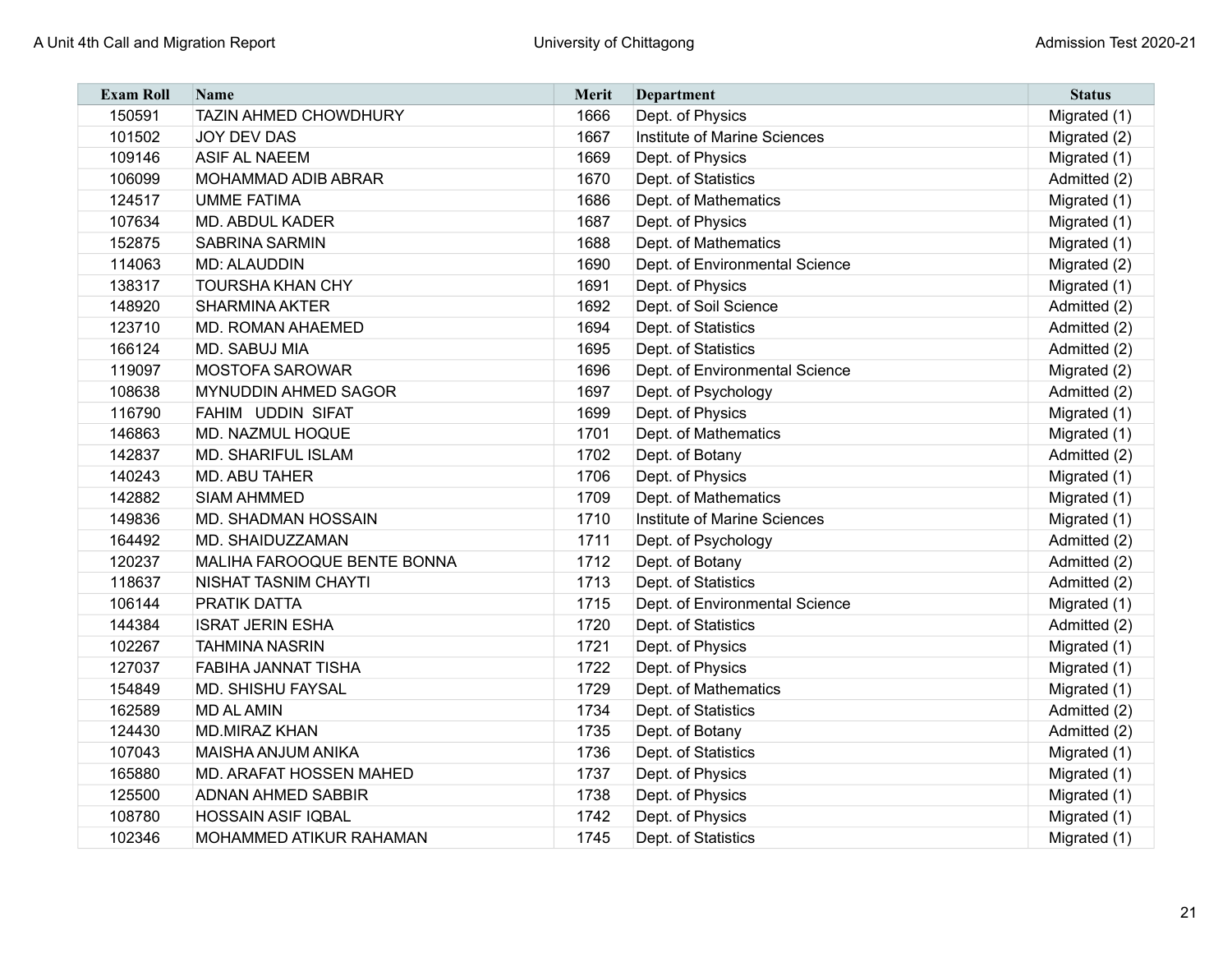| <b>Exam Roll</b> | <b>Name</b>                  | <b>Merit</b> | Department                                   | <b>Status</b> |
|------------------|------------------------------|--------------|----------------------------------------------|---------------|
| 162250           | <b>SHEPON SARKAR</b>         | 1746         | Dept. of Botany                              | Admitted (2)  |
| 102139           | <b>SUMAYA ISLAM SUCHI</b>    | 1749         | Dept. of Physics                             | Migrated (1)  |
| 147276           | <b>RIMA</b>                  | 1757         | Dept. of Statistics                          | Migrated (1)  |
| 148982           | RAJU AHAMMAD                 | 1768         | Dept. of Oceanography                        | Migrated (1)  |
| 166457           | <b>ANANDA ROY</b>            | 1773         | Dept. of Physics                             | Migrated (1)  |
| 141849           | <b>HRIDOY CHANDRA SARKER</b> | 1781         | Dept. of Statistics                          | Migrated (1)  |
| 102228           | <b>JAKIA SULTANA</b>         | 1783         | Dept. of Physics                             | Migrated (1)  |
| 146989           | <b>MD. ABDUR NUR</b>         | 1786         | Dept. of Soil Science                        | Admitted (2)  |
| 155568           | <b>RAFIQUL ISLAM</b>         | 1789         | Dept. of Physics                             | Migrated (1)  |
| 163214           | <b>MD. ASHIKUL ISLAM</b>     | 1791         | Institute of Marine Sciences                 | Migrated (1)  |
| 127144           | <b>MEER SALSABIL FABIHA</b>  | 1792         | Dept. of Physics                             | Migrated (1)  |
| 125587           | <b>MAHEDI HASAN</b>          | 1794         | Dept. of Statistics                          | Migrated (1)  |
| 124696           | <b>KAZI TASFIA UMMEHONEY</b> | 1796         | Dept. of Physics                             | Migrated (1)  |
| 136297           | <b>ESRAT JANNAT EMO</b>      | 1797         | Institute of Marine Sciences                 | Migrated (2)  |
| 134540           | A. R. M. MAHFUZUR RAHMAN     | 1799         | Dept. of Physics                             | Migrated (1)  |
| 118101           | <b>FARZANA NARGIS</b>        | 1802         | Dept. of Statistics                          | Migrated (1)  |
| 134690           | <b>MS. SEYMA AKTER RIKTA</b> | 1804         | Dept. of Soil Science                        | Migrated (1)  |
| 129187           | <b>MD. RIFAT MOLLA</b>       | 1805         | Dept. of Physics                             | Migrated (1)  |
| 154233           | MD. MONIRUZZAMAN LIMON       | 1807         | Dept. of Soil Science                        | Migrated (1)  |
| 112466           | SADIA AFROZ                  | 1809         | Dept. of Physics                             | Migrated (1)  |
| 140100           | <b>NOSHIN TABASSUM</b>       | 1812         | Dept. of Statistics                          | Migrated (1)  |
| 101326           | <b>MYNUL HASAN RIYAZ</b>     | 1814         | Dept. of Physics                             | Migrated (1)  |
| 117776           | ROKONUZZAMAN                 | 1815         | Dept. of Botany                              | Admitted (2)  |
| 146581           | <b>MAEASHA ISLAM OYSHE</b>   | 1820         | Dept. of Mathematics                         | Migrated (1)  |
| 109871           | <b>RAFIA SALMA</b>           | 1821         | Dept. of Geography and Environmental Studies | Admitted (2)  |
| 132033           | <b>ARIF RAIHAN SHARIF</b>    | 1822         | Dept. of Physics                             | Migrated (1)  |
| 167543           | <b>MD. AKASH</b>             | 1823         | Dept. of Soil Science                        | Migrated (1)  |
| 157776           | <b>SADMAN SAKIB</b>          | 1825         | Institute of Marine Sciences                 | Migrated (2)  |
| 168104           | <b>ABIDUR RAHMAN</b>         | 1829         | Dept. of Statistics                          | Migrated (1)  |
| 105650           | A S M TAUHID RAHMAN          | 1833         | Dept. of Physics                             | Migrated (1)  |
| 108813           | MD. HABIB MIAH               | 1839         | Dept. of Botany                              | Admitted (2)  |
| 111403           | JANNATUL FERDAUS RAFA        | 1844         | Dept. of Mathematics                         | Migrated (1)  |
| 100653           | ROWNAK JAHAN SUMAIYA         | 1846         | Institute of Marine Sciences                 | Migrated (2)  |
| 111104           | <b>KOUSHIK HOSSAIN</b>       | 1850         | Dept. of Physics                             | Migrated (1)  |
| 107815           | <b>JANNATUL MAOWA</b>        | 1856         | Dept. of Physics                             | Migrated (1)  |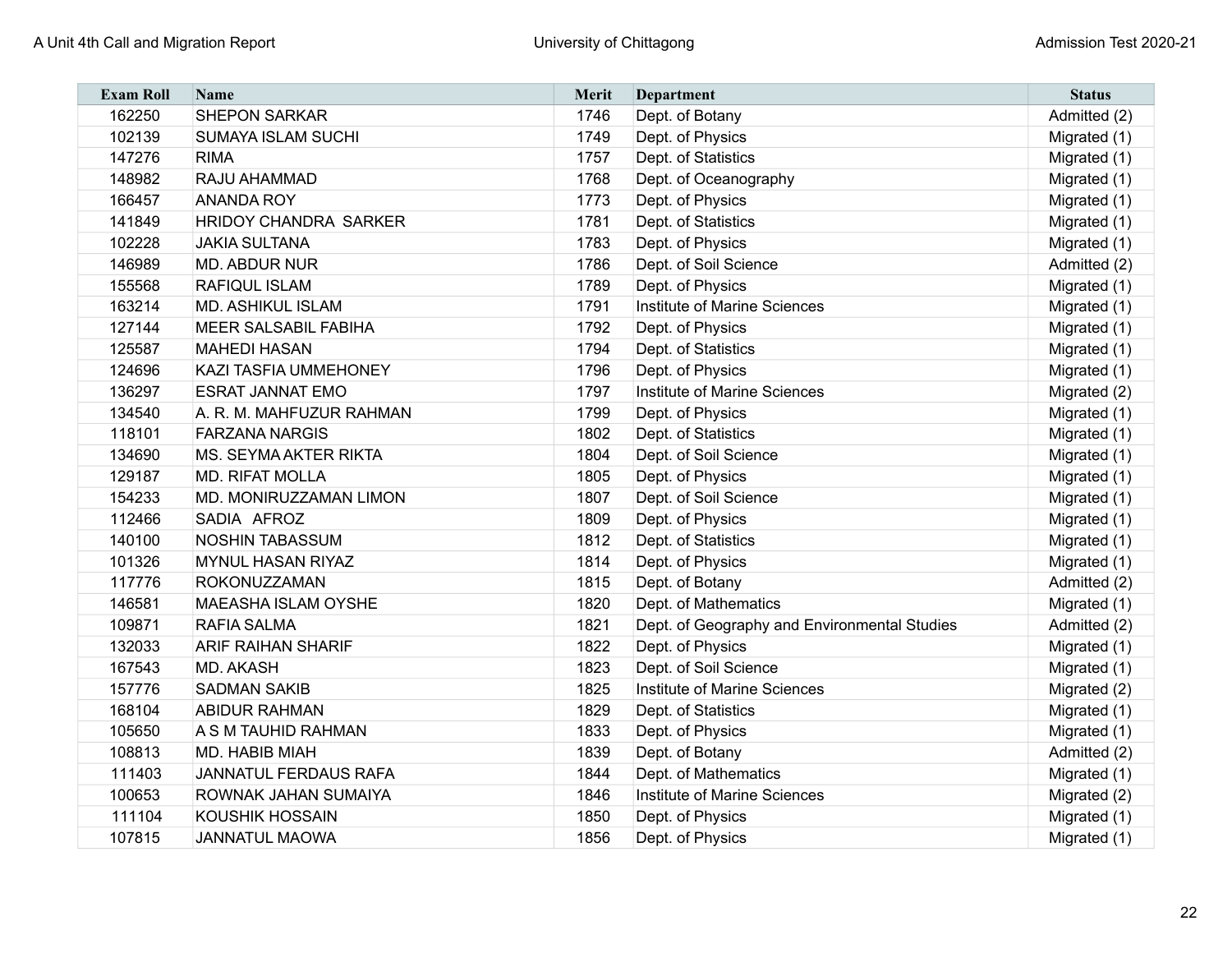| <b>Exam Roll</b> | <b>Name</b>                   | <b>Merit</b> | Department                   | <b>Status</b> |
|------------------|-------------------------------|--------------|------------------------------|---------------|
| 134501           | <b>MD. JAHIDUL ISLAM</b>      | 1857         | Dept. of Statistics          | Migrated (1)  |
| 168061           | S. M. NAHID UDDIN             | 1858         | Dept. of Statistics          | Migrated (1)  |
| 111581           | SOBUJ HOSSAIN                 | 1859         | Dept. of Soil Science        | Migrated (1)  |
| 124100           | <b>PRITAM MONDAL</b>          | 1861         | Dept. of Physics             | Migrated (1)  |
| 162394           | <b>ARIF MIA</b>               | 1866         | Dept. of Statistics          | Migrated (1)  |
| 151409           | RAHUL CHANDRA MAJUMDER        | 1868         | Dept. of Physics             | Migrated (2)  |
| 104235           | <b>MOHAMMAD TANVIR HOSSEN</b> | 1874         | Dept. of Botany              | Admitted (2)  |
| 111716           | <b>MD. LIPON MIA</b>          | 1875         | Dept. of Physics             | Migrated (2)  |
| 139953           | <b>NISHAT ANJUM FARZIN</b>    | 1876         | Dept. of Oceanography        | Migrated (1)  |
| 126450           | <b>ATIQUA ULFAT TUBA</b>      | 1877         | Dept. of Physics             | Migrated (2)  |
| 127730           | <b>SIAM HOSSEN</b>            | 1880         | Institute of Marine Sciences | Migrated (3)  |
| 106407           | <b>JANNATUL MAWA LUCKY</b>    | 1888         | Dept. of Mathematics         | Migrated (1)  |
| 167380           | <b>MD. RASIDUL HASAN</b>      | 1892         | Dept. of Soil Science        | Migrated (1)  |
| 132776           | <b>MURSALIN</b>               | 1893         | Dept. of Physics             | Migrated (2)  |
| 152407           | <b>IFAZ RAHMAN</b>            | 1896         | Dept. of Mathematics         | Migrated (1)  |
| 158230           | <b>DIPAON DHALI</b>           | 1899         | Dept. of Soil Science        | Migrated (1)  |
| 120040           | <b>SARA BISWAS</b>            | 1900         | Dept. of Mathematics         | Migrated (1)  |
| 166013           | <b>MD.ASRAFUL OMAR YEAMIN</b> | 1905         | Dept. of Statistics          | Migrated (1)  |
| 163870           | MOHAMMAD IRTEJA HOSSAIN AKIF  | 1906         | Dept. of Soil Science        | Migrated (1)  |
| 121387           | <b>JANNATUL NAIM KARIMA</b>   | 1907         | Dept. of Statistics          | Migrated (1)  |
| 124569           | <b>PRONOY KARMAKAR</b>        | 1911         | Dept. of Statistics          | Migrated (1)  |
| 143479           | <b>MD. ATIKUL HAKIM</b>       | 1912         | Institute of Marine Sciences | Migrated (3)  |
| 143563           | <b>MAHADI HASAN</b>           | 1916         | Dept. of Mathematics         | Migrated (1)  |
| 126940           | MIM SAHA                      | 1918         | Dept. of Mathematics         | Migrated (1)  |
| 147467           | <b>ABU RAYHAN</b>             | 1929         | Dept. of Botany              | Admitted (2)  |
| 139937           | <b>SAMIA HOQ MUKTA</b>        | 1930         | Dept. of Soil Science        | Migrated (1)  |
| 129690           | AZIZUL HOQUE TOAHA            | 1933         | Institute of Marine Sciences | Migrated (2)  |
| 113031           | <b>MOSHIUR RAHMAN</b>         | 1935         | Dept. of Mathematics         | Migrated (1)  |
| 142983           | <b>ISRAT JAHAN NISA</b>       | 1938         | Dept. of Botany              | Admitted (2)  |
| 106560           | <b>RIMPA DEY</b>              | 1939         | Dept. of Mathematics         | Migrated (1)  |
| 122567           | <b>ABU SAEID TARA</b>         | 1943         | Dept. of Mathematics         | Migrated (1)  |
| 129388           | MD. RUHUL AMIN                | 1944         | Dept. of Soil Science        | Migrated (1)  |
| 111404           | <b>SADIA ALAM MOON</b>        | 1945         | Dept. of Physics             | Migrated (2)  |
| 160145           | <b>ABDUL AZIZ</b>             | 1946         | Dept. of Zoology             | Admitted (2)  |
| 159798           | <b>MST. ROKEYA KHATUN</b>     | 1948         | Dept. of Zoology             | Admitted (2)  |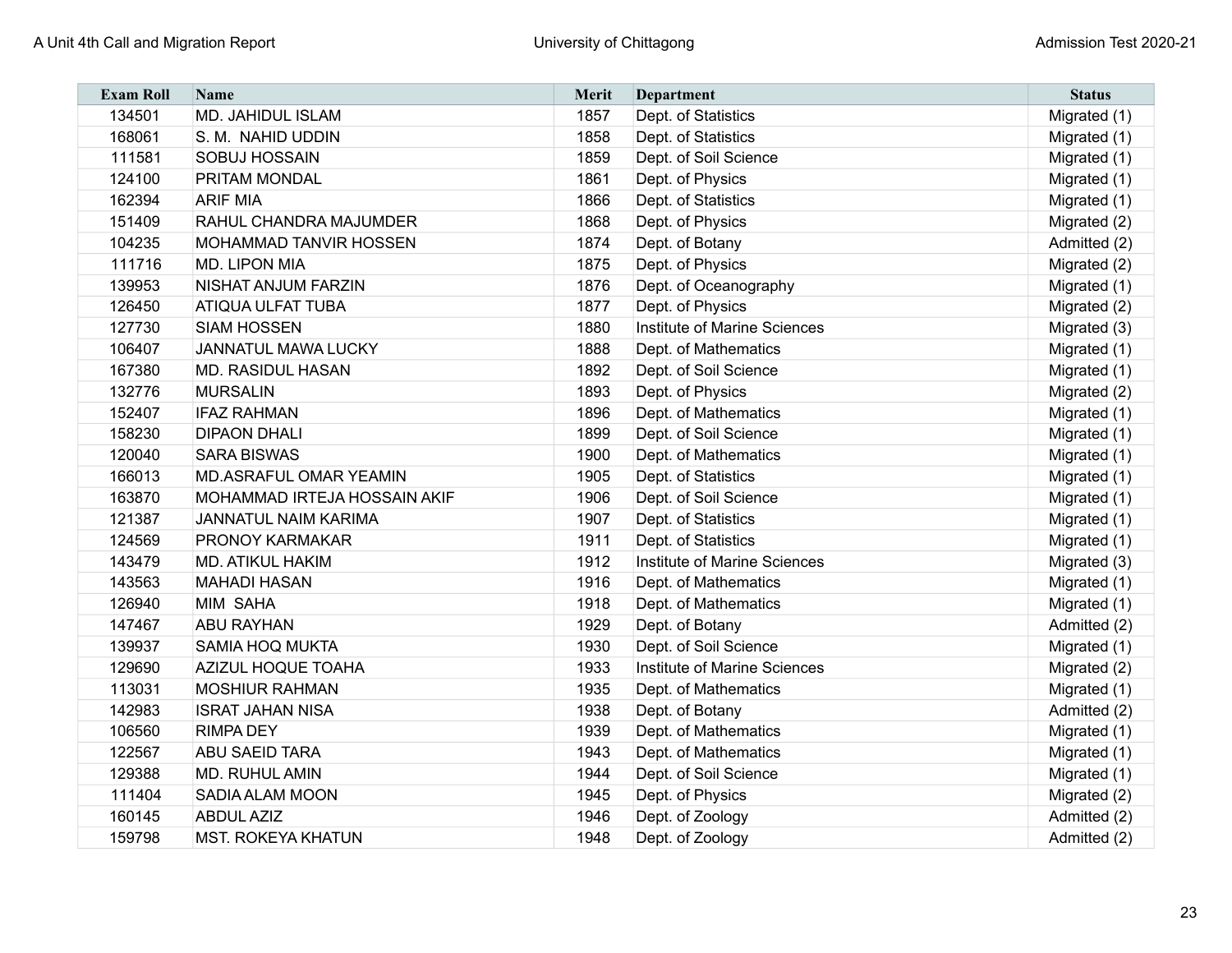| <b>Exam Roll</b> | <b>Name</b>                    | <b>Merit</b> | Department                                   | <b>Status</b> |
|------------------|--------------------------------|--------------|----------------------------------------------|---------------|
| 160709           | <b>SOJIB AHMMED</b>            | 1951         | Dept. of Mathematics                         | Migrated (1)  |
| 160742           | <b>AL-MAMUN TASIN</b>          | 1954         | Dept. of Mathematics                         | Migrated (1)  |
| 119770           | <b>ALIM KHAN</b>               | 1958         | Dept. of Physics                             | Migrated (1)  |
| 157002           | <b>HALIMA SADIA</b>            | 1959         | Dept. of Physics                             | Migrated (2)  |
| 157007           | <b>MD. SAKIB AHMMED</b>        | 1961         | Dept. of Mathematics                         | Admitted (3)  |
| 122823           | <b>MD. FARHAD HOSEN</b>        | 1962         | Dept. of Mathematics                         | Admitted (3)  |
| 126770           | <b>NURUL KARIM</b>             | 1965         | Dept. of Geography and Environmental Studies | Admitted (3)  |
| 147423           | <b>MD SUJON MONDAL</b>         | 1966         | Dept. of Physics                             | Migrated (1)  |
| 154718           | <b>MD. RAKIBUL HASAN RASEL</b> | 1970         | Institute of Marine Sciences                 | Migrated (1)  |
| 122292           | <b>JAFRIN SULTANA SATU</b>     | 1976         | Dept. of Mathematics                         | Admitted (3)  |
| 151220           | SANJIDA AWAL                   | 1977         | Dept. of Mathematics                         | Admitted (3)  |
| 143459           | <b>MISHMATUL JANNATH</b>       | 1978         | Dept. of Mathematics                         | Admitted (3)  |
| 149531           | <b>MD. JAHIDUL HAQUE</b>       | 1984         | Institute of Marine Sciences                 | Migrated (1)  |
| 125276           | <b>MD. HASAN SARKER</b>        | 1986         | Dept. of Mathematics                         | Admitted (3)  |
| 116162           | <b>AFRA SAIYARA RAISA</b>      | 1988         | Dept. of Botany                              | Admitted (3)  |
| 158273           | <b>TABASSUM MAHBUB</b>         | 1993         | Dept. of Geography and Environmental Studies | Admitted (3)  |
| 150415           | <b>UMMA LAILA</b>              | 1994         | Dept. of Soil Science                        | Admitted (3)  |
| 156260           | MD. MORSHEDUS SANBIM RIFAT     | 1995         | Dept. of Physics                             | Migrated (1)  |
| 101911           | <b>AJHARUL ISLAM</b>           | 1996         | Dept. of Physics                             | Migrated (1)  |
| 164476           | <b>MST. SUMAIYA JAHAN</b>      | 1997         | Dept. of Geography and Environmental Studies | Admitted (3)  |
| 158188           | <b>MD. MARAJ HOSSAN</b>        | 2002         | Dept. of Physics                             | Migrated (1)  |
| 160053           | <b>MD. SOMRAT HOSSEN</b>       | 2005         | Dept. of Mathematics                         | Admitted (3)  |
| 166572           | <b>MD. SHIMUL</b>              | 2006         | Dept. of Soil Science                        | Admitted (3)  |
| 102516           | <b>FOYSAL AHAMMED RABBI</b>    | 2008         | Dept. of Soil Science                        | Admitted (3)  |
| 139017           | <b>NOSHIN ISHTIUK</b>          | 2009         | Dept. of Geography and Environmental Studies | Admitted (3)  |
| 102359           | <b>SUMAIA MUNTAHA</b>          | 2011         | Dept. of Physics                             | Migrated (1)  |
| 127877           | <b>MAISHA FARJANA MOMO</b>     | 2012         | Dept. of Soil Science                        | Admitted (3)  |
| 103338           | <b>AMINA BEGUM</b>             | 2014         | Dept. of Mathematics                         | Admitted (3)  |
| 152832           | <b>MD. JAHANGIR</b>            | 2020         | Institute of Marine Sciences                 | Migrated (1)  |
| 101226           | <b>LABONNO DAS TITHI</b>       | 2021         | Dept. of Physics                             | Migrated (1)  |
| 128934           | MINHAJ SHAHRIYAR JISAN         | 2023         | Dept. of Physics                             | Migrated (1)  |
| 137230           | MD. KHALED HASAN JIAM          | 2025         | Institute of Marine Sciences                 | Migrated (1)  |
| 112984           | <b>TANJIM TASNEEM NAFEESA</b>  | 2028         | Dept. of Mathematics                         | Admitted (3)  |
| 111045           | <b>JANNATUL NAIM SIAM</b>      | 2030         | Dept. of Geography and Environmental Studies | Admitted (3)  |
| 150216           | <b>MD. IQBAL HOSEN</b>         | 2037         | Dept. of Physics                             | Migrated (2)  |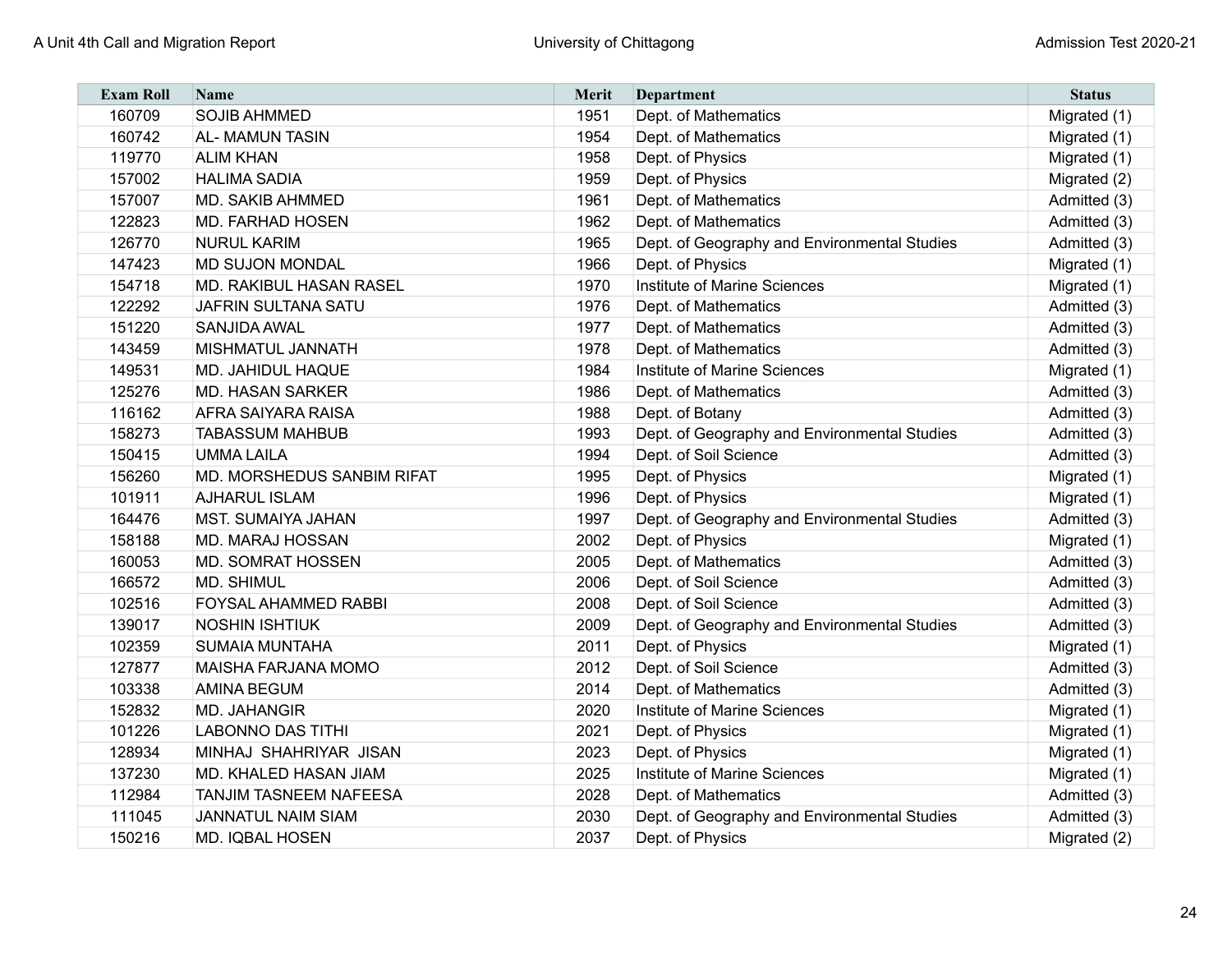| <b>Exam Roll</b> | <b>Name</b>                    | <b>Merit</b> | Department            | <b>Status</b> |
|------------------|--------------------------------|--------------|-----------------------|---------------|
| 116619           | SAWRUP RANJON NONDI            | 2038         | Dept. of Physics      | Migrated (2)  |
| 108121           | JANNATUL FERDOUS               | 2044         | Dept. of Statistics   | Admitted (3)  |
| 132142           | <b>SAYEDA SAMIA HASAN</b>      | 2053         | Dept. of Botany       | Admitted (3)  |
| 109825           | NISHAT SULTANA JENY            | 2059         | Dept. of Statistics   | Admitted (3)  |
| 116581           | <b>MD. FARHAD HOSEN FAISAL</b> | 2064         | Dept. of Statistics   | Admitted (3)  |
| 125087           | SIRAJUL SALIKEN AION           | 2067         | Dept. of Mathematics  | Migrated (1)  |
| 139009           | <b>MD. ABDUL MANNAN</b>        | 2068         | Dept. of Statistics   | Admitted (3)  |
| 121844           | <b>TRISHA MAJUMDER</b>         | 2071         | Dept. of Botany       | Admitted (3)  |
| 157829           | JOYNUB AKTHER                  | 2075         | Dept. of Mathematics  | Migrated (1)  |
| 118266           | <b>FALGUNI YASMIN SHAYLA</b>   | 2077         | Dept. of Soil Science | Admitted (3)  |
| 167601           | <b>ASHRAFUL ISLAM RUMMAN</b>   | 2078         | Dept. of Statistics   | Admitted (3)  |
| 148698           | MD. SAIMUZZAMAN SAKIB          | 2079         | Dept. of Soil Science | Admitted (3)  |
| 146330           | <b>MOHAMMAD SABIT</b>          | 2080         | Dept. of Oceanography | Admitted (3)  |
| 148408           | <b>HASIBUL HASAN</b>           | 2081         | Dept. of Statistics   | Admitted (3)  |
| 124786           | <b>MST. SAMIRA AKTER</b>       | 2082         | Dept. of Soil Science | Admitted (3)  |
| 103359           | <b>SHARMIN AKTAR SUMI</b>      | 2083         | Dept. of Botany       | Admitted (3)  |
| 135994           | <b>TAMANNA AHMED</b>           | 2084         | Dept. of Botany       | Admitted (3)  |
| 132485           | <b>TASMIA AKTER</b>            | 2087         | Dept. of Statistics   | Admitted (3)  |
| 158889           | <b>MOST. BOBITA KHATUN</b>     | 2088         | Dept. of Zoology      | Admitted (3)  |
| 142392           | <b>KANIZ FATEMA</b>            | 2092         | Dept. of Soil Science | Admitted (3)  |
| 122684           | HOMAIRA JANNAT NAHIAN          | 2096         | Dept. of Statistics   | Admitted (3)  |
| 141335           | <b>MST. RUBIYAT HOSSAIN</b>    | 2102         | Dept. of Botany       | Admitted (3)  |
| 102294           | <b>SAYEEDA NASREEN</b>         | 2104         | Dept. of Zoology      | Admitted (3)  |
| 128018           | <b>MST. SURAIYA KHATUN</b>     | 2108         | Dept. of Zoology      | Admitted (3)  |
| 138482           | <b>JANNATUL MAWA</b>           | 2117         | Dept. of Statistics   | Migrated (1)  |
| 156993           | <b>FARJANA YESMIN ANY</b>      | 2118         | Dept. of Psychology   | Admitted (3)  |
| 116699           | <b>JANNATUL NAYEM</b>          | 2120         | Dept. of Mathematics  | Migrated (1)  |
| 132672           | <b>RIZVI AKTER</b>             | 2127         | Dept. of Zoology      | Admitted (3)  |
| 157346           | <b>SOVON BISWAS</b>            | 2134         | Dept. of Mathematics  | Migrated (1)  |
| 100137           | <b>ARPITA BHUIYA</b>           | 2138         | Dept. of Mathematics  | Migrated (1)  |
| 107915           | UMME HABIBA KULSUM MITHU       | 2141         | Dept. of Botany       | Admitted (3)  |
| 160451           | MD. GOLAM RABBI                | 2143         | Dept. of Statistics   | Migrated (1)  |
| 123690           | MD. NURUL AINE SADI            | 2146         | Dept. of Soil Science | Migrated (1)  |
| 148250           | SHAIMA SAIF CHOWDHURY          | 2148         | Dept. of Botany       | Admitted (3)  |
| 101067           | SARBAJIT DEBNATH SATU          | 2149         | Dept. of Mathematics  | Migrated (1)  |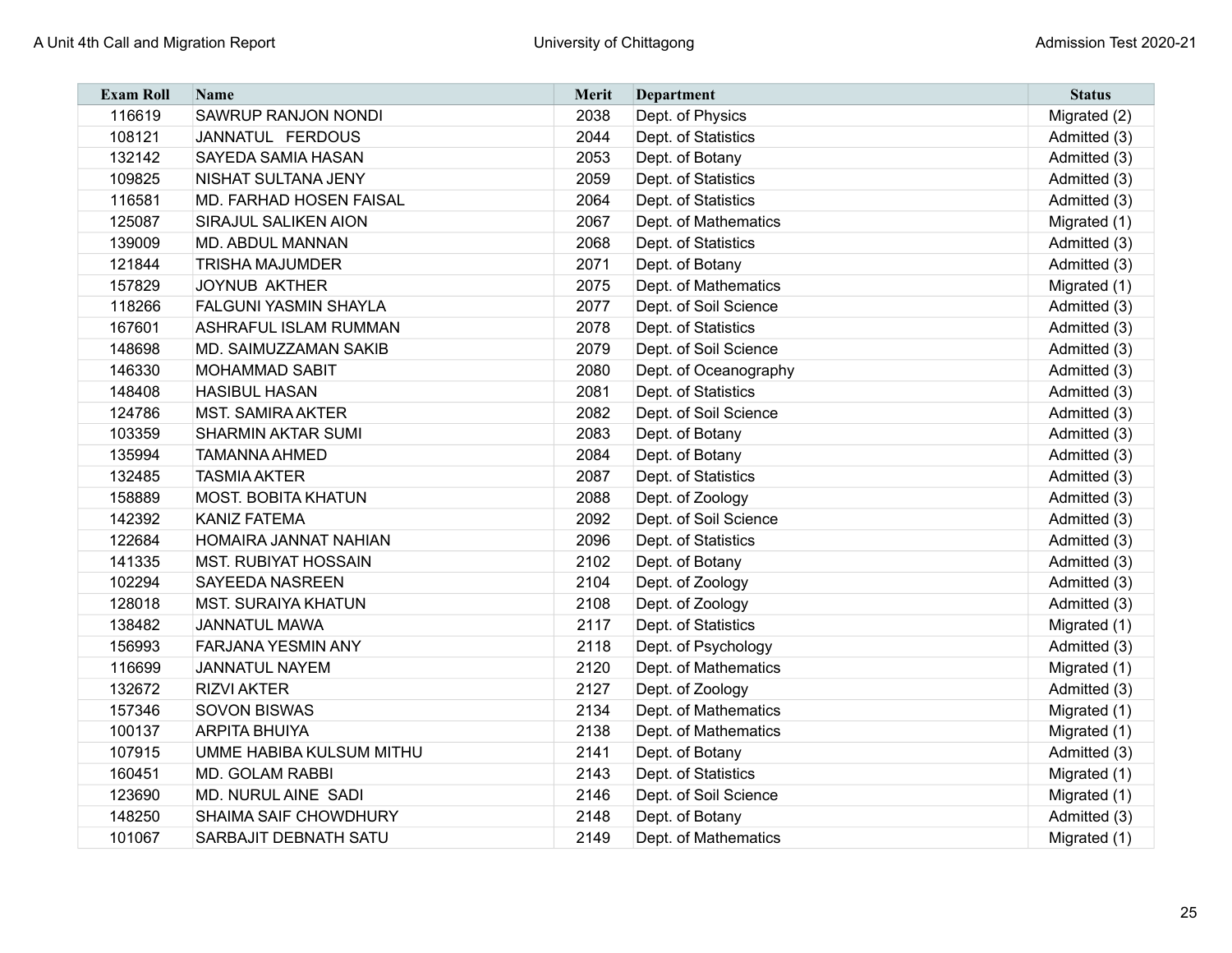| <b>Exam Roll</b> | <b>Name</b>                      | <b>Merit</b> | Department                                   | <b>Status</b> |
|------------------|----------------------------------|--------------|----------------------------------------------|---------------|
| 122143           | <b>MD. BYZID BOSTAMI</b>         | 2150         | Dept. of Statistics                          | Migrated (1)  |
| 119295           | <b>MD. NIAMUL HOSSAIN</b>        | 2152         | Dept. of Mathematics                         | Migrated (1)  |
| 134476           | <b>MD. HANIF</b>                 | 2153         | Dept. of Mathematics                         | Migrated (1)  |
| 125774           | <b>TASNOVA BINTE SHEKH AHMED</b> | 2156         | Dept. of Statistics                          | Migrated (1)  |
| 115673           | <b>PRAMARTHI DAS</b>             | 2159         | Dept. of Psychology                          | Admitted (3)  |
| 119102           | <b>MARIUM MOJUMDER SAMIA</b>     | 2162         | Dept. of Psychology                          | Admitted (3)  |
| 158592           | <b>MD. NAIM HOSAIN</b>           | 2164         | Dept. of Mathematics                         | Migrated (1)  |
| 146370           | <b>MST. MONESHA PARVIN</b>       | 2167         | Dept. of Mathematics                         | Migrated (1)  |
| 142481           | MAYMUNA AHAMED MUMU              | 2168         | Dept. of Mathematics                         | Migrated (1)  |
| 100804           | <b>TAFANNUM AZSAN</b>            | 2169         | Dept. of Oceanography                        | Migrated (1)  |
| 115600           | <b>URBANA SABA ZAMAN</b>         | 2174         | Dept. of Botany                              | Admitted (3)  |
| 162311           | MD. MASHRUR KARIM CHY.           | 2175         | Dept. of Statistics                          | Migrated (1)  |
| 104986           | <b>MAJEDA RAHAMAN ALIFA</b>      | 2177         | Dept. of Statistics                          | Migrated (1)  |
| 151860           | <b>MARIA NUR TAMANNA</b>         | 2179         | Dept. of Mathematics                         | Migrated (1)  |
| 133183           | <b>SAMIA KHAN</b>                | 2180         | Dept. of Mathematics                         | Migrated (1)  |
| 166293           | <b>MOST. FARHANA YEASMIN</b>     | 2182         | Dept. of Mathematics                         | Migrated (1)  |
| 134469           | <b>MOST. MARIA JANNAT EMA</b>    | 2185         | Dept. of Geography and Environmental Studies | Admitted (3)  |
| 126864           | <b>RAKIB UDDIN SAJIB</b>         | 2187         | Dept. of Soil Science                        | Migrated (1)  |
| 123991           | <b>AKASH CHANDRA DAS</b>         | 2190         | Dept. of Statistics                          | Migrated (1)  |
| 123255           | <b>MD. ZIHAN ADNAN</b>           | 2191         | Dept. of Mathematics                         | Migrated (1)  |
| 134973           | <b>SAMIA SULTANA</b>             | 2195         | Dept. of Statistics                          | Migrated (1)  |
| 128809           | <b>MST. IREEN SULTANA</b>        | 2196         | Dept. of Mathematics                         | Migrated (1)  |
| 159924           | <b>UMMEY HANI</b>                | 2197         | Dept. of Oceanography                        | Migrated (1)  |
| 127654           | <b>ELMA JAHAN TASPIA</b>         | 2198         | Dept. of Zoology                             | Admitted (3)  |
| 161940           | <b>MD. KAMRUL HASAN</b>          | 2207         | Dept. of Mathematics                         | Migrated (1)  |
| 126862           | <b>KAZI SUMAIYA ISLAM</b>        | 2209         | Dept. of Oceanography                        | Migrated (1)  |
| 137979           | <b>MUSFIKUR RAHMAN</b>           | 2214         | Dept. of Botany                              | Admitted (3)  |
| 166361           | <b>SABICUN NAHAR</b>             | 2215         | Dept. of Botany                              | Admitted (3)  |
| 163686           | <b>MD. MUZAHIDUL ISLAM RAKIB</b> | 2217         | Dept. of Soil Science                        | Migrated (1)  |
| 155516           | JANNATUL MAWA AKTER PRIYA        | 2218         | Dept. of Mathematics                         | Migrated (2)  |
| 111279           | <b>MEHENOOR AKTER IRA</b>        | 2219         | Dept. of Psychology                          | Admitted (3)  |
| 109377           | <b>JANNATUL FARDUSH</b>          | 2234         | Dept. of Oceanography                        | Migrated (1)  |
| 132649           | <b>RAKIB HOSSAIN</b>             | 2238         | Dept. of Oceanography                        | Migrated (1)  |
| 119797           | <b>MD IFTEKHAR AHMED</b>         | 2241         | Dept. of Zoology                             | Admitted (3)  |
| 106888           | <b>MST. ARFINA AKTER</b>         | 2242         | Dept. of Oceanography                        | Migrated (1)  |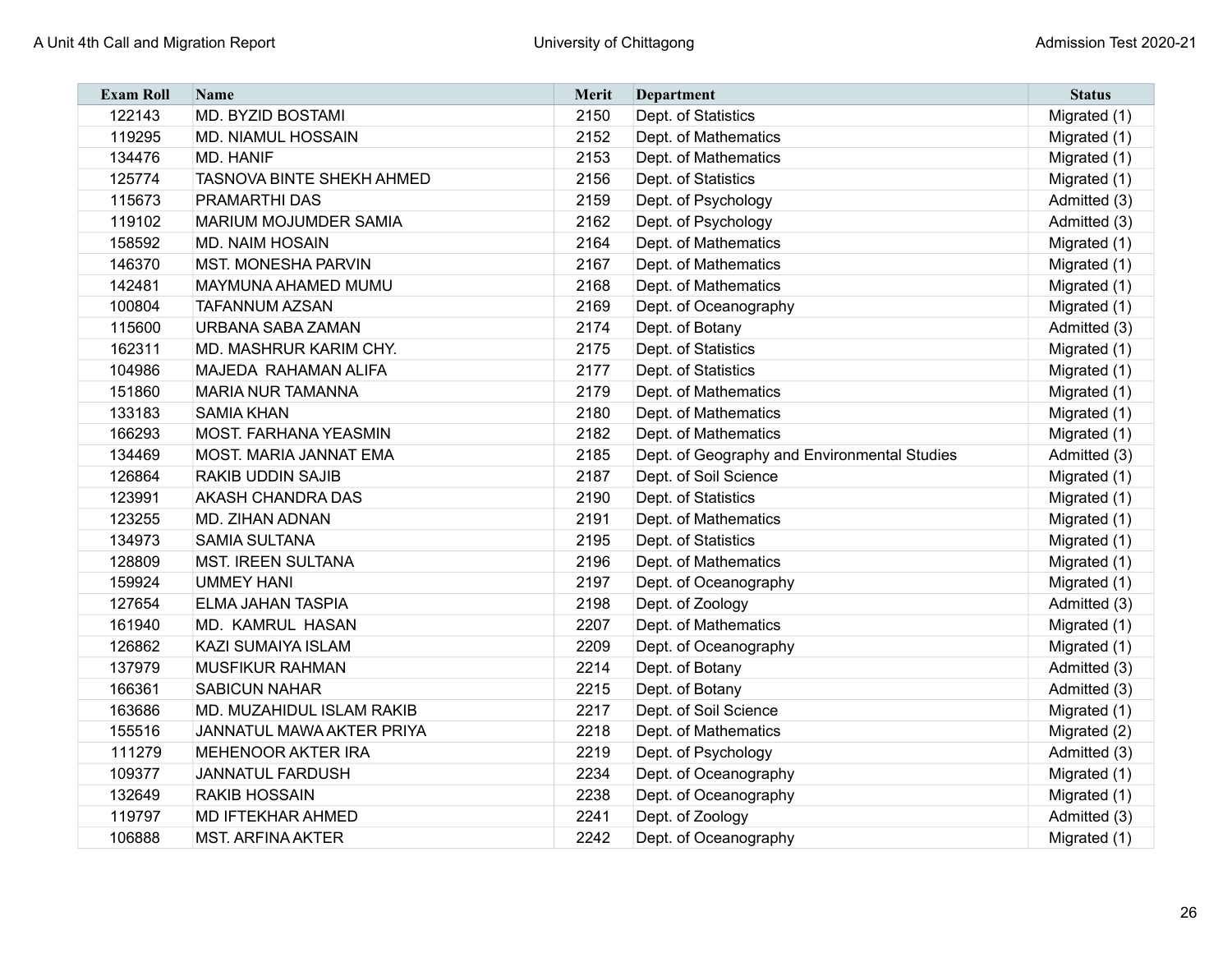| <b>Exam Roll</b> | <b>Name</b>                      | <b>Merit</b> | Department                                   | <b>Status</b> |
|------------------|----------------------------------|--------------|----------------------------------------------|---------------|
| 138577           | VAGORBA SEN OVI                  | 2247         | Dept. of Mathematics                         | Migrated (2)  |
| 135473           | <b>SADEK AHMED</b>               | 2248         | Dept. of Statistics                          | Migrated (1)  |
| 157531           | <b>SADIA KHAN</b>                | 2252         | Dept. of Mathematics                         | Migrated (2)  |
| 129930           | <b>SAIFUR RAHMAN SIAM</b>        | 2253         | Dept. of Statistics                          | Migrated (1)  |
| 154877           | <b>AVISHEK MONDAL</b>            | 2255         | Dept. of Soil Science                        | Migrated (1)  |
| 136783           | SAIMA AFROZE                     | 2257         | Dept. of Geography and Environmental Studies | Migrated (1)  |
| 129495           | <b>JARIN TABASSUM</b>            | 2259         | Dept. of Mathematics                         | Migrated (2)  |
| 123549           | MD. NAZIBUR RAHMAN               | 2261         | Dept. of Botany                              | Admitted (3)  |
| 155987           | <b>MD NAZIM UDDIN AHMED</b>      | 2267         | Dept. of Zoology                             | Admitted (3)  |
| 128104           | <b>AZIZUR RAHMAN</b>             | 2270         | Dept. of Statistics                          | Migrated (1)  |
| 112368           | <b>APARAJITA DASGUPTA</b>        | 2271         | Dept. of Mathematics                         | Migrated (2)  |
| 132241           | <b>MAHAPARA HOSSAIN OHE</b>      | 2273         | Dept. of Psychology                          | Admitted (3)  |
| 144426           | SAMIA ZAMAN                      | 2274         | Dept. of Soil Science                        | Migrated (1)  |
| 120453           | <b>ABU HOBBAB SANJID</b>         | 2275         | Dept. of Mathematics                         | Migrated (2)  |
| 149348           | <b>TANVIR AHMED MARUF</b>        | 2279         | Dept. of Statistics                          | Migrated (1)  |
| 121803           | <b>NURIMMIN SIDDIQUEE</b>        | 2281         | Dept. of Mathematics                         | Migrated (2)  |
| 143875           | MD. NAJIM UDDIN EMON             | 2286         | Dept. of Geography and Environmental Studies | Migrated (1)  |
| 117400           | <b>ASHRAFUL ELAHI CHOWDHURY</b>  | 2287         | Dept. of Mathematics                         | Migrated (1)  |
| 100917           | <b>MD. AMZAD HOSSAIN</b>         | 2296         | Dept. of Soil Science                        | Migrated (1)  |
| 151453           | <b>MD. AMIN ALI</b>              | 2301         | Dept. of Statistics                          | Migrated (1)  |
| 127348           | <b>JAHID</b>                     | 2302         | Dept. of Statistics                          | Migrated (1)  |
| 113599           | <b>BITHY CHAKRABORTY</b>         | 2303         | Dept. of Mathematics                         | Migrated (2)  |
| 152925           | RABEYA SULTANA ZANNAT            | 2304         | Dept. of Statistics                          | Migrated (1)  |
| 127176           | MD. MAZEDUL ISLAM                | 2308         | Dept. of Mathematics                         | Migrated (2)  |
| 157092           | <b>HALIMA TUS SADIA</b>          | 2309         | Dept. of Statistics                          | Migrated (1)  |
| 120262           | <b>SHAMIM AHMED</b>              | 2310         | Dept. of Statistics                          | Migrated (1)  |
| 126587           | <b>DEBOPRIO DAS ANTOR</b>        | 2315         | Dept. of Mathematics                         | Migrated (2)  |
| 146161           | <b>MD. RASEL KHANDOKAR</b>       | 2318         | Dept. of Oceanography                        | Migrated (1)  |
| 145950           | MD. SAGOR ALI                    | 2320         | Dept. of Mathematics                         | Called (4)    |
| 148881           | <b>UTSOB KUNDU</b>               | 2321         | Dept. of Statistics                          | Called (4)    |
| 102989           | <b>OMMAY SADIA</b>               | 2322         | Dept. of Zoology                             | Called (4)    |
| 108951           | <b>MD. ABDULLAH AL MONTASSER</b> | 2323         | Dept. of Mathematics                         | Called (4)    |
| 105513           | <b>FAHMIDA SULTANA</b>           | 2325         | Dept. of Statistics                          | Called (4)    |
| 148532           | <b>SOWJIA SAMIHA</b>             | 2326         | Dept. of Oceanography                        | Called (4)    |
| 137673           | <b>ASSADUJJAMAN LUKMAN</b>       | 2327         | Dept. of Mathematics                         | Called (4)    |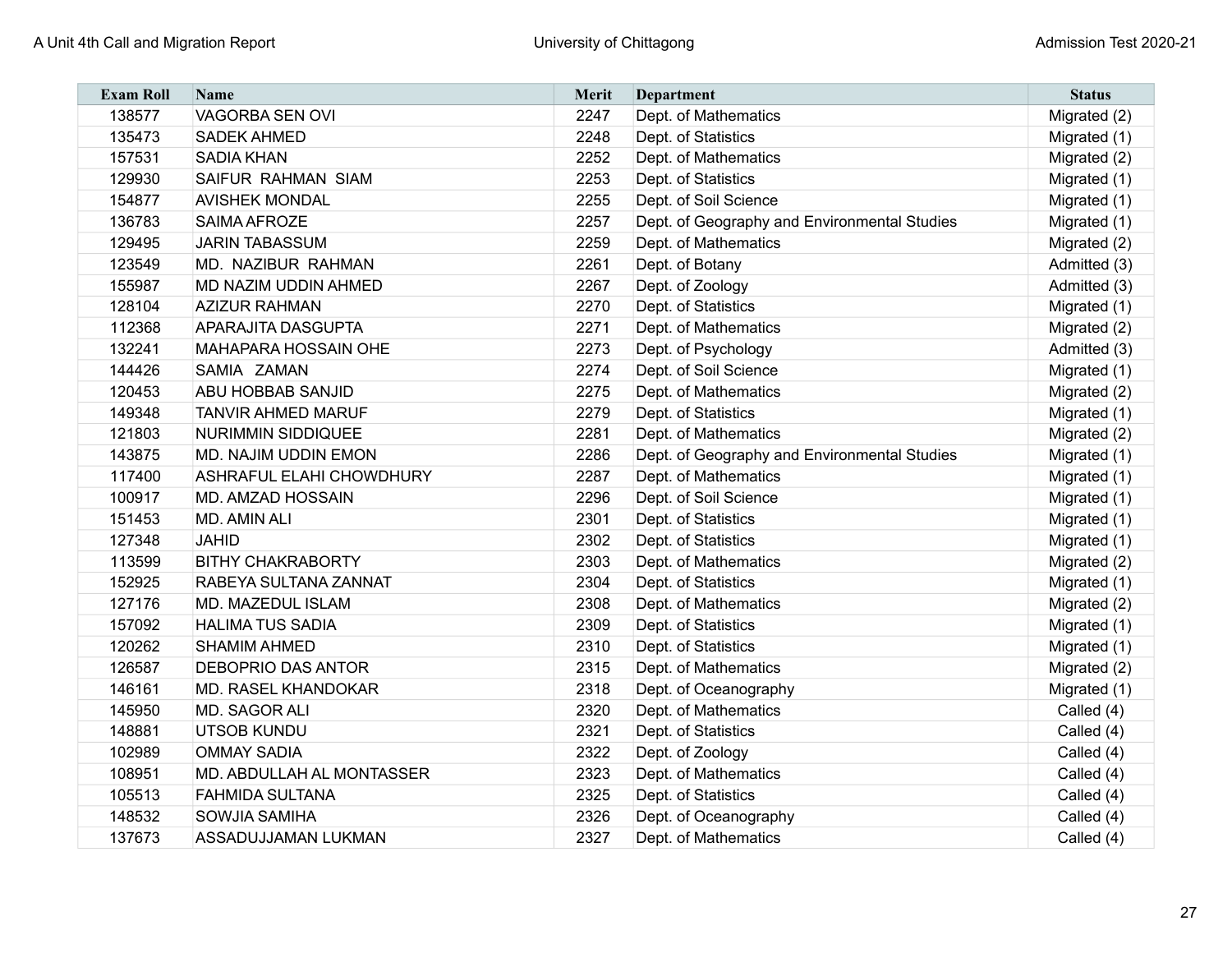| <b>Exam Roll</b> | Name                               | Merit | Department                                   | <b>Status</b> |
|------------------|------------------------------------|-------|----------------------------------------------|---------------|
| 115761           | <b>MD. TAUKIR HASAN</b>            | 2328  | Dept. of Statistics                          | Called (4)    |
| 111449           | <b>SANJANA TASFIA</b>              | 2329  | Dept. of Oceanography                        | Called (4)    |
| 100709           | <b>SAIFUL ISLAM</b>                | 2330  | Dept. of Statistics                          | Called (4)    |
| 115634           | <b>MISKATUS SADIA</b>              | 2331  | Dept. of Statistics                          | Called (4)    |
| 110366           | <b>PUJAN BISWAS</b>                | 2332  | Dept. of Oceanography                        | Called (4)    |
| 102827           | <b>MST. RITU KHATUN</b>            | 2333  | Dept. of Soil Science                        | Called (4)    |
| 147969           | <b>ESRAT JAHAN BINTI</b>           | 2334  | Dept. of Statistics                          | Called (4)    |
| 106996           | SOUROV BISWAS                      | 2335  | Dept. of Geography and Environmental Studies | Called (4)    |
| 144432           | <b>MD. MAHID HASAN</b>             | 2336  | Dept. of Oceanography                        | Called (4)    |
| 101090           | MD. NAZMUL ISLAM                   | 2337  | Dept. of Psychology                          | Called (4)    |
| 103564           | POBAN CHANDRA SARKER               | 2338  | Dept. of Statistics                          | Called (4)    |
| 139499           | <b>ISRAT JAHAN</b>                 | 2339  | Dept. of Zoology                             | Called (4)    |
| 116809           | <b>ABDUR RAHMAN SHANTA</b>         | 2340  | Dept. of Statistics                          | Called (4)    |
| 149238           | <b>RASEDUL HOWLADER</b>            | 2341  | Dept. of Statistics                          | Called (4)    |
| 143296           | <b>UMME SALMA JAHAN</b>            | 2342  | Dept. of Soil Science                        | Called (4)    |
| 117410           | M. RAHAT MIAH                      | 2343  | Dept. of Botany                              | Called (4)    |
| 166479           | MD. TOUHIDUZZAMAN ALAMIN           | 2344  | Dept. of Statistics                          | Called (4)    |
| 137494           | <b>ROBIN BHATTACHARJEE</b>         | 2345  | Dept. of Soil Science                        | Called (4)    |
| 135944           | <b>MD. NASIM ALI</b>               | 2346  | Dept. of Statistics                          | Called (4)    |
| 106146           | <b>LAMIA AKTER MONNI</b>           | 2347  | Dept. of Soil Science                        | Called (4)    |
| 152254           | <b>ADRITA ABSARY</b>               | 2348  | Dept. of Geography and Environmental Studies | Called (4)    |
| 124764           | <b>SAIMA HASAN SUCHANA</b>         | 2349  | Dept. of Oceanography                        | Called (4)    |
| 129919           | S M ASHFAQUE                       | 2350  | Dept. of Statistics                          | Called (4)    |
| 137630           | <b>TAHSIN RAIYAN RAHMAN</b>        | 2351  | Dept. of Statistics                          | Called (4)    |
| 129467           | <b>MD. HASIB</b>                   | 2352  | Dept. of Statistics                          | Called (4)    |
| 131041           | <b>UMME RUMAN RIYA</b>             | 2353  | Dept. of Statistics                          | Called (4)    |
| 157349           | <b>UMME FAHIMA AZAD</b>            | 2354  | Dept. of Oceanography                        | Called (4)    |
| 129325           | <b>FARIA ARAFAT</b>                | 2355  | Dept. of Zoology                             | Called (4)    |
| 121096           | <b>NILOY DEV</b>                   | 2356  | Dept. of Statistics                          | Called (4)    |
| 137365           | MAZID SADAT SHAHRIAR               | 2357  | Dept. of Statistics                          | Called (4)    |
| 118493           | <b>MD. MEHEDI HASAN</b>            | 2358  | Dept. of Statistics                          | Called (4)    |
| 106667           | <b>MST. FATIHA AKTER CHOWDHURY</b> | 2359  | Dept. of Statistics                          | Called (4)    |
| 123625           | <b>MD. MOSADDIQUE HOSSAIN</b>      | 2360  | Dept. of Oceanography                        | Called (4)    |
| 156589           | <b>JOCITA SANJANA JACE</b>         | 2361  | Dept. of Statistics                          | Called (4)    |
| 150267           | NAHIDA NAZNEEN                     | 2362  | Dept. of Zoology                             | Called (4)    |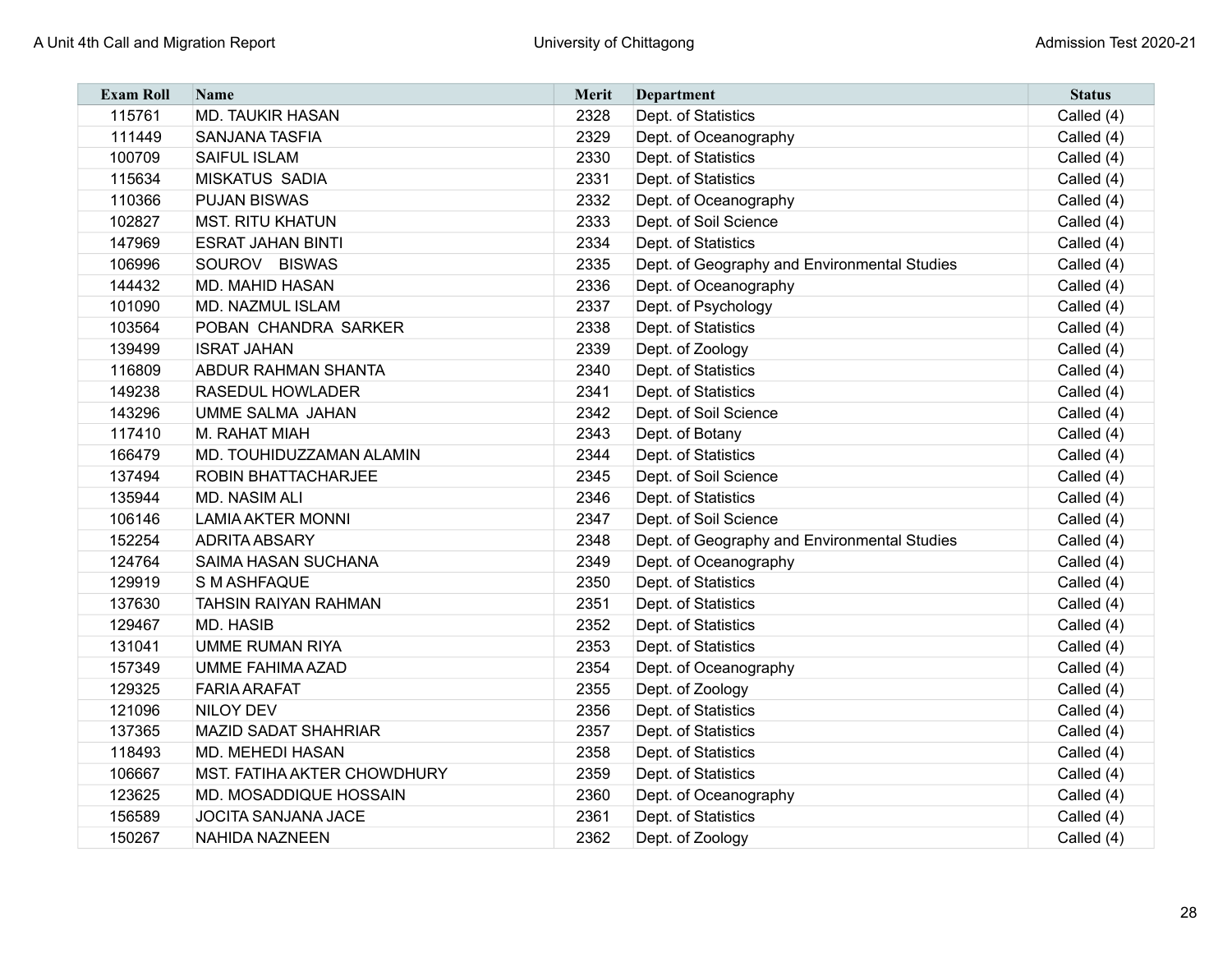| <b>Exam Roll</b> | <b>Name</b>                    | <b>Merit</b> | <b>Department</b>                            | <b>Status</b> |
|------------------|--------------------------------|--------------|----------------------------------------------|---------------|
| 119074           | <b>MD. SAJJAT HOSSAIN</b>      | 2364         | Dept. of Statistics                          | Called (4)    |
| 138603           | <b>EMTIAZ HOSSAIN</b>          | 2365         | Dept. of Statistics                          | Called (4)    |
| 121309           | <b>MD.TANVIR HOSSAIN</b>       | 2366         | Dept. of Botany                              | Called (4)    |
| 119911           | MD. SHUFIQUL ISLAM SHAWON      | 2367         | Dept. of Statistics                          | Called (4)    |
| 100172           | <b>NISHAT RAIHANA</b>          | 2368         | Dept. of Oceanography                        | Called (4)    |
| 134013           | <b>ANIK ROY</b>                | 2369         | Dept. of Statistics                          | Called (4)    |
| 109979           | <b>BABLY AKTER MARIE</b>       | 2370         | Dept. of Soil Science                        | Called (4)    |
| 129941           | <b>MAHMUDUL HASAN PAPON</b>    | 2371         | Dept. of Statistics                          | Called (4)    |
| 151152           | MOHAMMADUL HASAN               | 2372         | Dept. of Zoology                             | Called (4)    |
| 129412           | <b>JUBAIDA BINTE TITLY</b>     | 2373         | Dept. of Statistics                          | Called (4)    |
| 153818           | SHERAJUM MONIR SAKIB           | 2374         | Dept. of Soil Science                        | Called (4)    |
| 127513           | <b>NUSRAT HOSSAIN JOYTI</b>    | 2376         | Dept. of Statistics                          | Called (4)    |
| 144475           | <b>ABDULLAH AL KAYES</b>       | 2377         | Dept. of Botany                              | Called (4)    |
| 136067           | S.M. TUA TAJWAR                | 2378         | Dept. of Statistics                          | Called (4)    |
| 109061           | J.M. ARFAZ                     | 2379         | Dept. of Statistics                          | Called (4)    |
| 144802           | <b>SIDRATUL MUNTAHA</b>        | 2380         | Dept. of Statistics                          | Called (4)    |
| 117665           | <b>SAFAWAT MOHAMMED TOWSIF</b> | 2381         | Dept. of Statistics                          | Called (4)    |
| 104020           | <b>ZUNAYED BIN IMAM</b>        | 2382         | Dept. of Statistics                          | Called (4)    |
| 130455           | <b>BURHAN UDDIN</b>            | 2383         | Dept. of Soil Science                        | Called (4)    |
| 105825           | <b>TASFIA ISLAM</b>            | 2384         | Dept. of Statistics                          | Called (4)    |
| 102858           | <b>MIRAZUR RAHMAN</b>          | 2385         | Dept. of Statistics                          | Called (4)    |
| 118857           | <b>FARIA JANNAT</b>            | 2386         | Dept. of Botany                              | Called (4)    |
| 119316           | <b>SABRINA TASRIN RIPA</b>     | 2387         | Dept. of Zoology                             | Called (4)    |
| 105430           | <b>NAFISA TABASSUM RAISA</b>   | 2388         | Dept. of Statistics                          | Called (4)    |
| 105008           | <b>ANISA BINTE HASNAT</b>      | 2389         | Dept. of Geography and Environmental Studies | Called (4)    |
| 153825           | <b>MD. SHAHARIER NOBIN</b>     | 2390         | Dept. of Statistics                          | Called (4)    |
| 149800           | <b>MST. LABONNO KHATUN</b>     | 2391         | Dept. of Statistics                          | Called (4)    |
| 100487           | <b>NISHAT JAHAN</b>            | 2392         | Dept. of Oceanography                        | Called (4)    |
| 132379           | <b>FAHOMID TALEB FARDIN</b>    | 2393         | Dept. of Geography and Environmental Studies | Called (4)    |
| 102283           | MST. SHARIFA JAMAN CHOWDHURY   | 2395         | Dept. of Zoology                             | Called (4)    |
| 117404           | <b>MD. TALAL MAHMUD</b>        | 2396         | Dept. of Psychology                          | Called (4)    |
| 102068           | <b>MAHEDI HASAN EFAT</b>       | 2397         | Dept. of Oceanography                        | Called (4)    |
| 131237           | <b>SHANTONU DAS SHANTO</b>     | 2398         | Dept. of Soil Science                        | Called (4)    |
| 165579           | <b>SUJIT KUMAR HALDAR</b>      | 2399         | Dept. of Zoology                             | Called (4)    |
| 109635           | HOSSAIN MOHAMMAD ISMAIL        | 2400         | Dept. of Oceanography                        | Called (4)    |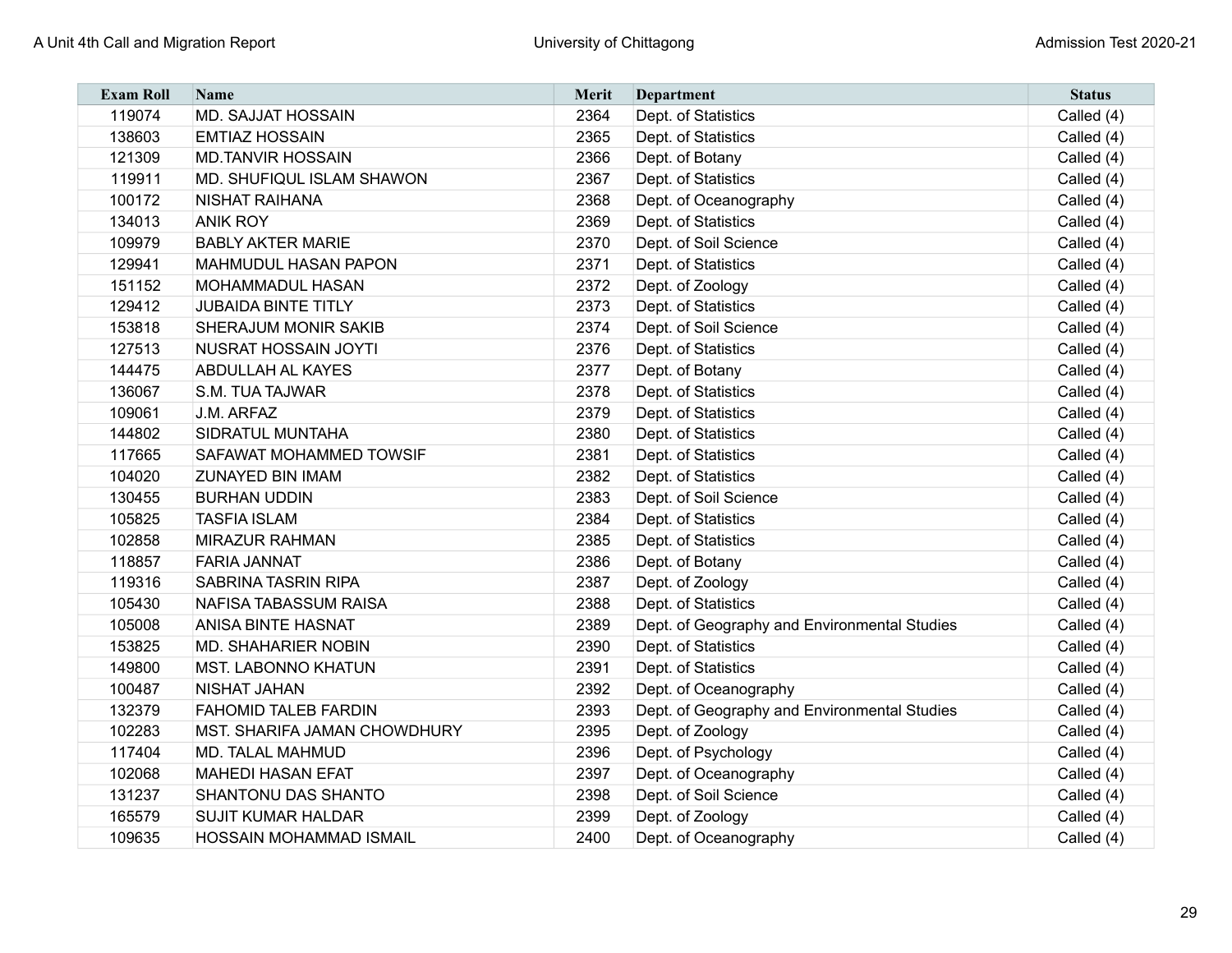| <b>Exam Roll</b> | Name                            | Merit | <b>Department</b>                            | <b>Status</b> |
|------------------|---------------------------------|-------|----------------------------------------------|---------------|
| 111141           | <b>ANANYA BARUA</b>             | 2401  | Dept. of Botany                              | Called (4)    |
| 101459           | <b>RAISA BILKIS</b>             | 2402  | Dept. of Zoology                             | Called (4)    |
| 129199           | <b>ISRAT JAHAN JISA</b>         | 2404  | Dept. of Botany                              | Called (4)    |
| 103554           | <b>TANVIRUL ISLAM</b>           | 2405  | Dept. of Zoology                             | Called (4)    |
| 123792           | <b>MD. JOBAID HOSSAIN RAKIB</b> | 2406  | Dept. of Oceanography                        | Called (4)    |
| 148385           | MD. RUBAIT ISLAM RAD            | 2407  | Dept. of Botany                              | Called (4)    |
| 166034           | <b>KAWSAR AHMAD</b>             | 2408  | Dept. of Oceanography                        | Called (4)    |
| 103897           | <b>MAHARAB HOSSAIN OPI</b>      | 2409  | Dept. of Psychology                          | Called (4)    |
| 115794           | <b>OMI BHOWMICK</b>             | 2410  | Dept. of Oceanography                        | Called (4)    |
| 137660           | <b>SHARIF SADMAN SHAHRIAR</b>   | 2411  | Dept. of Psychology                          | Called (4)    |
| 135324           | <b>ROWNAK NAHAR</b>             | 2412  | Dept. of Botany                              | Called (4)    |
| 125045           | <b>HUMAIRA ADIBA</b>            | 2413  | Dept. of Botany                              | Called (4)    |
| 148754           | <b>SHAH WALIULLAH GALIB</b>     | 2415  | Dept. of Soil Science                        | Called (4)    |
| 147493           | MUHMANIN MAHMUD NAYAN           | 2416  | Dept. of Oceanography                        | Called (4)    |
| 138927           | <b>MST. ISRAT JAHAN</b>         | 2417  | Dept. of Soil Science                        | Called (4)    |
| 138092           | <b>MUNIAT MOON</b>              | 2418  | Dept. of Geography and Environmental Studies | Called (4)    |
| 111929           | AMJADUL ALAM CHOWDHURY          | 2419  | Dept. of Botany                              | Called (4)    |
| 153434           | <b>MD NAFIUL ISLAM</b>          | 2420  | Dept. of Soil Science                        | Called (4)    |
| 143445           | <b>DIPTA DATTA</b>              | 2421  | Dept. of Geography and Environmental Studies | Called (4)    |
| 163293           | <b>MIM AKTER</b>                | 2422  | Dept. of Botany                              | Called (4)    |
| 155017           | <b>BARSHA DEY CANNY</b>         | 2423  | Dept. of Soil Science                        | Called (4)    |
| 124484           | <b>MEGHLA BASAK</b>             | 2424  | Dept. of Psychology                          | Called (4)    |
| 110633           | <b>ONNESHA SAHA</b>             | 2425  | Dept. of Botany                              | Called (4)    |
| 142096           | <b>MD. EMRAN KHAN</b>           | 2427  | Dept. of Zoology                             | Called (4)    |
| 110271           | <b>MD. JAHID HASAN</b>          | 2428  | Dept. of Zoology                             | Called (4)    |
| 106312           | <b>AURIANA CHOWDHURY</b>        | 2429  | Dept. of Psychology                          | Called (4)    |
| 101478           | <b>MONISHA DEY</b>              | 2430  | Dept. of Geography and Environmental Studies | Called (4)    |
| 131138           | <b>RAIZUL ISLAM</b>             | 2431  | Dept. of Geography and Environmental Studies | Called (4)    |
| 106258           | <b>AYSHA SHIDDIKA</b>           | 2432  | Dept. of Zoology                             | Called (4)    |
| 101618           | <b>MD. NAHID HASAN</b>          | 2433  | Dept. of Soil Science                        | Called (4)    |
| 116170           | <b>DIGONTA DEBNATH</b>          | 2434  | Dept. of Geography and Environmental Studies | Called (4)    |
| 122696           | <b>MD. ABID RASEL</b>           | 2435  | Dept. of Zoology                             | Called (4)    |
| 129259           | <b>MD.FATIN UDDIN BHUIYAN</b>   | 2437  | Dept. of Geography and Environmental Studies | Called (4)    |
| 101512           | <b>NABILA BINTAY REZA</b>       | 2438  | Dept. of Soil Science                        | Called (4)    |
| 112148           | <b>TANBIER</b>                  | 2439  | Dept. of Soil Science                        | Called (4)    |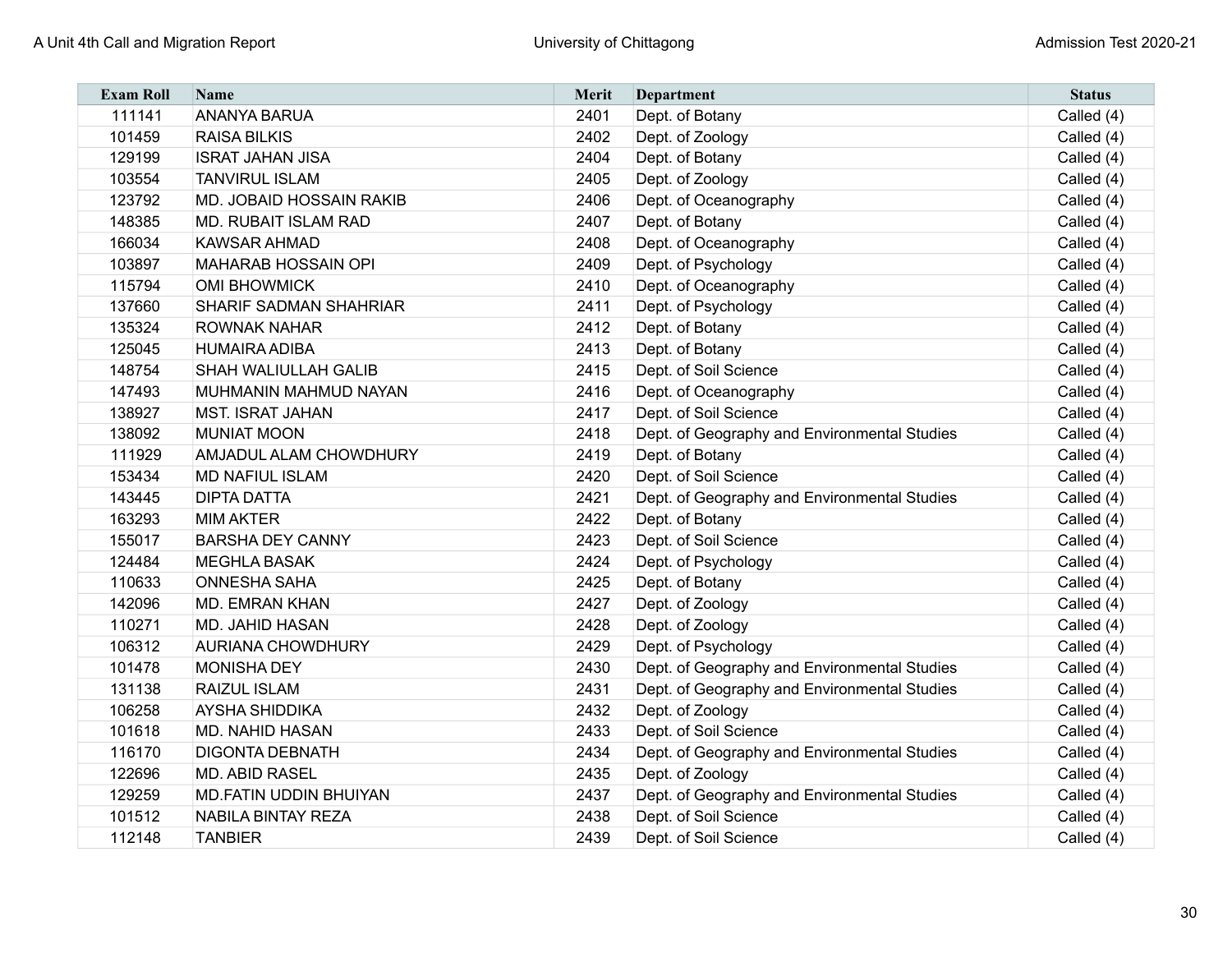| <b>Exam Roll</b> | Name                               | Merit | Department                                   | <b>Status</b> |
|------------------|------------------------------------|-------|----------------------------------------------|---------------|
| 133118           | <b>MD SAIFUL ISLAM</b>             | 2440  | Dept. of Botany                              | Called (4)    |
| 140129           | <b>MAHMUDOL HASSAN</b>             | 2441  | Dept. of Botany                              | Called (4)    |
| 151494           | <b>SAYMA NAJNIN</b>                | 2442  | Dept. of Soil Science                        | Called (4)    |
| 156154           | <b>MD. EMON SHIKDER</b>            | 2443  | Dept. of Soil Science                        | Called (4)    |
| 150808           | MD. EMON ALI                       | 2444  | Dept. of Geography and Environmental Studies | Called (4)    |
| 101073           | <b>SYED HASIBUL HAQUE MOBIN</b>    | 2445  | Dept. of Soil Science                        | Called (4)    |
| 148432           | <b>MD.JINNATUL ISLAM</b>           | 2446  | Dept. of Geography and Environmental Studies | Called (4)    |
| 155094           | <b>MST. FARIHA AKTER</b>           | 2447  | Dept. of Soil Science                        | Called (4)    |
| 156550           | <b>MD. ATIKUR RAHMAN</b>           | 2448  | Dept. of Zoology                             | Called (4)    |
| 109586           | <b>SHAKIL SHEIKH</b>               | 2449  | Dept. of Botany                              | Called (4)    |
| 120863           | <b>MD. ARIFUL ISLAM</b>            | 2450  | Dept. of Botany                              | Called (4)    |
| 126152           | YEAMIN MOHAMMED ZAMAN              | 2451  | Dept. of Geography and Environmental Studies | Called (4)    |
| 139724           | SIDRATUL MOONTAHA                  | 2452  | Dept. of Botany                              | Called (4)    |
| 131095           | <b>NASRIN SULTANA SIFU</b>         | 2453  | Dept. of Zoology                             | Called (4)    |
| 161353           | <b>NAWSHIN NABIL</b>               | 2454  | Dept. of Botany                              | Called (4)    |
| 110999           | <b>MD. AMINUL ISLAM</b>            | 2455  | Dept. of Botany                              | Called (4)    |
| 122751           | <b>MST. MANZIYA SULTANA TARITA</b> | 2456  | Dept. of Soil Science                        | Called (4)    |
| 145015           | <b>MST ANJONA AKTER</b>            | 2457  | Dept. of Zoology                             | Called (4)    |
| 130786           | MD. FAHAD ALAM EMON                | 2458  | Dept. of Soil Science                        | Called (4)    |
| 105873           | <b>TASFIA NAWAR REZA</b>           | 2459  | Dept. of Zoology                             | Called (4)    |
| 109799           | <b>SHORNA SAHA</b>                 | 2460  | Dept. of Geography and Environmental Studies | Called (4)    |
| 121914           | <b>BUSHRA KABIR</b>                | 2461  | Dept. of Geography and Environmental Studies | Called (4)    |
| 151669           | NADIA NUSRAT JAHAN                 | 2462  | Dept. of Botany                              | Called (4)    |
| 145754           | <b>MEHEDI HASAN AKASH</b>          | 2463  | Dept. of Botany                              | Called (4)    |
| 128238           | <b>RIYA PARVIN</b>                 | 2464  | Dept. of Botany                              | Called (4)    |
| 167820           | <b>MAJED KAMAL</b>                 | 2465  | Dept. of Geography and Environmental Studies | Called (4)    |
| 120523           | <b>OMON DAS</b>                    | 2466  | Dept. of Botany                              | Called (4)    |
| 132054           | <b>ABHISHEK KAR</b>                | 2467  | Dept. of Zoology                             | Called (4)    |
| 107959           | <b>KOTHA KOLI SARKER</b>           | 2468  | Dept. of Geography and Environmental Studies | Called (4)    |
| 137647           | <b>JANNATUN NAIM</b>               | 2469  | Dept. of Botany                              | Called (4)    |
| 110270           | <b>MD. ZAHIDUL HASAN</b>           | 2470  | Dept. of Zoology                             | Called (4)    |
| 140599           | <b>MUSFIQUR RAHMAN</b>             | 2471  | Dept. of Geography and Environmental Studies | Called (4)    |
| 140988           | <b>ARPAN DAS GUPTA</b>             | 2472  | Dept. of Zoology                             | Called (4)    |
| 126755           | SHAHJABIN BINTE MALEK HENA         | 2473  | Dept. of Botany                              | Called (4)    |
| 103950           | <b>AFIA FAIRUZ</b>                 | 2474  | Dept. of Zoology                             | Called (4)    |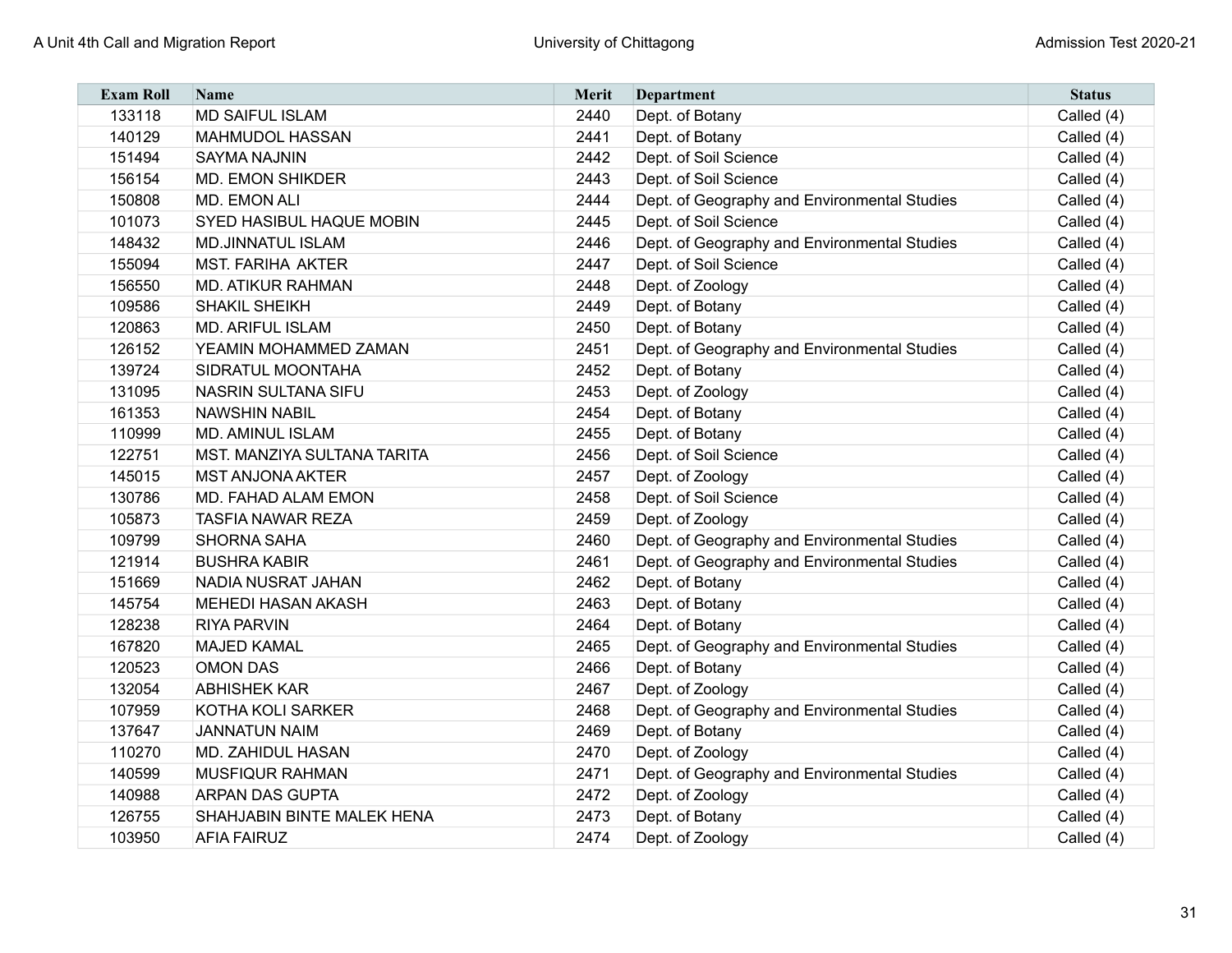| <b>Exam Roll</b> | <b>Name</b>                        | <b>Merit</b> | Department                                   | <b>Status</b> |
|------------------|------------------------------------|--------------|----------------------------------------------|---------------|
| 108292           | <b>EKRA BISMA</b>                  | 2475         | Dept. of Geography and Environmental Studies | Called (4)    |
| 100427           | <b>MD. IMTIAJ UDDIN</b>            | 2476         | Dept. of Botany                              | Called (4)    |
| 132193           | <b>PUNAM PARIAL</b>                | 2477         | Dept. of Botany                              | Called (4)    |
| 120534           | <b>HUSNE ARA</b>                   | 2478         | Dept. of Botany                              | Called (4)    |
| 161504           | <b>MAHMUDA YESMIN ZUMA</b>         | 2479         | Dept. of Zoology                             | Called (4)    |
| 146153           | <b>MARUFA AKHTER</b>               | 2480         | Dept. of Psychology                          | Called (4)    |
| 110247           | <b>SANJIDA RIA</b>                 | 2481         | Dept. of Psychology                          | Called (4)    |
| 138258           | <b>DIP PAUL</b>                    | 2482         | Dept. of Zoology                             | Called (4)    |
| 137485           | SAYODA SADIA RAHMAN SARA           | 2483         | Dept. of Geography and Environmental Studies | Called (4)    |
| 118360           | SHEIKH MD. MOHSEN FARHAN           | 2484         | Dept. of Geography and Environmental Studies | Called (4)    |
| 126918           | <b>MORIUM</b>                      | 2485         | Dept. of Botany                              | Called (4)    |
| 116720           | ROMIZ UDDIN RIDOY                  | 2486         | Dept. of Botany                              | Called (4)    |
| 124487           | RAHUL SADHU                        | 2487         | Dept. of Zoology                             | Called (4)    |
| 132494           | <b>MD. INJAMUL ALAM SAKIB</b>      | 2489         | Dept. of Botany                              | Called (4)    |
| 128683           | <b>NUR JAHAN MONI</b>              | 2490         | Dept. of Geography and Environmental Studies | Called (4)    |
| 143811           | <b>NUSRAT FARJANA MUKTA</b>        | 2491         | Dept. of Psychology                          | Called (4)    |
| 148653           | MD. RAQIBUL HASAN SHUVO            | 2492         | Dept. of Botany                              | Called (4)    |
| 138440           | <b>MD. SAYMON HOSEN POLASH</b>     | 2493         | Dept. of Geography and Environmental Studies | Called (4)    |
| 143050           | MD. AKRAMUDDOULA                   | 2494         | Dept. of Botany                              | Called (4)    |
| 154015           | <b>MAHIR ABSAR</b>                 | 2495         | Dept. of Psychology                          | Called (4)    |
| 130614           | <b>FARZANA AFROJ</b>               | 2496         | Dept. of Botany                              | Called (4)    |
| 106786           | <b>UMME HABIBA FARIA</b>           | 2497         | Dept. of Botany                              | Called (4)    |
| 114836           | <b>JOBAYEDA SARKER BITHI</b>       | 2498         | Dept. of Botany                              | Called (4)    |
| 143774           | <b>MD. MAIDUL ISLAM</b>            | 2499         | Dept. of Geography and Environmental Studies | Called (4)    |
| 113718           | <b>NUSRAT JAHAN MOON</b>           | 2500         | Dept. of Botany                              | Called (4)    |
| 132715           | MD. MANIRUZZAMAN                   | 2501         | Dept. of Geography and Environmental Studies | Called (4)    |
| 138057           | <b>SHANTA ISLAM</b>                | 2502         | Dept. of Geography and Environmental Studies | Called (4)    |
| 154096           | <b>SAGOR DAS</b>                   | 2503         | Dept. of Zoology                             | Called (4)    |
| 118897           | <b>MD. SHAHRIAR NAZIM SHIMANTA</b> | 2504         | Dept. of Geography and Environmental Studies | Called (4)    |
| 139590           | <b>MD. ABU EVAN PAYEL</b>          | 2506         | Dept. of Geography and Environmental Studies | Called (4)    |
| 137471           | SRABASTI KARMAKER SHAIBA           | 2507         | Dept. of Psychology                          | Called (4)    |
| 117003           | <b>MD. YASIR IRFAN KHAN ANAS</b>   | 2508         | Dept. of Geography and Environmental Studies | Called (4)    |
| 156170           | <b>MD. RAZIB MOLLAH</b>            | 2509         | Dept. of Psychology                          | Called (4)    |
| 115815           | <b>MD. MUHIBUS SABER TALHA</b>     | 2510         | Dept. of Geography and Environmental Studies | Called (4)    |
| 123252           | RIDWAN IBNE HAFIZ                  | 2511         | Dept. of Botany                              | Called (4)    |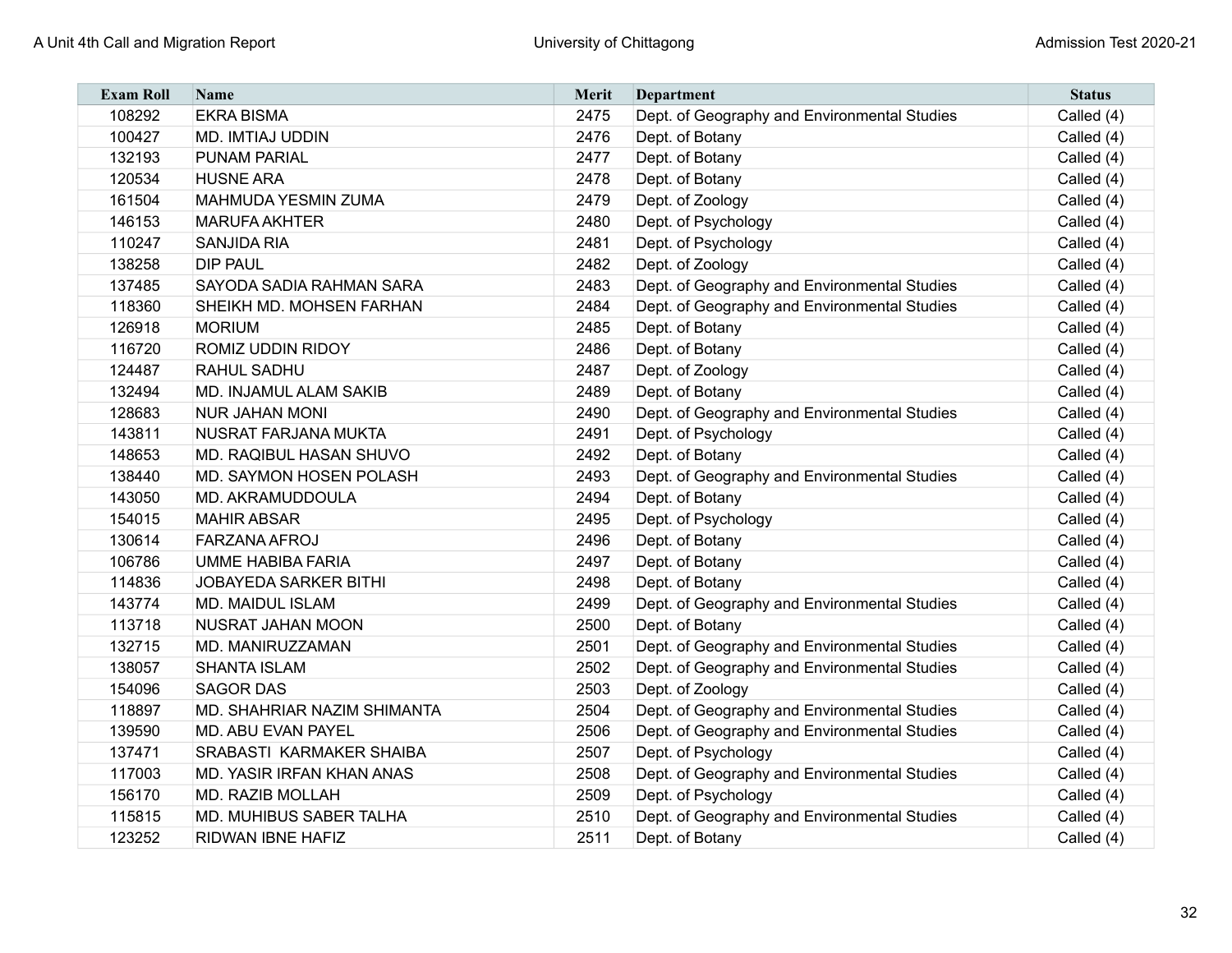| <b>Exam Roll</b> | <b>Name</b>                   | <b>Merit</b> | Department          | <b>Status</b> |
|------------------|-------------------------------|--------------|---------------------|---------------|
| 159650           | <b>MOST. SINTHIA TABASSUM</b> | 2512         | Dept. of Botany     | Called (4)    |
| 120735           | MEHERIN AFROJ                 | 2513         | Dept. of Botany     | Called (4)    |
| 111020           | <b>MD. TUHIN MIA</b>          | 2514         | Dept. of Botany     | Called (4)    |
| 149916           | <b>TARANA TABASSUM TANU</b>   | 2515         | Dept. of Botany     | Called (4)    |
| 140135           | <b>BADOL CHANDRA BOSAK</b>    | 2516         | Dept. of Botany     | Called (4)    |
| 150683           | <b>SHAMIHA SIDDIQUA</b>       | 2517         | Dept. of Botany     | Called (4)    |
| 102833           | <b>SHAKH MINOOR ISLAM</b>     | 2518         | Dept. of Psychology | Called (4)    |
| 139284           | A. A. M MOZAHID               | 2519         | Dept. of Botany     | Called (4)    |
| 141694           | <b>AVISHEK KUMAR SARKAR</b>   | 2521         | Dept. of Botany     | Called (4)    |
| 150646           | <b>MD. GOLAM RABBANI</b>      | 2522         | Dept. of Zoology    | Called (4)    |
| 126573           | MD. TAWSIF UL OWASY PROCHCHOD | 2523         | Dept. of Botany     | Called (4)    |
| 149243           | ESRAT JAHAN IQRA              | 2524         | Dept. of Botany     | Called (4)    |
| 137161           | <b>MD. JAHIRUL ISLAM</b>      | 2525         | Dept. of Zoology    | Called (4)    |
| 163924           | <b>MD. SHAHADAT HOSSAIN</b>   | 2526         | Dept. of Zoology    | Called (4)    |
| 119064           | <b>MD. PIAR HOSSEN</b>        | 2527         | Dept. of Zoology    | Called (4)    |
| 157142           | <b>MARZAN AKTER ILMA</b>      | 2528         | Dept. of Botany     | Called (4)    |
| 114265           | <b>SAZIA KASHEM</b>           | 2529         | Dept. of Botany     | Called (4)    |
| 154065           | <b>MUGDHO SANYAL</b>          | 2530         | Dept. of Zoology    | Called (4)    |
| 116531           | <b>ISRAT JAHAN</b>            | 2531         | Dept. of Zoology    | Called (4)    |
| 124006           | MD. SABITH                    | 2532         | Dept. of Zoology    | Called (4)    |
| 104469           | <b>AL SHAHRIAR ROBIN</b>      | 2533         | Dept. of Zoology    | Called (4)    |
| 110442           | MD. JOHIR UDDIN NAYAN         | 2534         | Dept. of Zoology    | Called (4)    |
| 105870           | <b>MD. LALON HOSSAIN</b>      | 2535         | Dept. of Botany     | Called (4)    |
| 102501           | <b>SAFAET HOSSAIN MONNA</b>   | 2536         | Dept. of Botany     | Called (4)    |
| 130104           | <b>SIAMUL ISLAM SIAM</b>      | 2537         | Dept. of Botany     | Called (4)    |
| 110103           | MOST. HAFSA SULTANA ASHA      | 2539         | Dept. of Botany     | Called (4)    |
| 110574           | MD. NAZMUL HASAN JIM          | 2540         | Dept. of Zoology    | Called (4)    |
| 143694           | <b>ASHIKUR RAHMAN</b>         | 2541         | Dept. of Botany     | Called (4)    |
| 101498           | <b>KAZI MONOWAR SADAT</b>     | 2542         | Dept. of Zoology    | Called (4)    |
| 107392           | MST. JANNATUL FERDOUS RIMU    | 2543         | Dept. of Botany     | Called (4)    |
| 158591           | <b>TANVIR ANOWAR</b>          | 2544         | Dept. of Botany     | Called (4)    |
| 156184           | <b>JANNATUL FERDUS</b>        | 2545         | Dept. of Zoology    | Called (4)    |
| 154464           | <b>MASUDUR RAHMAN</b>         | 2547         | Dept. of Botany     | Called (4)    |
| 128478           | <b>MD MOSHIAR RAHMAN</b>      | 2549         | Dept. of Botany     | Called (4)    |
| 142205           | <b>MD. MASUD RANA</b>         | 2550         | Dept. of Botany     | Called (4)    |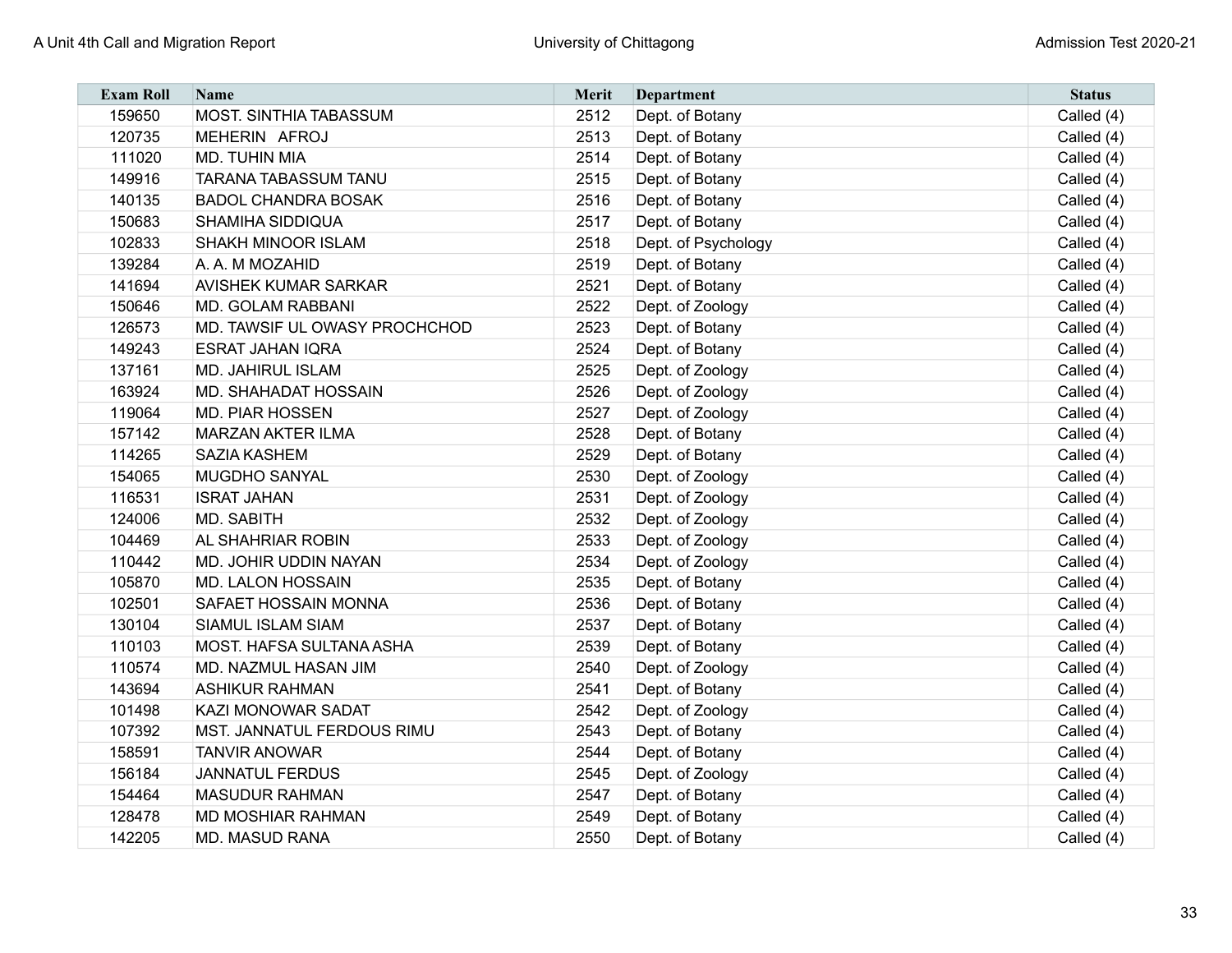| <b>Exam Roll</b> | <b>Name</b>                   | Merit | <b>Department</b> | <b>Status</b> |
|------------------|-------------------------------|-------|-------------------|---------------|
| 137929           | <b>SANJIDA JAHAN</b>          | 2551  | Dept. of Zoology  | Called (4)    |
| 100367           | <b>ISRAT JAHAN</b>            | 2552  | Dept. of Botany   | Called (4)    |
| 146286           | <b>MD. LUTFOR RAHAMAN</b>     | 2553  | Dept. of Zoology  | Called (4)    |
| 165513           | <b>ABANTIKA DEY</b>           | 2554  | Dept. of Zoology  | Called (4)    |
| 130839           | <b>ANANTA CHANDRA DEBNATH</b> | 2555  | Dept. of Botany   | Called (4)    |
| 125789           | <b>MD. SAHADAT HOSSEN</b>     | 2556  | Dept. of Zoology  | Called (4)    |
| 149934           | <b>ARITRA DUTTA</b>           | 2557  | Dept. of Zoology  | Called (4)    |
| 134338           | MUHAMMAD ALIM UDDIN           | 2558  | Dept. of Botany   | Called (4)    |
| 137018           | <b>MD. JAKARIA HASNAT</b>     | 2559  | Dept. of Botany   | Called (4)    |
| 139258           | <b>MD. TAREK MONOWAR</b>      | 2560  | Dept. of Botany   | Called (4)    |
| 160182           | <b>MD. TAZIMUL ISLAM</b>      | 2561  | Dept. of Botany   | Called (4)    |
| 155729           | MD. EMON                      | 2563  | Dept. of Zoology  | Called (4)    |
| 124893           | <b>ORPITA RANI DAS</b>        | 2564  | Dept. of Botany   | Called (4)    |
| 143370           | <b>FATEMA KADER SUPTI</b>     | 2565  | Dept. of Zoology  | Called (4)    |
| 110489           | <b>MD.NEZAM UDDIN</b>         | 2566  | Dept. of Zoology  | Called (4)    |
| 142647           | <b>MD. MIJANUR RAHMAN</b>     | 2567  | Dept. of Zoology  | Called (4)    |
| 159801           | <b>IMU HOSSAIN</b>            | 2568  | Dept. of Zoology  | Called (4)    |
| 153351           | <b>FAZLUL KARIM MASUM</b>     | 2569  | Dept. of Zoology  | Called (4)    |
| 127290           | <b>ZARIN TASNIM SAMIHA</b>    | 2570  | Dept. of Zoology  | Called (4)    |
| 142866           | <b>ABHI SARKAR</b>            | 2571  | Dept. of Zoology  | Called (4)    |
| 104283           | <b>FARIA TABASSUM</b>         | 2572  | Dept. of Zoology  | Called (4)    |
| 130409           | <b>ARPITA DATTA</b>           | 2573  | Dept. of Zoology  | Called (4)    |
| 125658           | <b>DEEP KARMAKER PARTHA</b>   | 2574  | Dept. of Zoology  | Called (4)    |
| 116141           | <b>MD. MOMINUL ISLAM</b>      | 2575  | Dept. of Zoology  | Called (4)    |
| 137629           | PRODIPTA DAS                  | 2576  | Dept. of Zoology  | Called (4)    |
| 136616           | <b>B. A ZARIF BHUIYAN</b>     | 2577  | Dept. of Zoology  | Called (4)    |
| 139468           | <b>DILSHAD SULTANA</b>        | 2578  | Dept. of Zoology  | Called (4)    |
| 129600           | <b>SHIHAB SAKIB</b>           | 2579  | Dept. of Zoology  | Called (4)    |
| 157388           | KAZI MD. SAKIB HASSAN         | 2580  | Dept. of Zoology  | Called (4)    |
| 117544           | JANNAT ARA RUBI               | 2581  | Dept. of Zoology  | Called (4)    |
| 133410           | <b>RUDRA DIP GHOSH</b>        | 2582  | Dept. of Zoology  | Called (4)    |
| 121924           | SADIA MEHJABIN                | 2583  | Dept. of Zoology  | Called (4)    |
| 131378           | <b>KHALID MUNTASIR RUKU</b>   | 2584  | Dept. of Zoology  | Called (4)    |
| 108800           | AYSWARIA SHASTI CHOWDHURY     | 2585  | Dept. of Zoology  | Called (4)    |
| 124111           | <b>SAGAR KUMAR NAHA</b>       | 2586  | Dept. of Zoology  | Called (4)    |